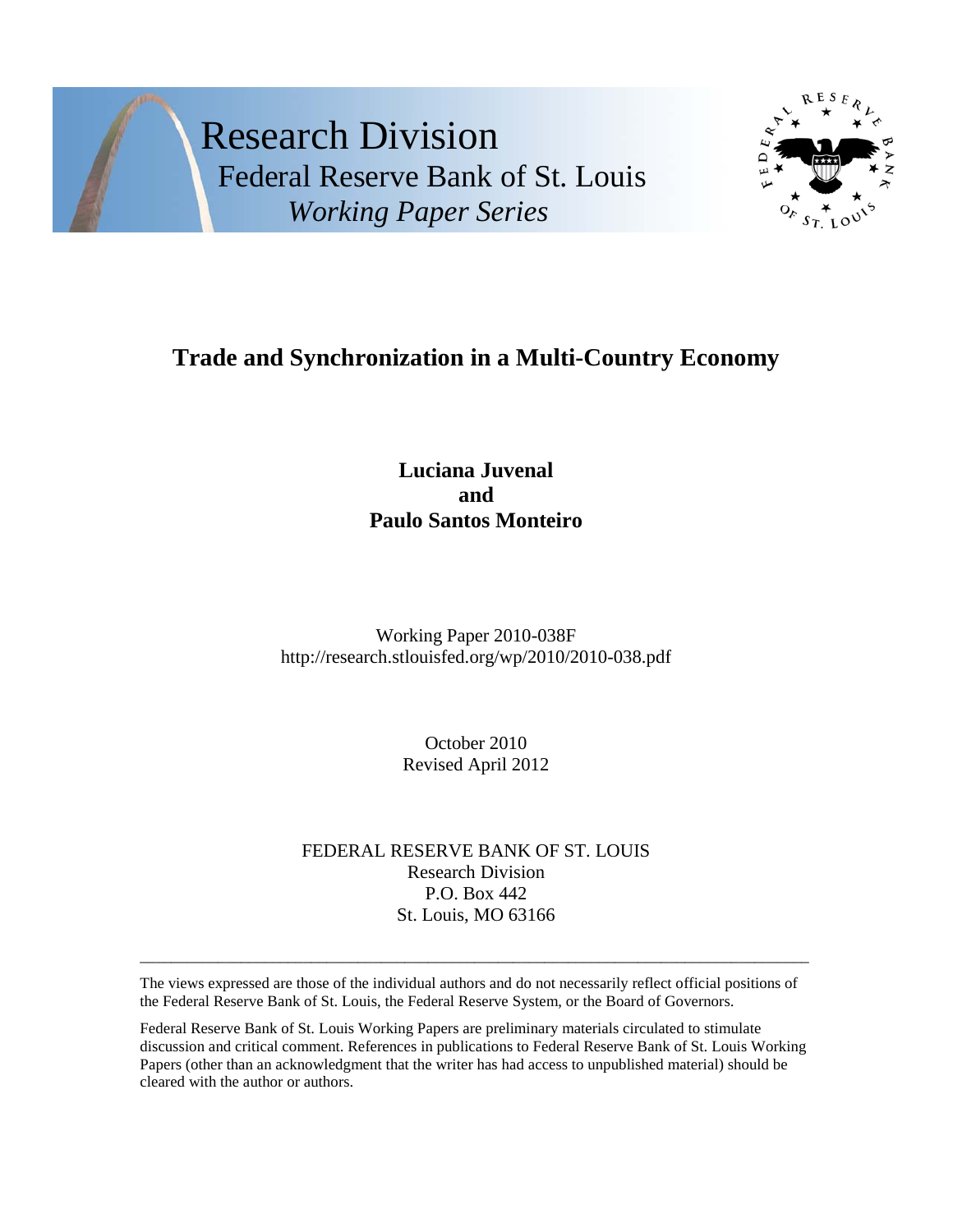# Trade and Synchronization in a Multi-Country Economy<sup>∗</sup>

Luciana Juvenal† Federal Reserve Bank of St. Louis Paulo Santos Monteiro‡ University of Warwick

April 19, 2012

#### Abstract

Substantial evidence suggests that countries with stronger trade linkages have more synchronized business cycles. The standard international business cycle framework cannot replicate this finding, uncovering the trade-comovement puzzle. In this paper we investigate the extent to which more sophisticated trade models can sort out this puzzle. We show that under certain macro-level conditions but irrespective of the micro-level assumptions concerning trade (within a large class of trade models) synchronization is explained by three factors: (i) the correlation between each country's productivity shocks, (ii) the correlation between each country's share of expenditure on domestic goods, and (iii) the correlation between each country's productivity and the partner's share of expenditure on domestic goods. An empirical investigation of the link between trade and each of the three factors shows that the trade-comovement relation is explained by the first and second factors.

Keywords: Business Cycle Synchronization, International Trade. JEL Classification: F15; F41; E30.

<sup>∗</sup>We are grateful to Costas Arkolakis, Francisco Buera, Charles Engel, Jean Imbs, Robert Johnson, Ananth Ramanarayanan, B. Ravikumar, and Kadee Russ for constructive suggestions; to Roc Armenter for a great discussion; and to seminar participants at the Bank of Canada, the Bank of France, the Federal Reserve Bank of St. Louis, Fordham University, the University Carlos III, the System Committee Meeting in International Economics 2011, the EEA Meetings 2011, the Summer Meetings of the Econometric Society 2011, and the Computing in Economics and Finance 2011 conference for useful comments. Brett Fawley provided outstanding research assistance and Judy Alhers excellent editorial assistance. The views expressed are those of the authors and do not necessarily reflect official positions of the Federal Reserve Bank of St. Louis, the Federal Reserve System, or the Board of Governors.

<sup>†</sup>Research Division, Federal Reserve Bank of St. Louis, P.O. Box 442, St. Louis, MO 63166-0442. Email: luciana.juvenal@stls.frb.org. (http://lucianajuvenal.com)

<sup>‡</sup>Department of Economics, University of Warwick. Email: p.santos-monteiro@warwick.ac.uk. (http://www2.warwick.ac.uk/fac/soc/economics/staff/academic/santosmonteiro/)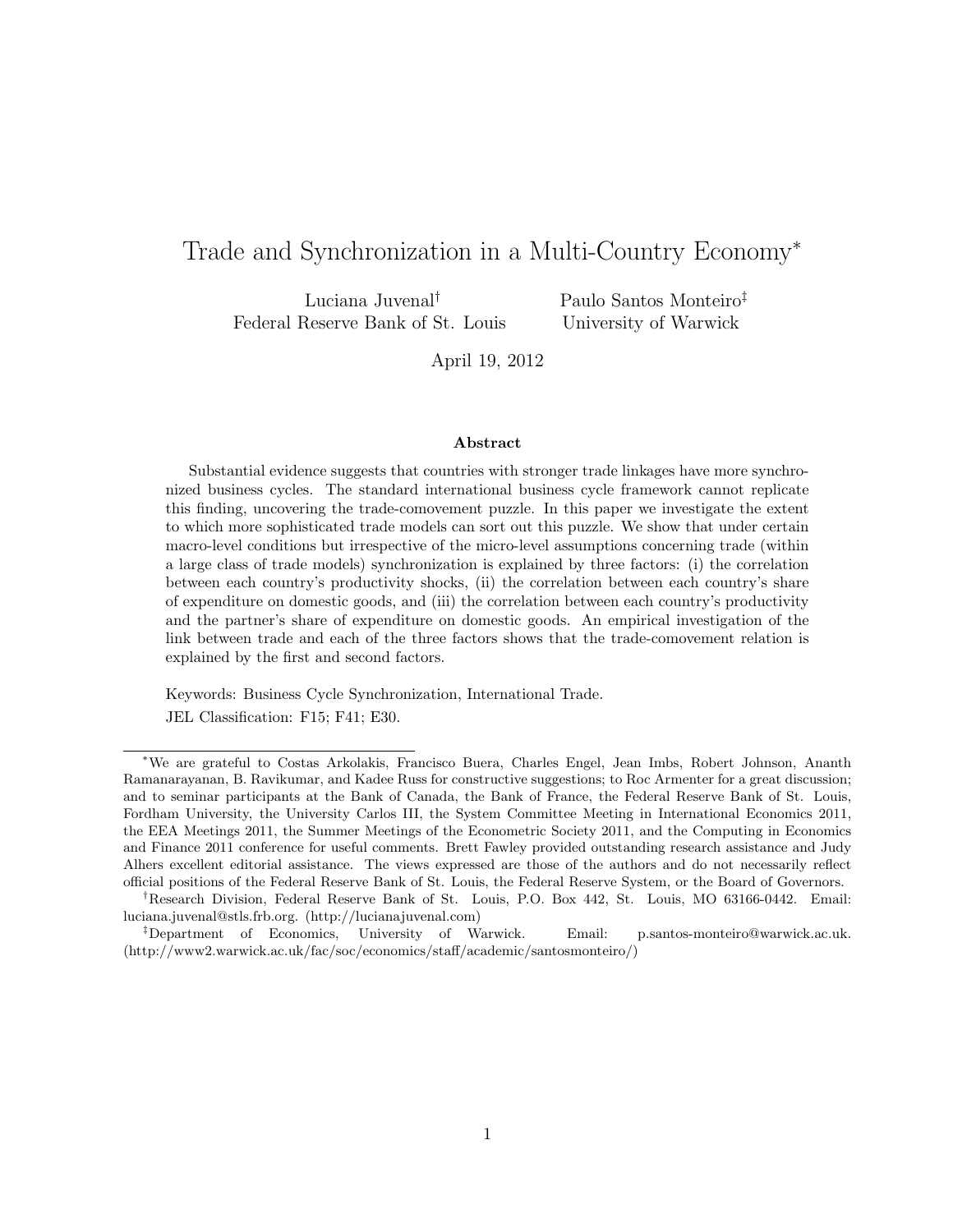## 1 Introduction

Substantial empirical evidence suggests that countries or regions with stronger trade linkages have more correlated business cycles. Frankel and Rose (1998), Clark and van Wincoop (2001), Calderon et al. (2007), Baxter and Kouparitsas (2004), and Imbs (2004), among others, show that pairs of countries that trade with each other exhibit a high degree of business cycle comovement. These findings have been interpreted as evidence that trade integration leads to business cycle synchronization. However, from a theoretical perspective the standard international real business cycle (IRBC) model, based on Backus et al. (1994), has difficulties in replicating this empirical fact (see Kose and Yi, 2001 and 2006). In the latter paper, the authors' baseline model explains only onetenth of the responsiveness of comovement to trade intensity. This has given rise to the so-called trade-comovement puzzle: Standard models are unable to generate high output correlations arising from high bilateral trade intensity.

In the conventional IRBC framework, trade is modeled using the Armington specification, which imposes an exogenous trade specialization pattern. In the Armington framework trade adjustments are only at the intensive margin. By contrast, in a large class of trade models, trade shares also adjust at the extensive margin: when a country's relative efficiency declines it exports a narrower range of goods. In this paper, we investigate the extent to which the trade-comovement puzzle can be solved by modeling the trade linkages allowing for more sophisticated micro-level assumptions.

The main contribution of this paper is to show that, under certain macro-level conditions but irrespective of the micro-level assumptions concerning trade (within a large class of trade models), business cycle synchronization (measured by the output correlation) is explained by three factors: (i) the correlation between the two countries' productivity shocks, (ii) the correlation between the two countries' share of expenditure on domestic goods, and (iii) the correlation between each country's productivity and the partner's share of expenditure on domestic goods. Therefore, the ability of a model to generate higher output synchronization arising from increased bilateral trade depends on the extent to which trade integration affects each of these three factors.

This result relates to recent work by Arkolakis et al. (2008) and Arkolakis et al. (2012) concerning the welfare gains from trade. These authors show that the real wage (which determines the welfare gains from trade) can be represented as a function of the import penetration ratio and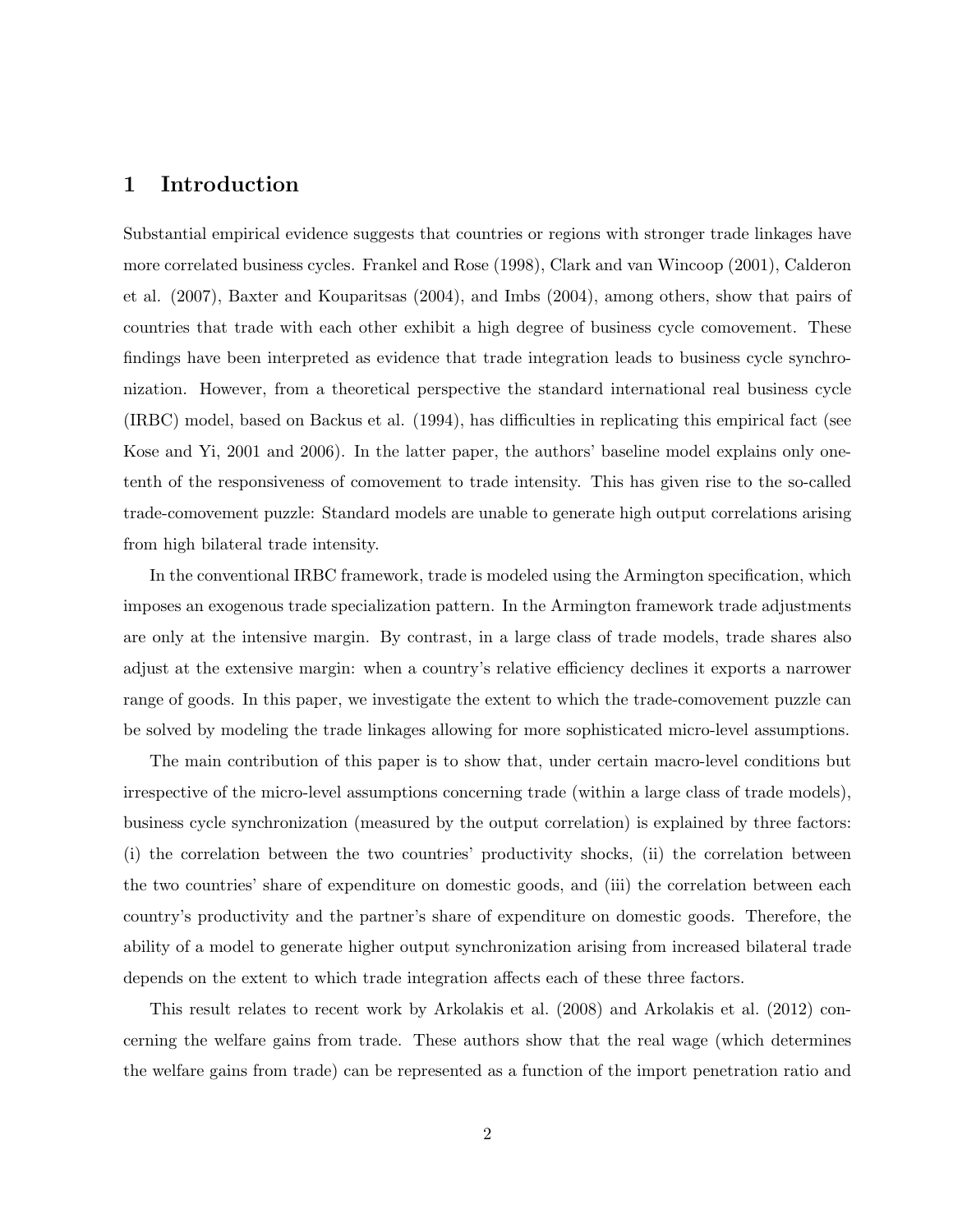an elasticity parameter that, depending on the particular micro-level assumptions, relates either to preferences or technology. In particular, Arkolakis et al. (2012) show that the gains from trade have the same form in a large class of trade models that includes the Armington model, Eaton and Kortum (2002), Bernard et al. (2003), Krugman (1980), and multiple versions of Melitz (2003). In turn, in the context of the IRBC model that concerns us, the labor supply responds to changes in the real wage (a function of the import penetration ratio). It follows that, in the absence of short-run wealth effects on the labor supply, the import penetration ratio and a parameter relating to the labor supply elasticity and the trade elasticity are the only determinants of employment and output fluctuations in response to foreign shocks.

To illustrate the quantitative implications of this result, our starting point is a multi-country model of international trade with endogenous specialization inspired by Eaton and Kortum (2002). We embed it in a real business cycle framework by including country specific technology shocks and allowing for variable labor supply. We calibrate the model's trade costs to match each country-pair's bilateral trade shares and assess the model's ability to generate high business cycle correlations between countries with strong trade linkages. We show that in this framework, the trade-comovement puzzle arises because trade counterfactually reduces the correlation between each country's share of expenditure on domestic goods and fails to substantially increase the correlation between each country's import penetration ratio and the trade partner's technology shocks. As a result, within a large class of trade models, the trade-comovement puzzle can be resolved only if productivity shocks are more correlated for country-pairs that trade more.

Using data on bilateral trade in manufacturing for a panel of 21 OECD countries, we estimate each country's technology levels between 1988 and 2007 extending the procedure developed in Eaton and Kortum (2002) to panel data. Based on these estimates we show that the two factors that explain the trade-comovement relation empirically are the correlation between each country-pair's technology levels and the correlation between each country-pair's share of expenditure on domestic goods. In particular, the second factor is the most important: for countries with strong trade linkages, the correlation of the share of expenditure on domestic goods is large. Thus, we argue that this should constitute a *litmus test* for theoretical models: stronger trade linkages should lead to synchronization in the share of expenditure on domestic goods.

Equipped with the estimated technology levels from our panel of countries, we examine what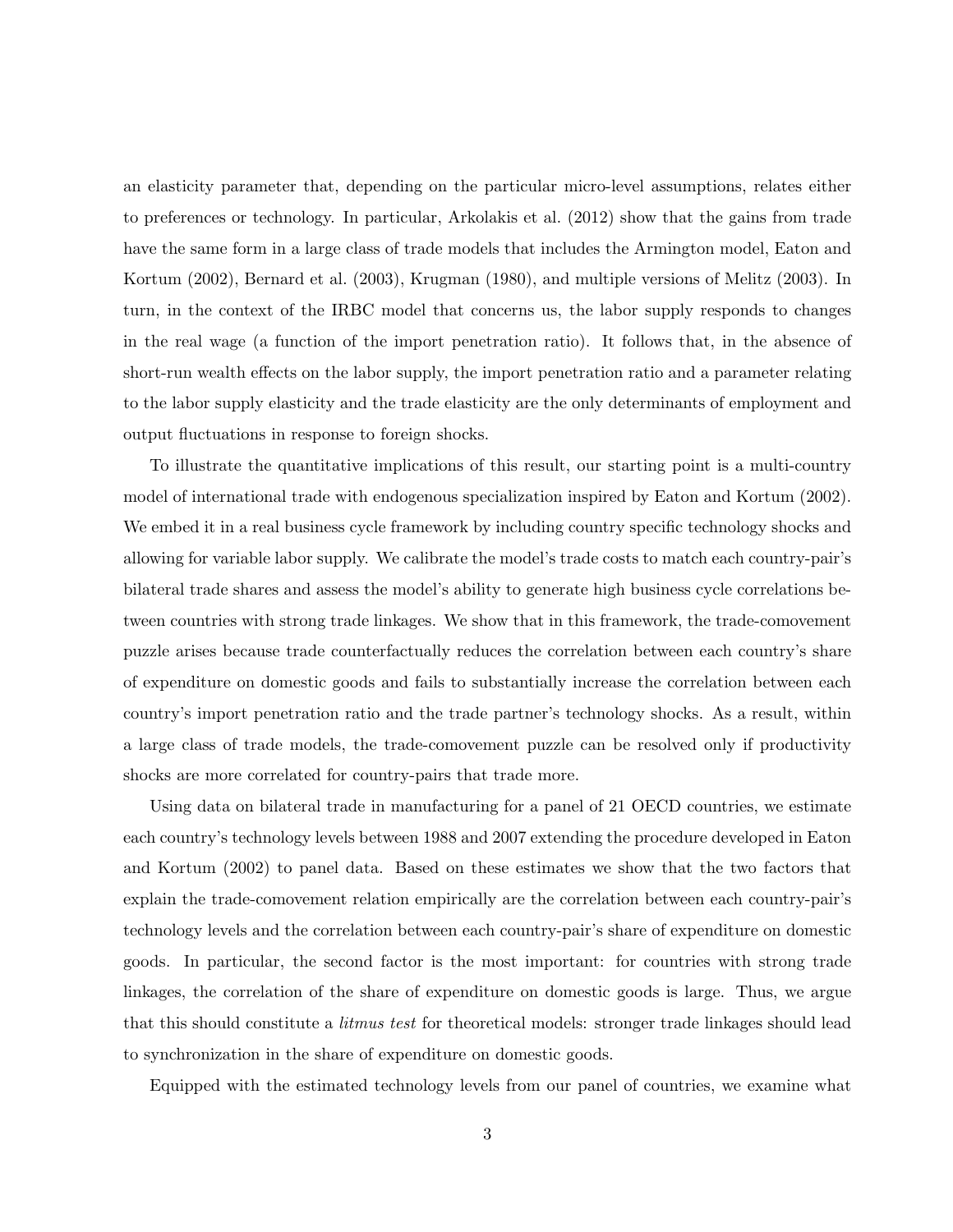happens once we relax the assumption that shocks are uncorrelated. In particular, we examine if by feeding the estimated technology shocks into the theoretical model we are able to reproduce the relation between trade and business cycle synchronization. With the estimated shocks we explain up to 83.9% of the trade-comovement relation. However, we show that even allowing for correlated shocks, the model still implies counterfactually that higher bilateral trade is associated with lower correlation between each country's share of expenditure on domestic goods. Thus, what emerges is an additional challenge: How to break the negative relation between trade integration and the correlation in the share of expenditure on domestic goods.

A second result of our analysis concerns the importance of the calibration assumptions about the number of countries that constitute the world economy. The models typically analyzed in the literature are either a two-country or three-country framework. However, it is likely that pairs of countries with higher bilateral trade intensity also share substantial trade linkages with common trading partners. A two-country or three-country model may not capture this feature of the data and lead to an attenuated link between trade and business cycle synchronization.<sup>1</sup> Instead, a multicountry model captures both the bilateral trade linkages and the trade linkages with common trading partners. Therefore, in a multi-country world, country-pair's import penetration ratios may comove positively provided both countries share the same trading partners, implying higher synchronization. This finding is related to work by Zimmermann (1997), Ishise (2011), and Johnson (2011). These papers note that third-country effects may be important in driving comovement.

Our paper is also related to a strand of the literature that tries to extend the IRBC model by changing the micro-level assumption about trade to improve the model's ability to explain the empirical association between trade and business cycle synchronization. Burstein et al. (2008) highlight the role of vertical specialization and show that countries with tighter links in the chain of production exhibit higher bilateral manufacturing output correlations.<sup>2</sup> Arkolakis and Ramanarayanan (2009) develop a two-country international business cycle model augmented with vertical specialization and consider, alternatively, the cases of perfect competition and Bertrand

<sup>&</sup>lt;sup>1</sup>We show that in a two-country world the correlation between each country's share of expenditure on domestic goods is −1 irrespective of the level of trade integration, whereas in the data countries with strong trade linkages exhibit more synchronized import penetration ratios.

<sup>&</sup>lt;sup>2</sup>In a recent paper, di Giovanni and Levchenko (2010) emphasize the empirical relevance of vertical linkages in production to explain the effect of bilateral trade on business cycle synchronization.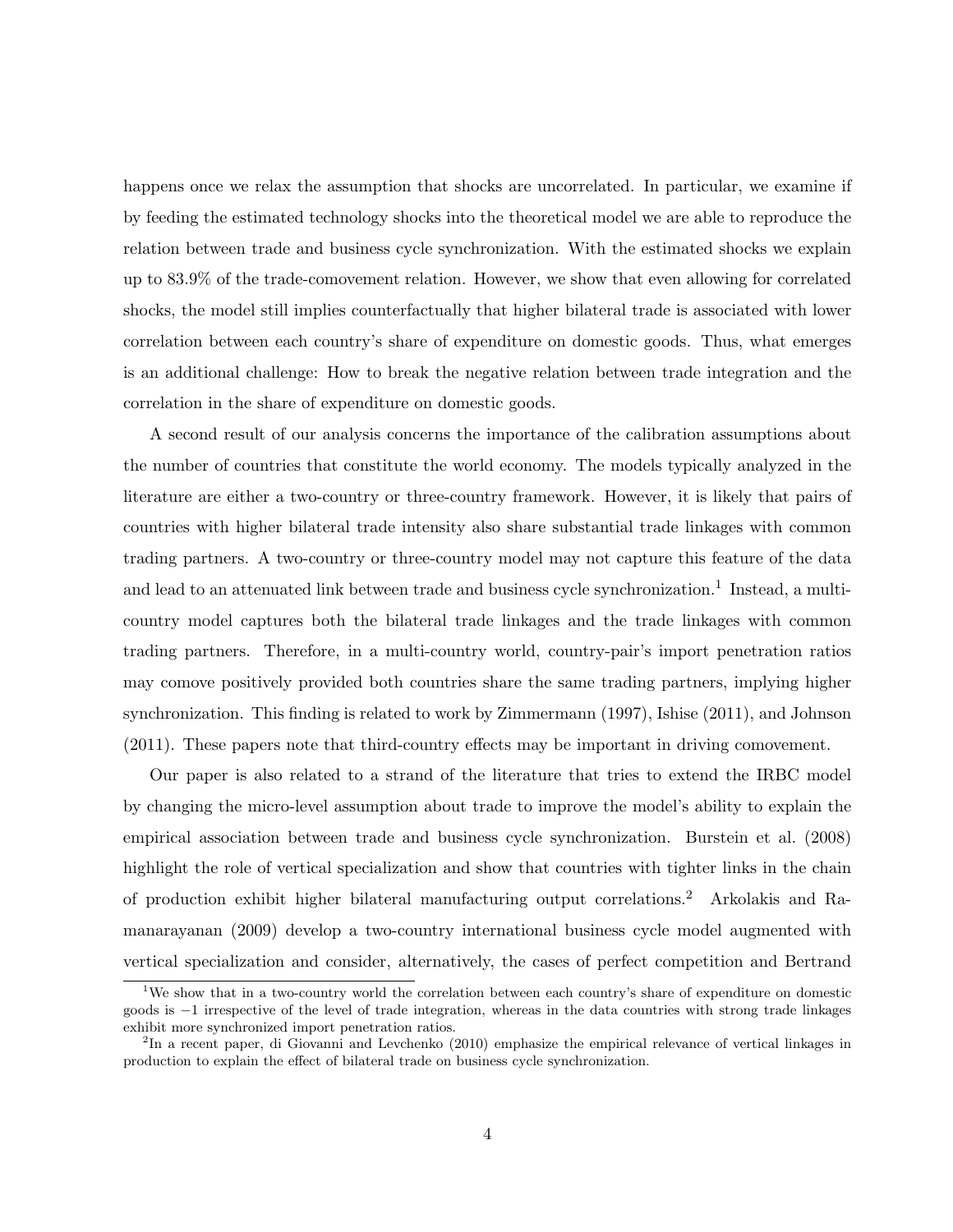competition. They conclude that vertical specialization alone is insufficient to solve the tradecomovement puzzle and suggest that allowing for variable markups may be helpful. Finally, Drozd and Nosal (2008) and Cacciatore (2012) propose search and matching frictions as a possible solution to the trade comovement puzzle. The latter considers these frictions in the labor market while the former introduces them in the goods market.

The remainder of the paper is organized as follows. Section 2 presents our equilibrium model of trade and the business cycle used to analyze the relation between trade integration and business cycle synchronization. Section 3 presents a simple two-country example that illustrates the model's predictions concerning the relation between trade and comovement. In Section 4 we assess the potential for the baseline model (with uncorrelated technology shocks) to quantitatively replicate the empirical relation between trade and comovement. Section 5, contains the most important contribution of the paper. We examine in depth the empirical channels through which trade integration is associated with business cycle synchronization and confront the data with the theoretical predictions. We also extend the baseline model to allow for correlated shocks. Finally, Section 6 concludes.

## 2 The Theoretical Economy

In this Section, we develop a simple model of the world economy to study the link between trade integration and business cycle synchronization. The setup of the model builds on Eaton and Kortum (EK, 2002). The world economy consists of M countries, each represented by a continuum of unit measure of identical and infinitely lived households. In each period of time  $t$ , the world economy experiences one of finitely many states, or events,  $s_t \in S$ . We denote by  $s^t = (s_0, \ldots, s_t)$ the history of events through period t. The probability of any particular event  $s_{t+1}$  conditional on history  $s^t$  is  $\pi(s_{t+1}|s^t)$ . The initial realization  $s_0$  is given.

#### 2.1 Technology and Market Structure

Each country consumes a non-traded final good that is produced competitively by domestic finalgood firms. The representative final-good firm in country i makes use of a continuum of differenti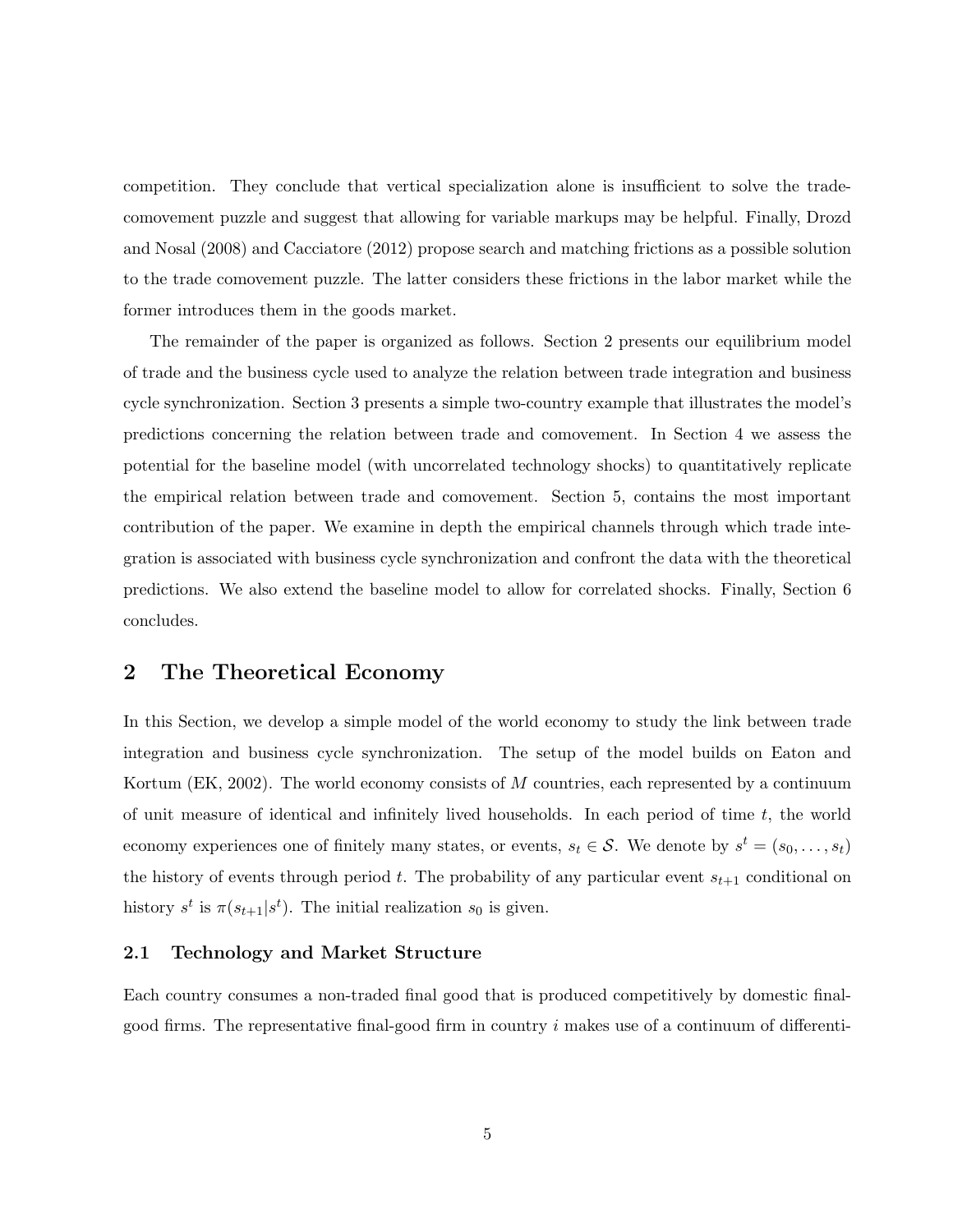ated manufactured intermediate commodities indexed by  $n \in [0, 1]$  that are combined as follows:

$$
Y_{i}(s^{t}) = \left[\int_{0}^{1} Q_{i}(n, s^{t})^{\phi} dn\right]^{1/\phi}, \qquad (1)
$$

where  $Q_i(n, s^t)$  is the input of the differentiated intermediate commodity of type n. The parameter  $\phi \in (0,1)$  relates to the elasticity of substitution across differentiated intermediate commodities, given by  $\sigma = 1/(1 - \phi)$ . Hence, the demand in country i for intermediate variety n satisfies the relation

$$
Q_i\left(n, s^t\right) = \left[\frac{p_i\left(n, s^t\right)}{P_i\left(s^t\right)}\right]^{-\sigma} Y_i\left(s^t\right),\tag{2}
$$

,

where  $p_i(n, s^t)$  is the price of intermediate variety n in country i and

$$
P_i\left(s^t\right) = \left[\int_0^1 p_i\left(n, s^t\right)^{1-\sigma} dn\right]^{1/(1-\sigma)}
$$

is the *ideal price index* in country  $i$  of the composite of intermediate commodities.

Trade barriers.— The differentiated intermediate commodities are subject to trade barriers taking the form of an *iceberg cost*: To successfully deliver in country  $j$  one unit of any differentiated intermediate commodity produced in country  $i, \tau_{ji} \geq 1$  units need to be shipped, with  $\tau_{ii} = 1$ .

Intermediate-good sector.— The structure of the intermediate-good sector is as in EK; in particular, we adopt a probabilistic formulation of technology differences. Countries have differential access to technology, so efficiency varies across commodities and countries. Producing one unit of the intermediate commodity n in country i requires  $[\varphi_i^n(s^t)]^{-1}$  units of labor. Therefore, the cost for intermediate firms in country  $i$  to deliver one unit of intermediate commodity  $n$  to country  $j$  is

$$
p_{ji}\left(n, s^t\right) = \left[\frac{W_i\left(s^t\right)}{\varphi_i^n\left(s^t\right)}\right] \tau_{ji},\tag{3}
$$

where  $W_i(s^t)$  is the wage rate in country i. There is perfect competition, so country i firms potentially sell the commodity n to country j at price  $p_{ji}(n, s^t)$ . The commodity is purchased from the lowest-cost supplier; hence, the price of commodity  $n$  in country  $j$  is given by

$$
p_j(n, s^t) = \min_{i=1,\dots,M} [p_{ji}(n, s^t)].
$$
\n(4)

Complete characterization of the equilibrium prices requires the specification of how the efficiencies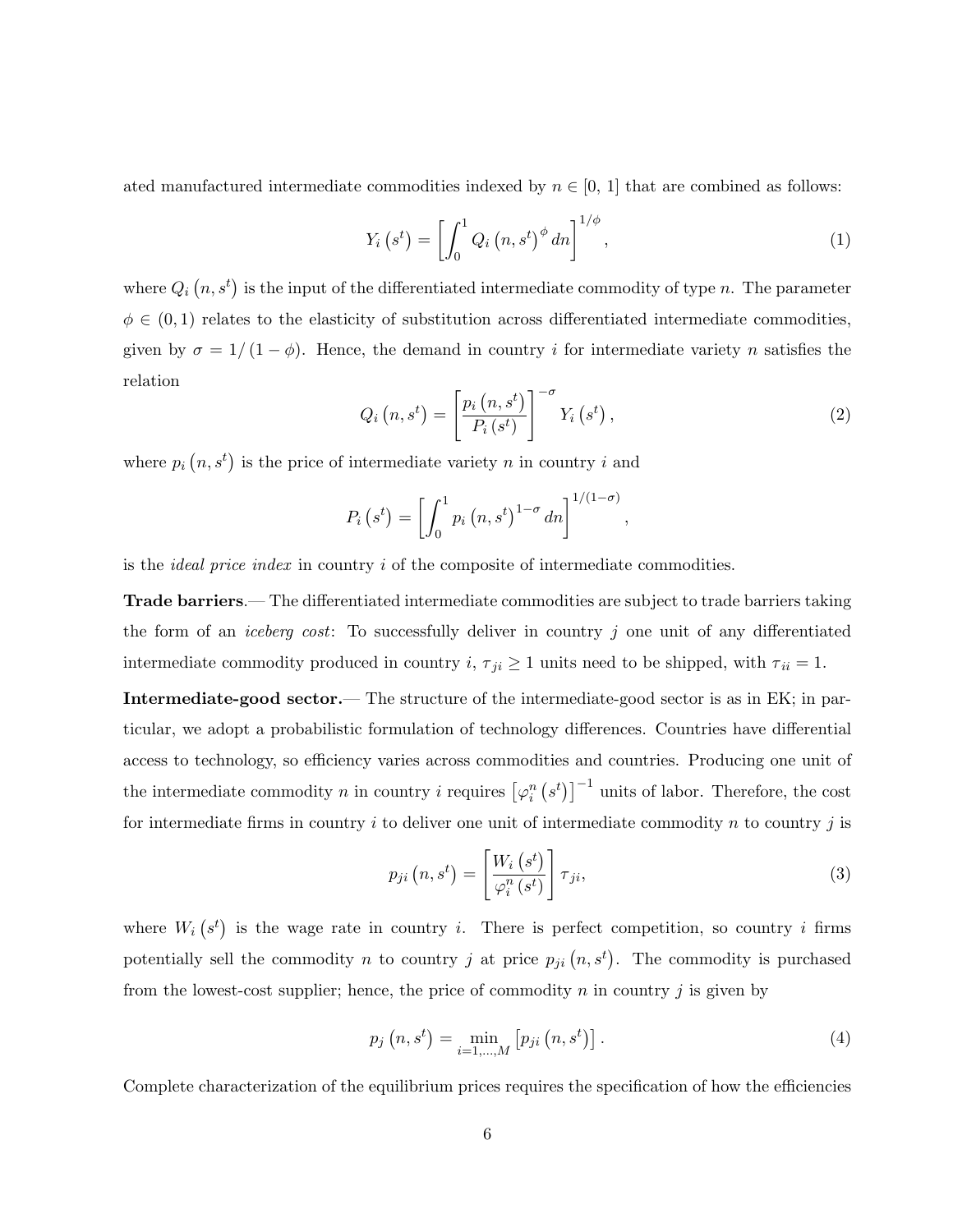are distributed across firms and countries. We follow EK and model firms' efficiency using a probabilistic approach: It is assumed that country  $i$ 's efficiency in producing commodity  $n$  is the realization of a random variable  $\varphi$ , which is drawn independently for each n. We assume that country  $i$ 's efficiency follows a Fréchet distribution:

$$
F_i(\varphi; s^t) = \text{Prob}\left[\varphi_i^n \le \varphi \,|\, s^t\right]
$$
\n
$$
= \exp\left[-T_i\left(s^t\right)\varphi^{-\theta}\right],
$$
\n(5)

where  $\varphi \geq 0$ . The parameter  $\theta > 1$  controls the degree of heterogeneity across firms, with higher  $\theta$ implying less heterogeneity. Given  $\theta$ , the parameter  $T_i$   $(s^t) > 0$  determines aggregate productivity and is both stochastic and country specific. By combining (3) and (5), it follows that the distribution of  $p_{ji}(n, s<sup>t</sup>)$ —the cost for country i firms to supply commodity n in country j—is given by the following cumulative distribution function:

$$
G_{ji}(p; s^t) = \text{Prob}\left[p_{ji}(n, s^t) \le p \mid s^t\right]
$$
  

$$
= 1 - \exp\left\{-T_i\left(s^t\right)\left[W_i\left(s^t\right)\tau_{ji}\right]^{-\theta}p^{\theta}\right\}. \tag{6}
$$

The resulting distribution of  $p_j(n, s^t)$ , the price of commodity n in country j, is found by noticing that the price of the lowest cost supplier of commodity n in country j will be less than  $p$  unless each source's cost is greater than p. Thus, the distribution  $G_j(p; s^t) = \text{Prob}\left[p_j(n, s^t) \leq p \mid s^t\right]$  is given by

$$
G_{j}(p; s^{t}) = 1 - \prod_{i=1}^{M} [1 - G_{ji}(p; s^{t})]
$$
  
= 1 - exp  $\left[ -\Phi_{j}(s^{t}) p^{\theta} \right]$ , (7)

where the aggregate stochastic variable  $\Phi_j(s^t) = \sum_{i=1}^M T_i(s^t) \left[ W_i(s^t) \tau_{ji} \right]^{-\theta}$  determines the distribution of prices. The upshot is that aggregate fluctuations in country  $j$  are determined by the behavior of this variable. In particular, in equilibrium the ideal price index in country j of the final good is given by

$$
P_j\left(s^t\right) = \kappa \Phi_j\left(s^t\right)^{-1/\theta},\tag{8}
$$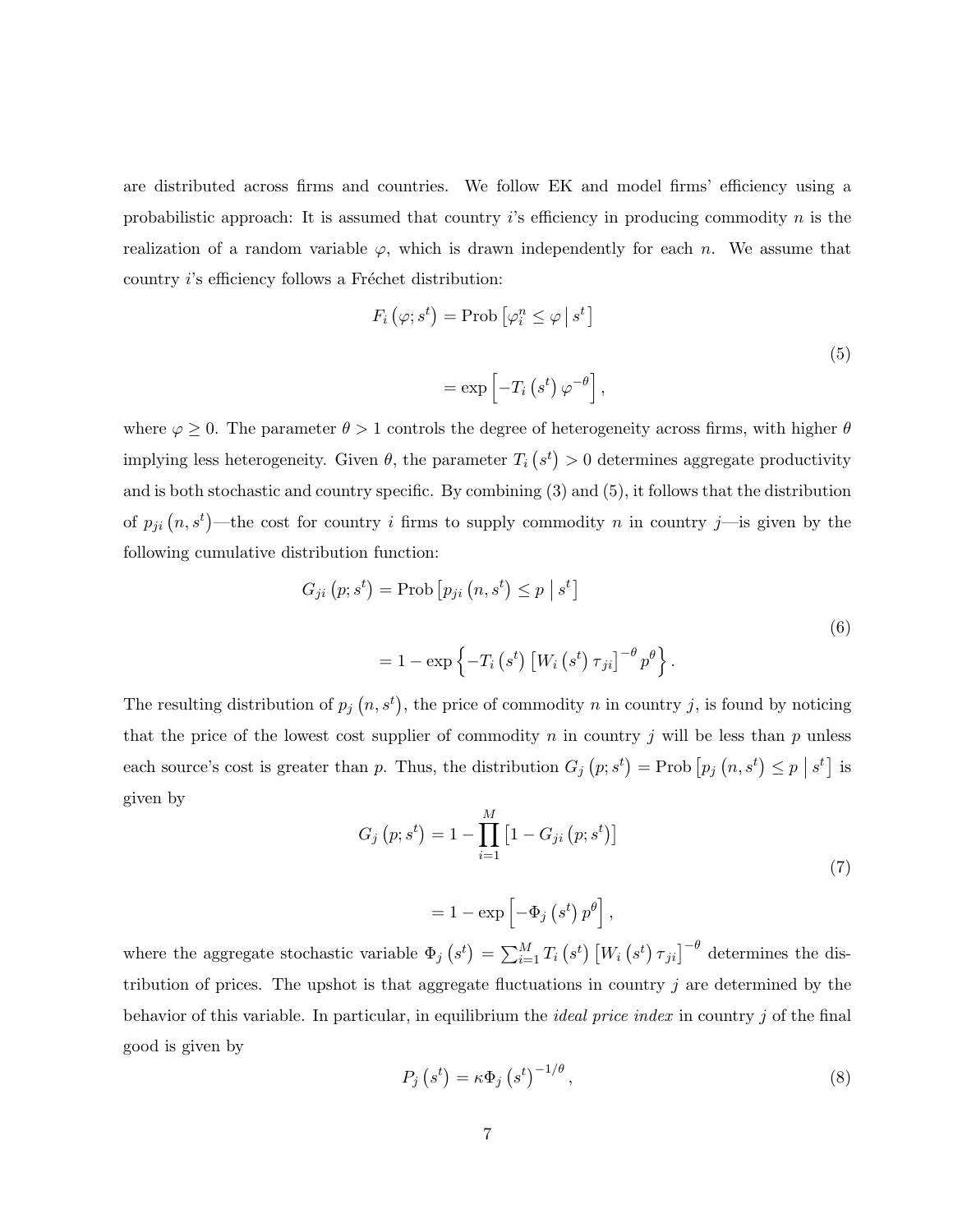where  $\kappa$  is a positive constant.<sup>3</sup>

**Bilateral trade flows.**— The probability  $\lambda_{ji}$  that country i is the lowest-cost supplier to j for any particular intermediate commodity is given by  $4$ 

$$
\lambda_{ji}\left(s^{t}\right) = \frac{T_{i}\left(s^{t}\right)\left[W_{i}\left(s^{t}\right)\tau_{ji}\right]^{-\theta}}{\Phi_{j}\left(s^{t}\right)}.\tag{9}
$$

Since there are a continuum of intermediate goods, the probability  $\lambda_{ji}$  also corresponds to country j's expenditure on country i's differentiated intermediate goods  $(X_{ji})$  as a fraction of country j's total expenditure on differentiated intermediate goods  $(X_j)$ ,  $\lambda_{ji}(s^t) = X_{ji}(s^t)/X_j(s^t)$ . The bilateral trade intensity measure used in our study is closely linked to one of the measures proposed by Frankel and Rose (FR, 1998), which is the sum of a country's bilateral exports divided by the sum of each country's aggregate net income. In our theoretical economy, this is given by

$$
\left(\text{Bilateral Trade}\right)_{ji} \equiv \left[\frac{\lambda_{ji}\left(s^{t}\right)X_{j}\left(s^{t}\right) + \lambda_{ij}\left(s^{t}\right)X_{i}\left(s^{t}\right)}{X_{j}\left(s^{t}\right) + X_{i}\left(s^{t}\right)}\right].\tag{10}
$$

**Stochastic technology shocks.**— In each period  $t = 0, 1, \ldots$ , the event  $s_t$  yields a realization for the stochastic technology level in each country,  $T_i(s^t)$ . In particular, it is assumed that the technology level in each country can be represented as the product of a deterministic component and a stochastic component, as follows:

$$
T_i\left(s^t\right) = \mathcal{T}_i \exp\left[a_i\left(s^t\right)\right],\tag{11}
$$

where the deterministic component  $\mathcal{T}_i$  governs the average technological advantage of country i. In turn, for each period t, the event  $s_t$  yields a realization for the stochastic component in each country  $a_i(s^t)$ ; this component follows a serially correlated discrete Markov process and is independent across countries.

 $\mathcal{L}^3 \kappa = \left[ \Gamma \left( \frac{1-\sigma+\theta}{\theta} \right) \right]^{1/(1-\sigma)}$ , where  $\Gamma(.)$  is the Gamma function and it is assumed that  $\theta > \sigma - 1$ . <sup>4</sup>This probability is obtained by calculating

$$
\lambda_{ji} (s^t) = \Pr [p_{ji} (n, s^t) \leq \min \{p_{js} (n, s^t) ; s \neq i\}] = \int_0^\infty \prod_{s \neq i} [1 - G_{js} (p; s^t)] dG_{ji} (p; s^t) .
$$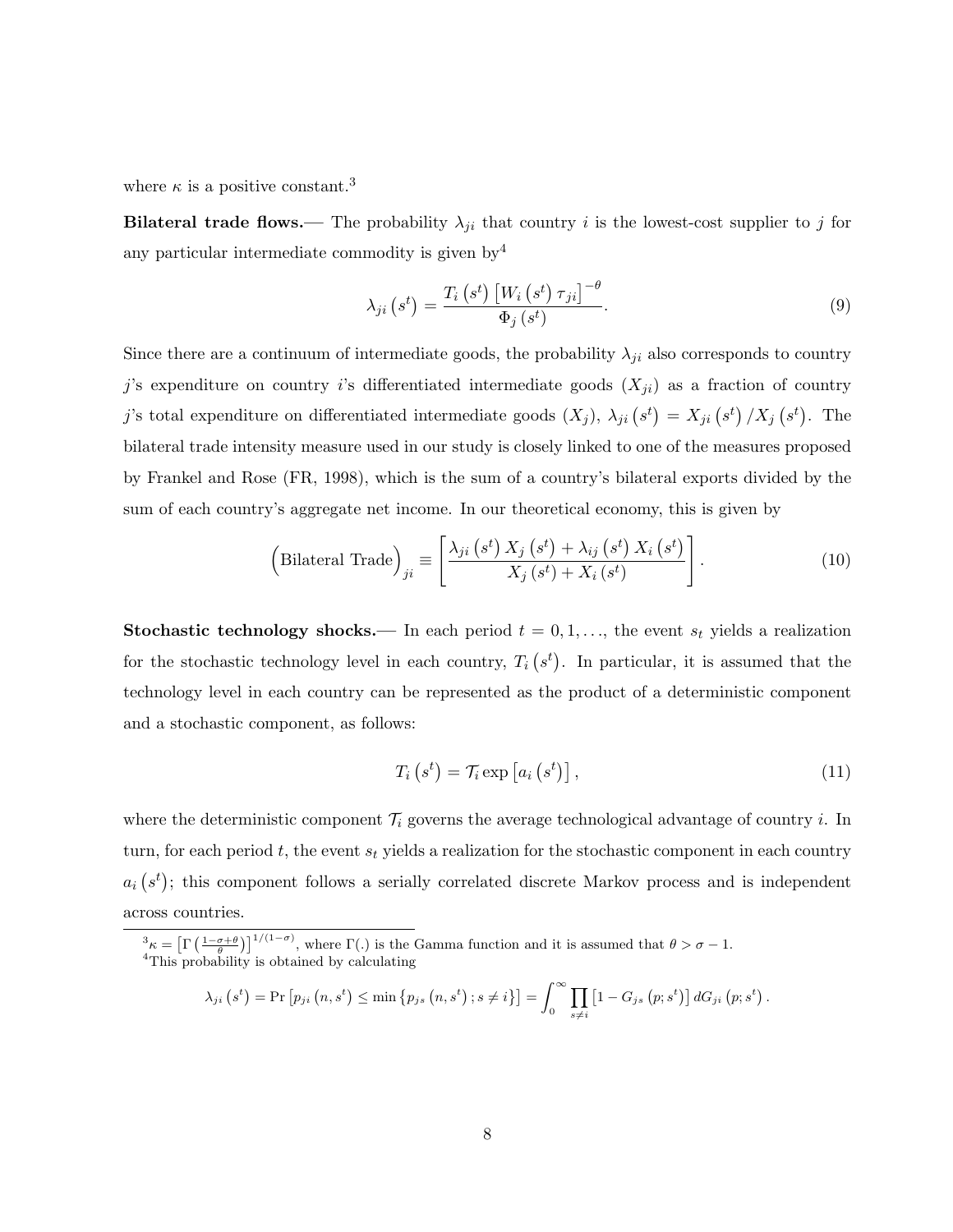#### 2.2 Preferences

The stand-in household in country  $i$  has preferences represented by a utility function of the form introduced by Greenwood et al. (1988), given by

$$
u(C_i, N_i; s^t) = \ln \left[ C_i (s^t) - \xi \frac{N_i (s^t)^{1+\nu}}{1+\nu} \right]
$$
 (12)

where  $C_i$   $(s^t)$  and  $N_i$   $(s^t)$  are, respectively, consumption and time spent working by the stand-in household. The parameter  $\nu$  is the inverse of the Frisch elasticity of labor supply and  $\xi > 0$ . The choice of preferences excludes wealth effects and therefore excludes intertemporal substitution in the labor choice.<sup>5</sup> The Bellman equation characterizing the stand-in household optimal behavior reads as

$$
V_{i}\left(B_{i,t}, s^{t}\right) = \max_{C_{i}, N_{i}} \left[ u\left(C_{i}, N_{i}; s^{t}\right) + \beta \sum_{s_{t+1} \in \mathcal{S}} \pi\left(s_{t+1} | s^{t}\right) V_{i}\left(B_{i,t+1}, s^{t+1}\right) \right], \qquad 0 < \beta < 1 \tag{13}
$$

and is subject to the budget constraint

$$
P_i\left(s^t\right)C_i\left(s^t\right) + q_i\left(s^t\right)B_i\left(s^t\right) = W_i\left(s^t\right)N_i\left(s^t\right) + B_i\left(s^{t-1}\right),\tag{14}
$$

where  $B_i(s^{t-1}) \equiv B_{i,t}$  denotes the holdings of domestic, risk-free, one-period-lived bonds by the stand-in household, and  $q_i$   $(s<sup>t</sup>)$  denotes the price of domestic bonds. In the quantitative investigation that follows we assume there are no international financial markets and impose the equilibrium conditions under financial autarky  $B_i(s^t) = 0$  for all  $s^t$ <sup>6</sup>

<sup>&</sup>lt;sup>5</sup>In a recent paper, Jaimovich and Rebelo (2009) find evidence of a weak wealth effect in labor supply choices.

 $6$ Our theoretical model considers a setting with balanced trade (i.e., financial autarky). Heathcote and Perri (2002) show that the financial autarky economy is closest to the data along most dimensions compared with the complete markets economy and the bonds-only economy. In particular, the financial autarky model better accounts for the observed cross-country output, consumption and employment correlations. Kose and Yi (2006) find that financial autarky helps to resolve the trade-comovement puzzle.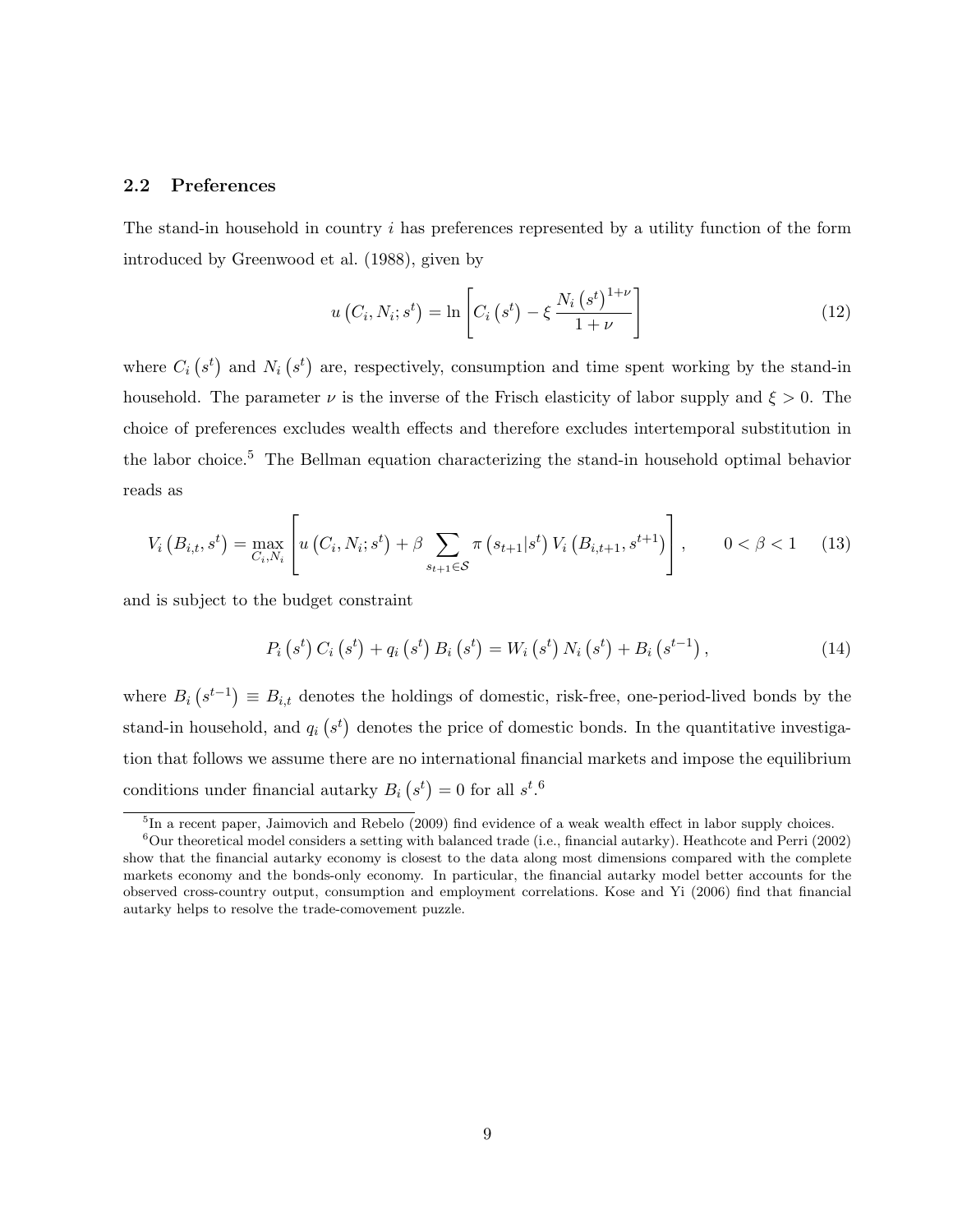#### 2.3 Equilibrium Conditions

The first-order conditions that characterize the solution to the problem of the stand-in household in country  $i$  are as follows:

$$
q_i(s^t) \left[ C_i(s^t) - \xi \frac{N_i(s^t)^{1+\nu}}{1+\nu} \right]^{-1} = \beta \sum_{s_{t+1} \in \mathcal{S}} \pi (s_{t+1}|s^t) \left[ C_i(s^{t+1}) - \xi \frac{N_i(s^{t+1})^{1+\nu}}{1+\nu} \right]^{-1} (15)
$$

$$
\xi N_i(s^t) = \frac{W_i(s^t)}{P_i(s^t)}.
$$

Using the stand-in household budget constraint (14) and the first-order condition (16), and imposing the equilibrium conditions under financial autarky, yields the solution

$$
Y_i(s^t) = C_i(s^t)
$$
  
= 
$$
\left[ \left( \frac{1}{\xi} \right)^{1/\nu} \left( \frac{W_i(s^t)}{P_i(s^t)} \right)^{1 + \frac{1}{\nu}} \right].
$$
 (17)

Note that by combining equations  $(8)$  and  $(9)$ , the real wage in country i can be expressed in terms of the domestic technology advantage  $T_i$  and the share of domestic purchases  $\lambda_{ii}$  as follows:

$$
\frac{W_i\left(s^t\right)}{P_i\left(s^t\right)} = \frac{1}{\kappa} \left(\frac{T_i\left(s^t\right)}{\lambda_{ii}\left(s^t\right)}\right)^{1/\theta},\tag{18}
$$

where  $\lambda_{ii}$  is one minus the import penetration ratio. It follows that hours worked and output can be expressed as follows

$$
N_i\left(s^t\right) = \left[ \left(\frac{1}{\xi \kappa}\right) \left(\frac{T_i\left(s^t\right)}{\lambda_{ii}\left(s^t\right)}\right)^{1/\theta} \right]^{1/\nu},\tag{19}
$$

$$
Y_i\left(s^t\right) = \left[\kappa^{-\theta}\left(\frac{1}{\xi\kappa}\right)^{\theta/\nu}\left(\frac{T_i\left(s^t\right)}{\lambda_{ii}\left(s^t\right)}\right)^{1+\frac{1}{\nu}}\right]^{1/\theta}.\tag{20}
$$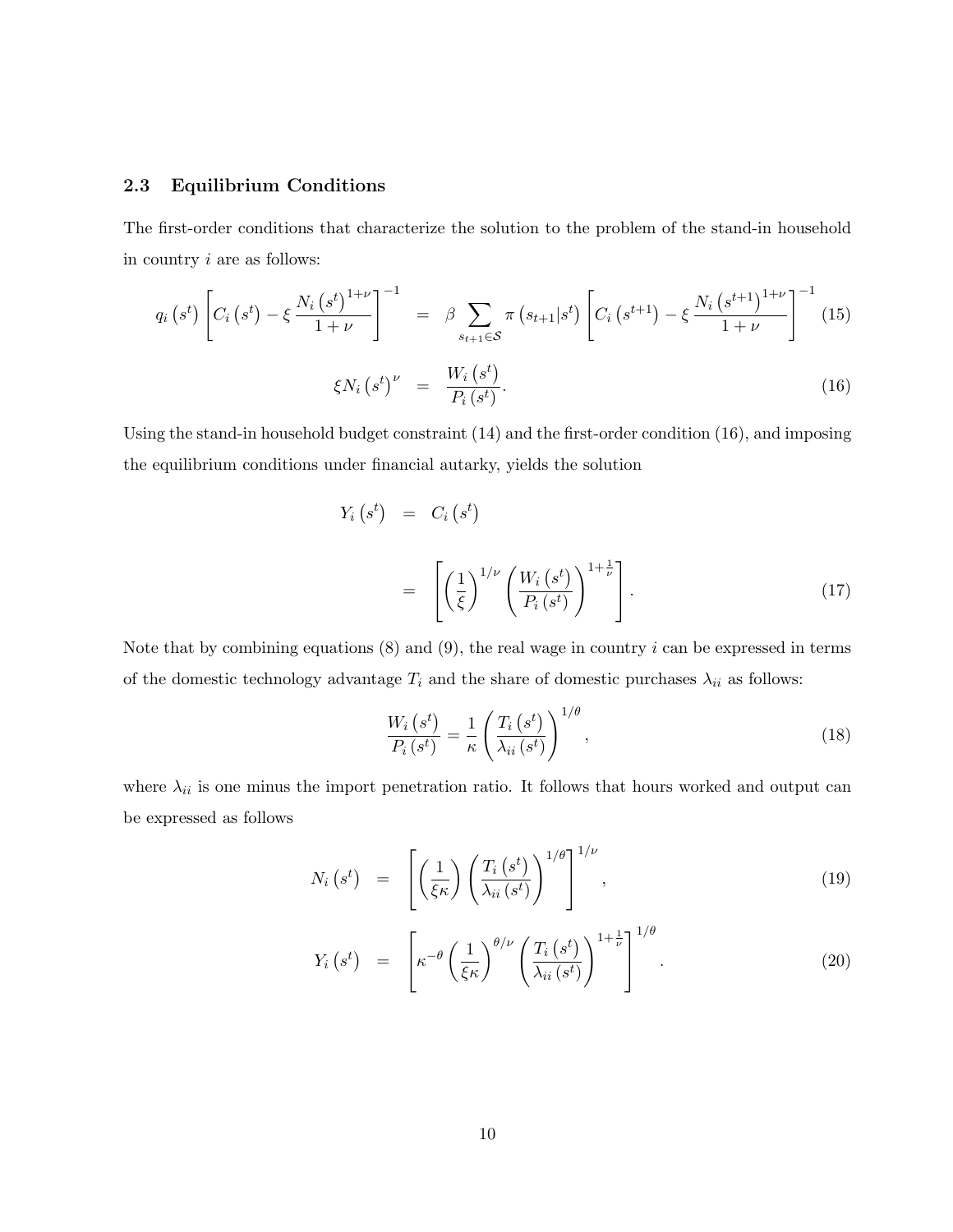Finally, equilibrium in the market for produced goods in each country  $i$  requires total domestic labor income  $W_i(s^t) N_i(s^t)$  to equal world spending on domestically produced goods, so that

$$
W_{i}\left(s^{t}\right)N_{i}\left(s^{t}\right)=\sum_{j=1}^{M}\lambda_{ji}\left(s^{t}\right)W_{j}\left(s^{t}\right)N_{j}\left(s^{t}\right).
$$
\n(21)

Combining this condition with (9) and (19) yields an expression for the excess demand for labor in each country, given by

$$
Z_{i}\left(s^{t}\right) = \left(\frac{1}{\xi\kappa}\right)^{1/\nu} \left[\sum_{j=1}^{M} \frac{T_{i}\left(s^{t}\right)W_{j}\left(s^{t}\right)^{1+\frac{1}{\nu}}\Phi_{j}\left(s^{t}\right)^{\frac{1-\nu\theta}{\nu\theta}}}{W_{i}\left(s^{t}\right)^{1+\theta}\tau_{ji}^{\theta}}\right] - \left[\frac{\Phi_{i}\left(s^{t}\right)^{1/\theta}W_{i}\left(s^{t}\right)}{\xi\kappa}\right]^{1/\nu}.
$$
 (22)

An equilibrium is a wage vector  $W(s^t) \in \mathbf{R}_{++}^M$  such that  $Z_i(s^t) = 0$  for all  $i = 1, ..., M$ , for a choice of numéraire wage. Given the wage vector, all other equilibrium prices and quantities obtain.

# 3 A Two-Country Example

Before turning to the quantitative evaluation of the multi-country model, it is instructive to consider a two-country example that delivers simple analytical solutions. The main purpose of this analysis is to understand qualitatively the relation between trade and business cycle synchronization implied by our model.

We consider a symmetric two-country world (*home and foreign*) with transport cost  $\tau \geq 1$ , and denote *foreign* variables by  $*$ . The numéraire is the *home* wage rate. The equilibrium dynamics in home are represented by the following two equations

$$
\widetilde{y} = \left[ (1 + \sigma_n) \theta^{-1} \right] \left( a - \widetilde{\lambda} \right), \tag{23}
$$

$$
\widetilde{\lambda} = \vartheta \left( a - a^* \right) \tag{24}
$$

with  $\sigma_n = 1/\nu \geq 0$  the labor supply elasticity and

$$
\vartheta = \left[ \frac{1 + \sigma_n}{1 + 2\sigma_n + (1 + 2\theta) \tau^{\theta}} \right] \in (0, 1).
$$

The variables  $a$  and  $a^*$  are, respectively, the *home* and *foreign* stochastic technology shocks (for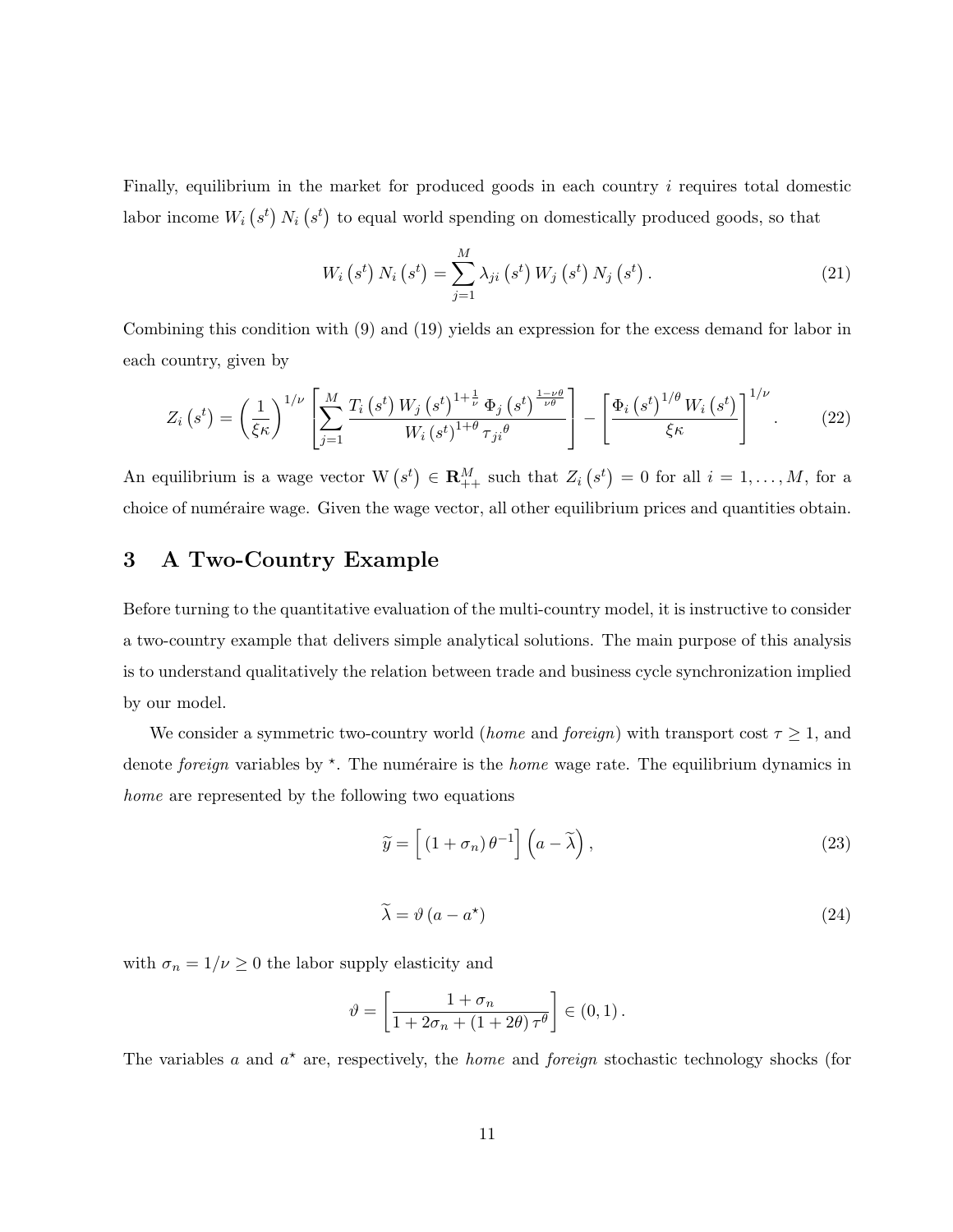now assumed to be uncorrelated). A variable  $X$  in log-deviation from steady state is denoted by  $\tilde{x}$  and, in particular,  $\tilde{\lambda}$  is the log-deviation from steady state of *home's* share of expenditure in domestic goods.<sup>7</sup>

From equation (23), the elasticity of output to changes in the share of expenditure on domestic goods is given by

$$
\frac{\partial \widetilde{y}}{\partial \widetilde{\lambda}} = -\left[ (1 + \sigma_n) \theta^{-1} \right] < 0. \tag{25}
$$

The parameter  $\theta$  reflects the importance of the extensive margin adjustment of trade. A lower value of  $\theta$  means that comparative advantage exerts a stronger force for trade against the resistance imposed by the trade costs. If  $\theta$  is small, the set of intermediate goods that *home* imports increases substantially following a positive *foreign* shock. Thus, when  $\theta$  is small home benefits substantially from a positive *foreign* shock, raising the real wage. An increase in the real wage at *home* raises employment and output. This increase is larger, the larger the labor supply elasticity  $\sigma_n$ .

It follows that a positive *foreign* shock is transmitted to *home* by lowering the latter's share of expenditure on domestic goods. From equation (24), we see that the elasticity of the share of expenditure on domestic goods to foreign shocks is given by

$$
\frac{\partial \widetilde{\lambda}}{\partial a^*} = -\vartheta
$$
  
= 
$$
- \left[ \frac{1 + \sigma_n}{1 + 2\sigma_n + (1 + 2\theta)\tau^{\theta}} \right].
$$
 (26)

Thus, increased trade leads to higher business cycle synchronization if and only if  $\frac{\partial \vartheta}{\partial \tau} < 0$ . This condition is satisfied and, hence, the model is at least qualitatively consistent with trade leading to business cycle synchronization.

To understand better the transmission mechanism of foreign shocks it is helpful to inspect Figure 1. The Figure illustrates the impulse response (IRF) of *home*'s share of expenditure on domestic goods (top panels), employment (middle panels) and output (bottom panels) to a *foreign* technology shock. The left-hand side panels consider the model with endogenous labor supply  $(\sigma_n > 0)$  and the right-hand side panels consider the model with fixed labor supply  $(\sigma_n = 0)$ . The red dotted IRF correspond to the model with trade costs ( $\tau > 1$ ) while the blue IRF correspond to the model with free trade  $(\tau = 1)$ .

<sup>&</sup>lt;sup>7</sup>See Appendix B for detailed derivations.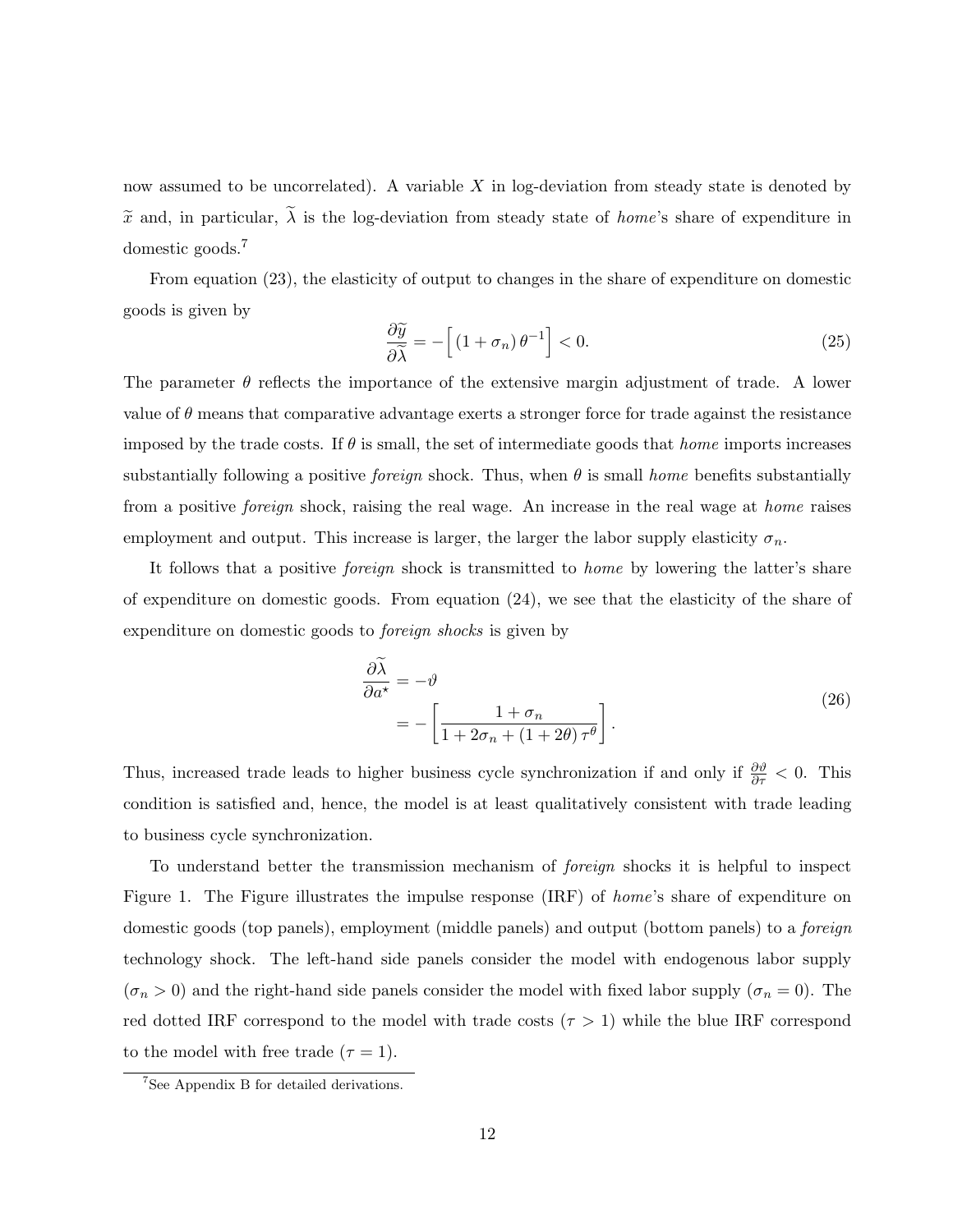#### [Figure 1 about here]

Consider first the top panels of Figure 1, which show the response of *home's* share of expenditure on domestic goods  $(\tilde{\lambda})$ . Following a positive *foreign* technology shock, foreign intermediate goods become less expensive. Thus, home's final good producers increase production by purchasing more of each *foreign* variety (intensive margin), and also by sourcing from more efficient *foreign* intermediate good suppliers (extensive margin). The upshot is that home's share of expenditure on domestic intermediate goods decreases. This decrease is partially offset by a rise in foreign's relative wage implied by the trade balance condition. However, with endogenous labor supply the relative wage adjustment needed to restore trade balance is small. Hence, a foreign shock lowers home's share of expenditure on domestic goods by more if the labor supply elasticity is large.

As discussed earlier, the elasticity of *home*'s share of expenditure in domestic goods to a foreign shock is given by  $-\vartheta$ . Since  $\vartheta$  is low at high values of  $\tau$ , the implication is that trade integration (a lower  $\tau$ ) implies a larger fall in *home's* share of expenditure on domestic goods following a positive foreign shock. This is illustrated by contrasting the blue IRF (model with free trade) and the red dotted IRF (model with trade barriers).

Turning to the middle panels of Figure 1, we see that with endogenous labor supply a positive *foreign* shock raises *home*'s employment. This happens because the decrease in  $\lambda$  implies that home's final good producer benefits from the foreign shock by sourcing from more efficient *foreign* intermediate good suppliers. The upshot is that the domestic price level falls, which raises the real wage. In the absence of trade costs, home's final good producer is able to benefit more from the increased efficiency of *foreign*'s intermediate good producers. With free trade *home's* real wage increases by more following a *foreign* shock and in this way trade integration leads to more synchronized employment fluctuations.

Finally, the bottom panels of Figure 1 show the response of *home's* output following a positive foreign shock. The interpretation of these IRF is the same as before. A positive foreign technology shock implies that foreign intermediate goods cost less, raising the import penetration ratio; as the expenditure share on imported intermediate commodities increases the aggregate price level falls, raising the real income. In addition, with flexible labor supply home's real income increases by more because the higher real wages raise employment, allowing home's intermediate good production and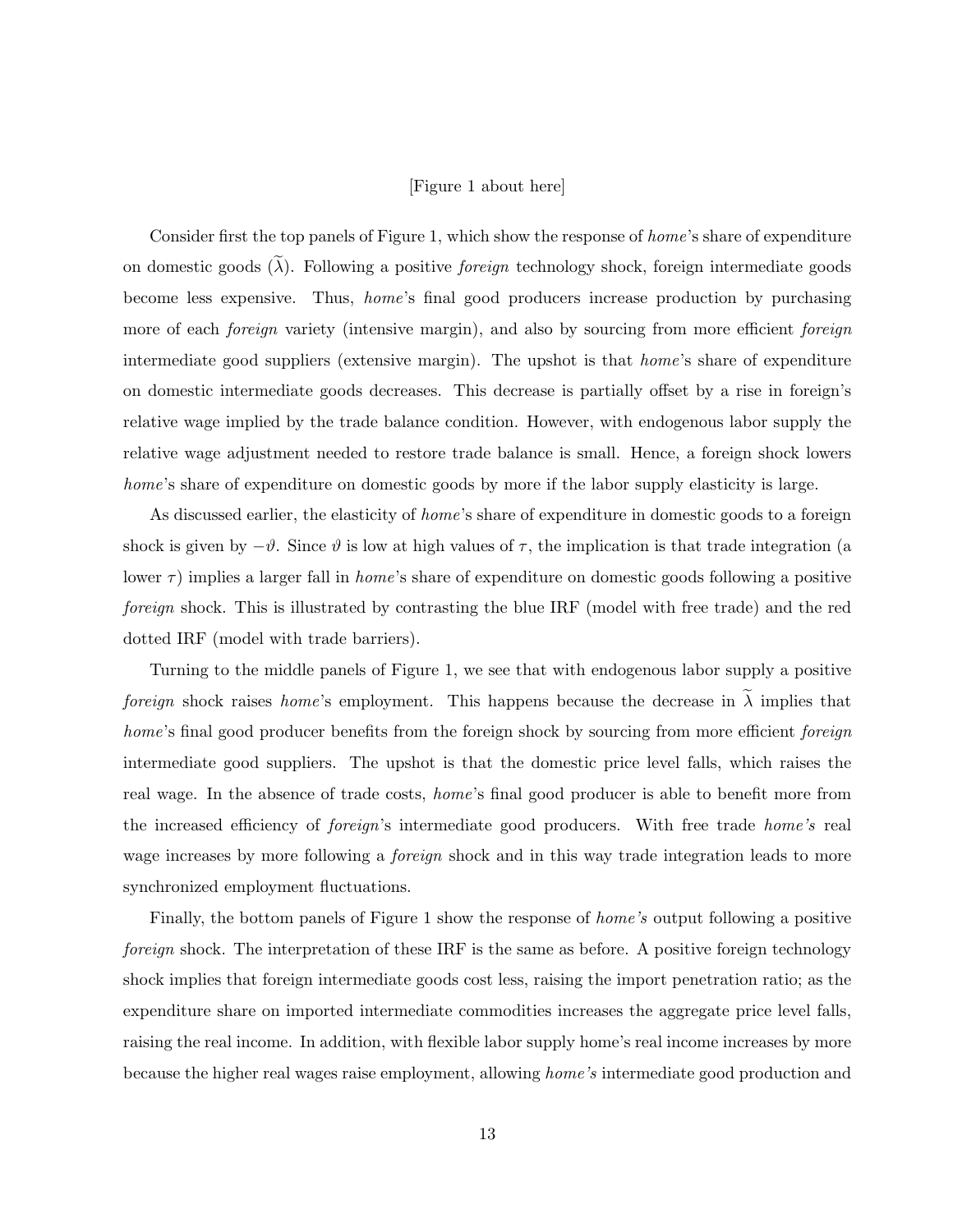final good production also to increase by more.

We have seen that the model is able to qualitatively obtain the positive relation between trade intensity and business cycle synchronization. To judge if the model can resolve the trade-comovement puzzle, it is necessary to determine whether we are able to reproduce quantitatively the empirical relation between bilateral trade intensity and business cycle synchronization. We do this in the next Section in the setting of the multi-country world economy.

## 4 Quantitative Evaluation: Multi-Country Model

We use a simulation approach to determine whether our model quantitatively reproduces the tradecomovement relation. We simulate several sets of time series for the world economy, reproduce the FR regression and compare the implied relation between trade and comovement with the empirical relation. This Section describes the calibration used to evaluate the model and the main findings.

#### 4.1 Calibration

Before turning to the quantitative findings, we first describe the targets informing the choice of parameter values used to evaluate the theoretical economy. The number of countries M is set equal to 21 to replicate the empirical analysis that follows—implying 210 distinct country-pairs.

The list of technology parameters that have to be determined includes the following: the elasticity of substitution between intermediate inputs  $\sigma$ ; the parameter that controls the level of heterogeneity in productive efficiencies  $\theta$ ; the parameters controlling each country's technology level in steady-state  $\mathcal{T}_i$ ; and the 420 trade-cost parameters  $\tau_{ij}$  for each  $i, j = 1, \ldots 21$ , with  $i \neq j$ . The first two parameters are chosen based on evidence in Bernard et al. (2003), who choose the parameters θ and σ matching the productivity and size advantage of exporters in the U.S. plant-level data. The parameter  $\theta$  is chosen to match the productivity advantage of exporters, and the parameter  $\sigma$ corresponds to the price elasticity of demand for differentiated intermediate commodities and therefore relates to the size advantage of exporting establishments. The values estimated by Bernard et al. (2003) for  $\theta$  and  $\sigma$  are, respectively, 3.60 and 3.79.

The trade-cost parameters  $\tau_{ij}$  are chosen based on the bilateral trade shares from the OECD Structural Analysis (STAN) database. In particular, from equation (9) we derive the following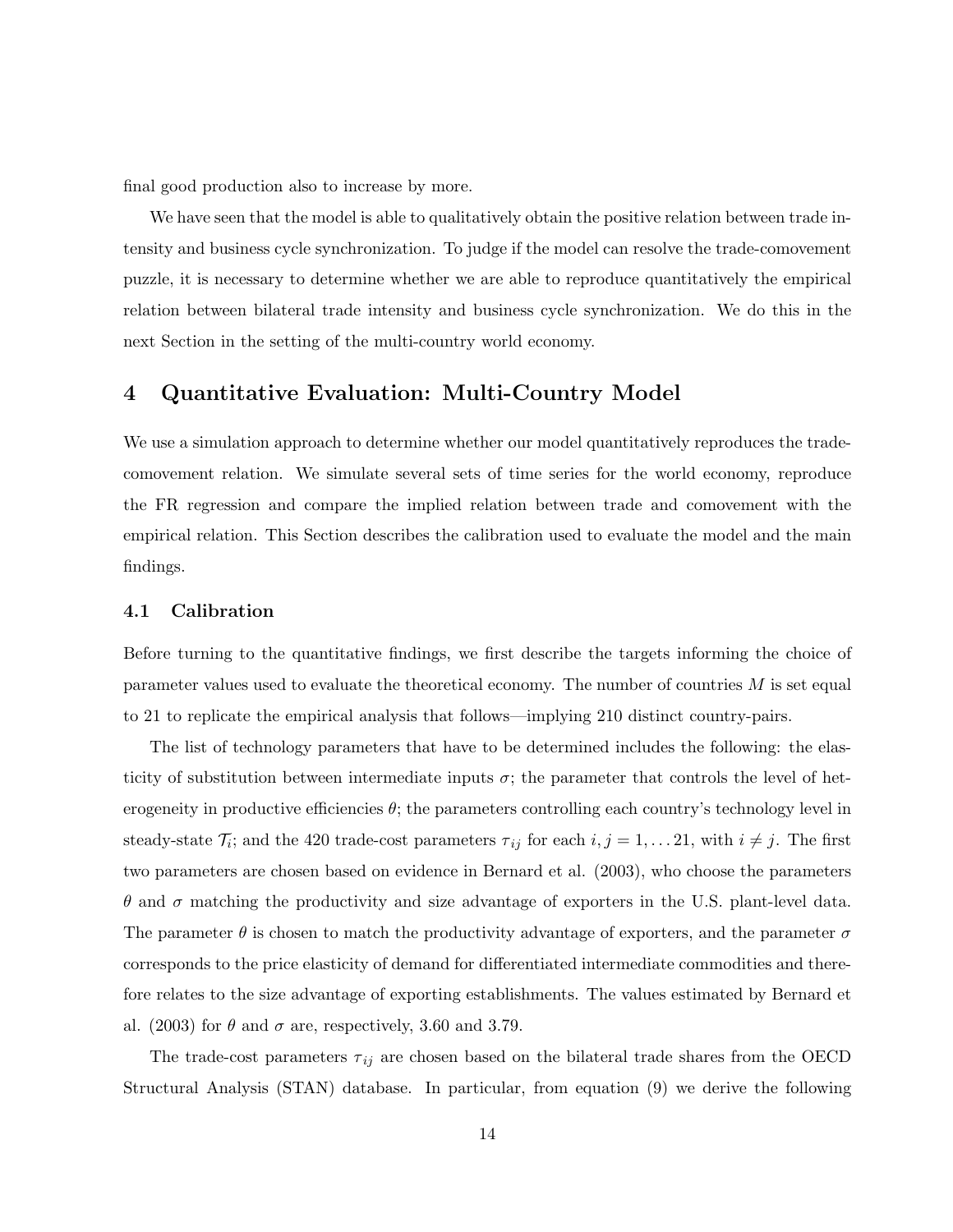relationship:

$$
\frac{\lambda_{ji}}{\lambda_{jj}} = \frac{\mathcal{T}_i}{\mathcal{T}_j} \left( \frac{W_i \tau_{ji}}{W_j} \right)^{-\theta},\tag{27}
$$

where  $\lambda_{ji}$  is country j's expenditure in country i commodities as a share of total expenditure by country  $j$  and can be directly measured in the data (it is country  $j$ 's bilateral import penetration from partner  $i$ ). The calibration is simplified substantially by assuming symmetric iceberg costs,  $\tau_{ji} = \tau_{ij}$ , so that the bilateral trade cost  $\tau_{ji}$  is given by

$$
\tau_{ji} = \left(\frac{\lambda_{ji}}{\lambda_{jj}} \frac{\lambda_{ij}}{\lambda_{ii}}\right)^{-\frac{1}{2\theta}}.
$$
\n(28)

The upshot is that, by making use of the symmetry assumption, the bilateral trade costs are easily identified using the data on trade shares described in the Appendix A. Figure 2 illustrates the relation between the bilateral import penetration ratios from the STAN database and the model's counterpart. As the figure shows, the fit is very good despite the symmetry assumption made to calibrate the iceberg trade costs. The scatter points are located near the 45-degree line, and the correlation between the simulated bilateral trade intensities and the data's counterpart is 95%. The median bilateral trade intensity in the data is 1.02% while in the simulation it is 0.9%.

#### [Figure 2 about here]

Figure 3 illustrates the distribution of the calibrated iceberg costs. Table 1 shows the relation between the calibrated values of the iceberg trade costs and the empirical proxies used for trade frictions in the next subsection: log distance, border dummy and language dummy. The relation between each of these variables and the iceberg costs has the expected sign, and the  $R<sup>2</sup>$  of the regression is very high: 58%. These results suggest that our calibrated values of iceberg costs adequately capture the empirical trade barriers.

## [Figure 3 about here]

#### [Table 1 about here]

Turning to the calibration of the technology level in each country  $\mathcal{T}_i$ , we use equation (20) to obtain the following relation:

$$
\mathcal{T}_i = \kappa^\theta \lambda_{ii} \xi^{\theta/(1+\nu)} Y_i^{\theta \nu/(1+\nu)}.
$$
\n(29)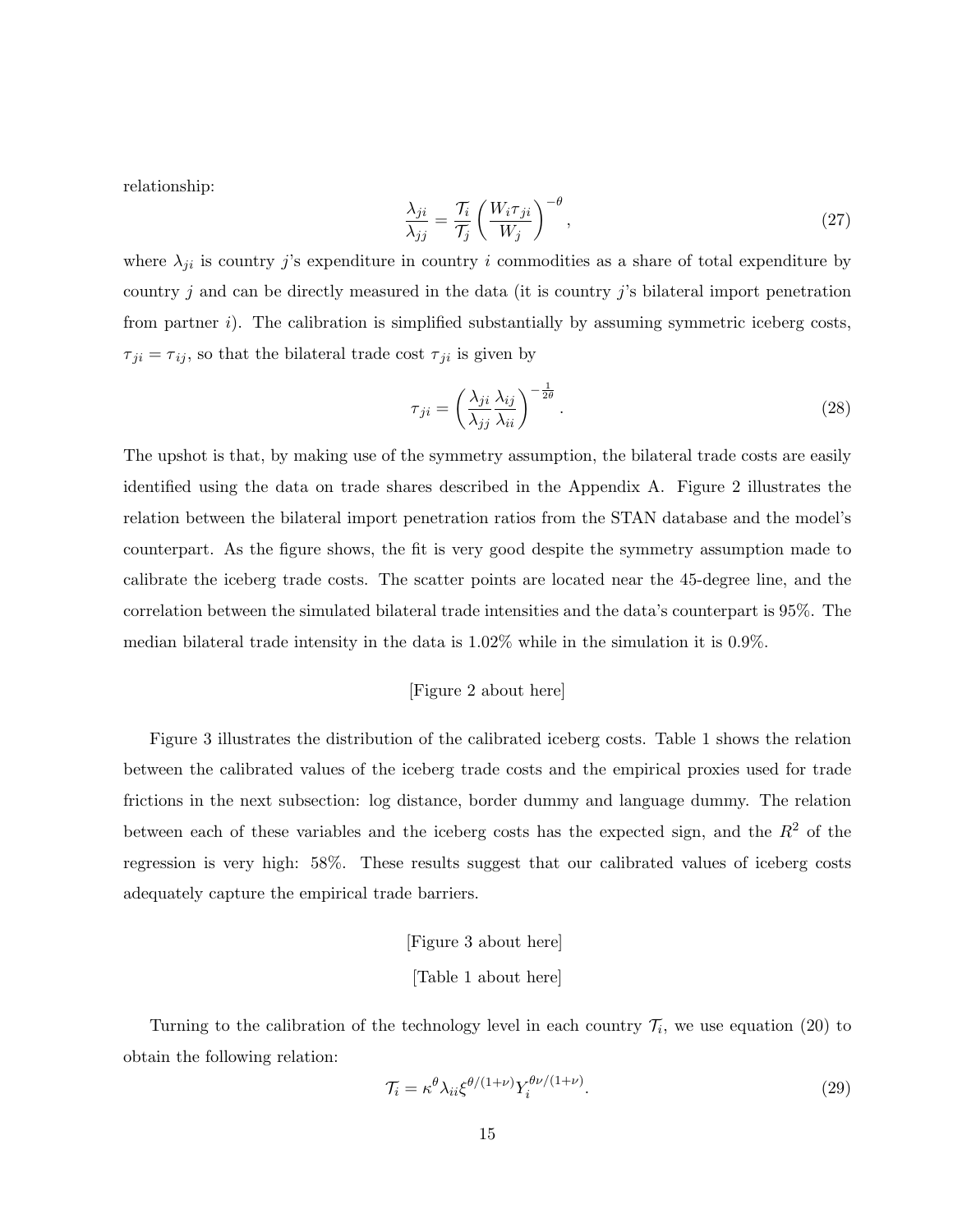The value of each  $\mathcal{T}_i$  is determined by replacing  $Y_i$  with the real GDP per capita in constant PPP averaged between 1970 and 2007 for each of the 21 countries in our sample and using the STAN bilateral trade share to recover each  $\lambda_{ii}$  (given by one minus the import penetration ratio in the respective country).

The remaining technology parameters that need to be chosen are the parameters of the stochastic process for the technology shocks,  $a_i(s^t)$ , which follows a correlated discrete Markov process. In particular, we use a finite-state Markov process with states and transition probabilities set to approximate the continuous autoregressive model given by (up to a constant)

$$
a(s^t) = \rho a(s^{t-1}) + \epsilon (s_t),
$$

where  $\epsilon(s_t)$  is a normally distributed and zero-mean i.i.d. shock with standard deviation  $\sigma_{\epsilon}$ . We choose values for  $\sigma_{\epsilon}$  and  $\rho$  to match the standard deviation and the autocorrelation of output fluctuations in the US. Note that the technology shocks are independent across countries.

Given the values for the technology parameters, we explore the relation between trade integration and business cycle synchronization for values of the labor supply elasticity  $1/\nu$  ranging between 1 and 3. However, in our baseline calibration we set  $1/\nu = 2.33$  so that the ratio between the standard deviation of employment and output is consistent with the US time series.

#### 4.2 Quantitative Evaluation

This Section examines the ability of our model to replicate the trade-comovement relation. In order to compare the model with the data we estimate using ordinary least squares (OLS) the following regression in the spirit of FR using both empirical and simulated data:

$$
\operatorname{cor}(\widetilde{y}_j, \widetilde{y}_i) = \alpha + \beta \left(\text{Bilateral Trade}\right)_{ji} + \varepsilon_{ji},\tag{30}
$$

where cor  $(\widetilde{y}_j, \widetilde{y}_i)$  is the correlation between (log) output in country j and in country i, and (Bilateral Trade)<sub>ji</sub> is the country-pair's bilateral trade intensity as defined in (10).

We are interested in the sign and magnitude of the regression coefficient  $\beta$ . A positive  $\beta$  indicates that increased trade integration generates more synchronized business cycles. We consider the level of bilateral trade intensity in addition to the logarithm, as suggested by Kose and Yi (2006).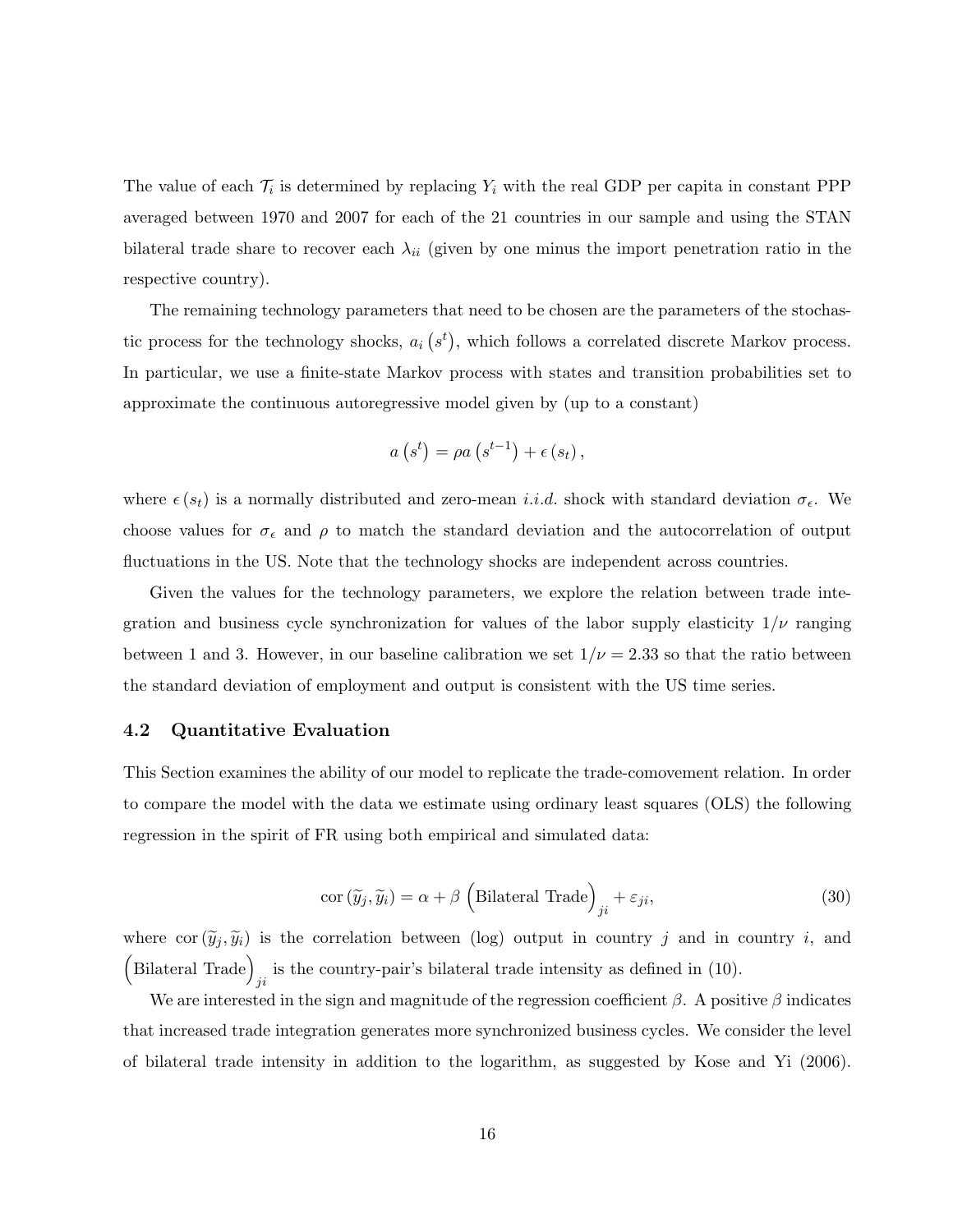They recommend the level specification because they judge that the relation between business cycle synchronization and trade is not a semi-log relation. As they state, the semi-log specification implies that an increase in trade intensity from 0.1 percent to 0.2 percent would have the same impact on GDP correlation as an increase in trade intensity from 20 percent to 40 percent, which is counter factual and inconsistent with the IRBC model.

We first estimate Equation (30) using our data, obtained from the OECD STAN database over the 1988–2007 period (see Appendix A for details). We define cor  $(\tilde{y}_j, \tilde{y}_i)$  as the correlation in manufacturing output between country j and country  $i$ <sup>8</sup> (Bilateral Trade)<sub>ji</sub> is the average bilateral trade intensity measure calculated as the sum of bilateral manufacturing imports from country i to country j and from country j to country i, as a fraction of the two countries' total manufacturing output. The OLS estimates of  $\beta$  are reported in Table 2. The results indicate that there is a positive association between trade integration and comovement. The specification (in levels) is shown in column 1 and the semi-log specification in column 2. The  $\beta$  coefficient takes the value 8.362 in the levels regression and 0.093 in the semi-log regression.

#### [Table 2 about here]

As a second step, we use our model of the world economy (composed of 21 countries) to simulate 500 replications of time series for output for each country and the bilateral trade intensities for each country-pair. In order to assess our model's potential to generate high business cycle correlations between countries with stronger trade linkages we estimate by OLS equation (30), for each replication. Table 3 reports the median and the 95% confidence intervals (CIs) for the estimated coefficient  $\beta$ . We report the results obtained with four alternative values for the labor supply elasticity, and using the bilateral trade intensity measure in levels (Panel A) and logs (Panel B). We consider alternative values for the labor supply elasticity because, as illustrated in Section 3, the response of the import penetration ratio to foreign shocks increases as the labor supply elasticity is raised. The tables show that the  $\beta$  coefficients are positive, indicating that the model qualitatively replicates the trade-comovement relation but fall short quantitatively compared with the data. We

<sup>8</sup>We use manufacturing output instead of total output because the empirical work in Section 5 requires panel data on bilateral trade flows and the use of manufacturing output allows us to extend the time-series length of the panel substantially. The FR result concerning trade and business cycle synchronization is robust across alternative measures of output.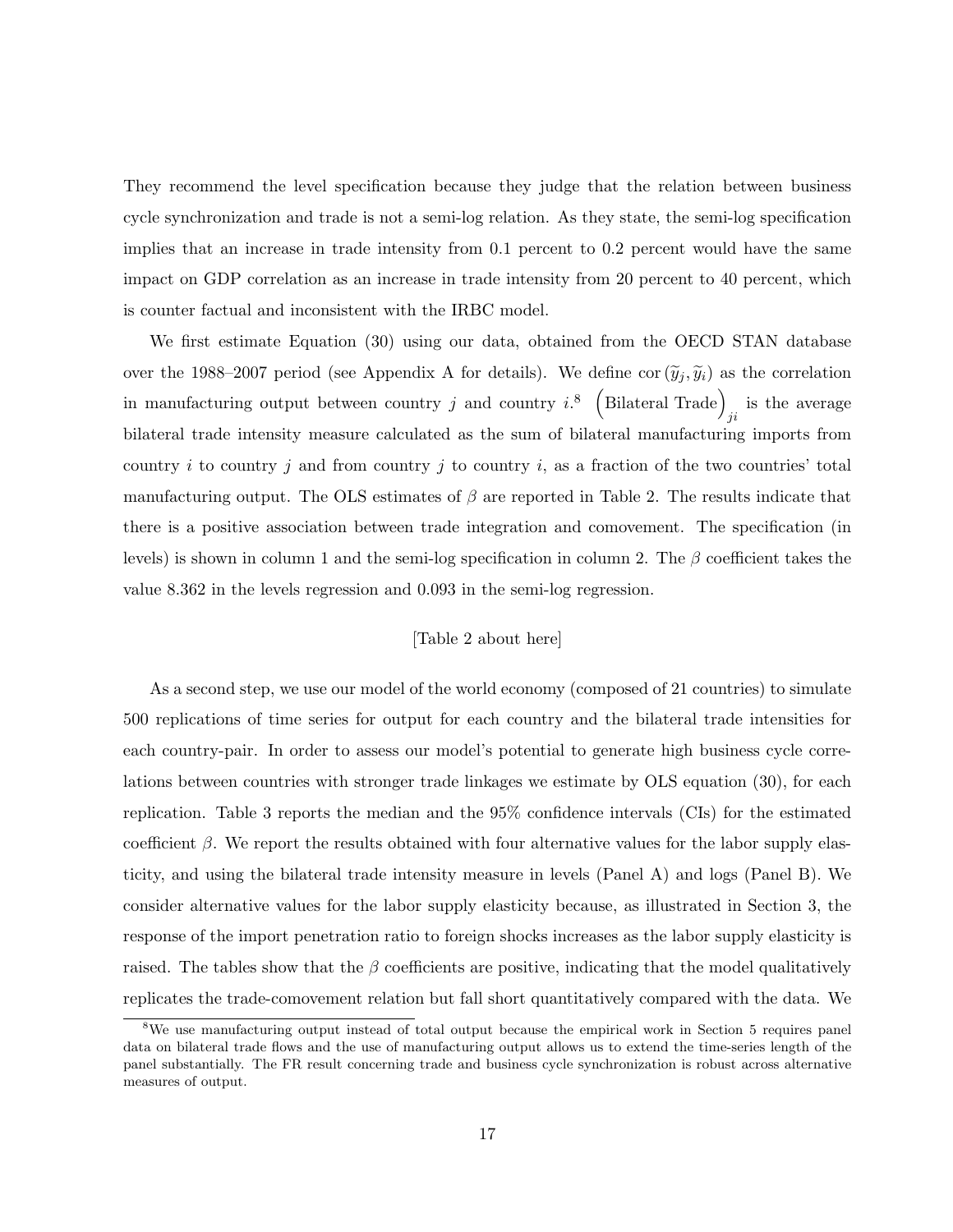assess the ability of the model to replicate the empirical relation by calculating the ratio between the OLS  $\beta$  coefficient obtained using the simulated data and its empirical counterpart. In our baseline calibration  $(1/\nu = 2.33)$  the model explains 12.4% of the empirical relation in levels and 10.8% of the semi-log relation. This implies that the baseline model with uncorrelated shocks is not more successful than the IRBC and, thus, the puzzle remains.

#### [Table 3 about here]

Our next step is to investigate theoretically and empirically the channels through which trade leads to business cycle synchronization. This will allow us to identify the elements that are missing from our baseline model and that are required to be successful in addressing the link between trade and comovement in a way that is consistent with the data but at the same time disciplined by the theory.

## 5 Trade and the Channels of Synchronization

In the previous Section we established that if technology shocks are uncorrelated across countries, the trade-comovement puzzle persists when trade linkages are modelled within the EK framework. In this Section we use the relation between a country's output and the fluctuation in that country's import penetration ratio to better understand the nature of the trade-comovement puzzle. From equation  $(20)$  it follows that output fluctuations in country i (in log deviations from steady state) are given by

$$
\widetilde{y}_{i}\left(s^{t}\right) = \left(1 + \frac{1}{\nu}\right) \frac{1}{\theta} \left[a_{i}\left(s^{t}\right) - \widetilde{\lambda}_{ii}\left(s^{t}\right)\right].
$$
\n(31)

Expression (31) implies that the degree of comovement between any country-pair depends on the correlation between each country's productivity shock  $a_i(s^t)$  and on the correlation between each country's share of expenditures on domestic goods  $\tilde{\lambda}_{ii}$  (s<sup>t</sup>) (which, in log-deviation from steady state, is equal to the negative of the import penetration ratio). It turns out that expression (31) holds for a large class of trade models, as we establish in Result 1:

#### **Result 1** Suppose the following macro-level assumptions are satisfied:

A1. Balanced trade, so that for any country j,  $\sum_{i=1}^{M} X_{ji} = \sum_{i=1}^{M} X_{ij}$ ;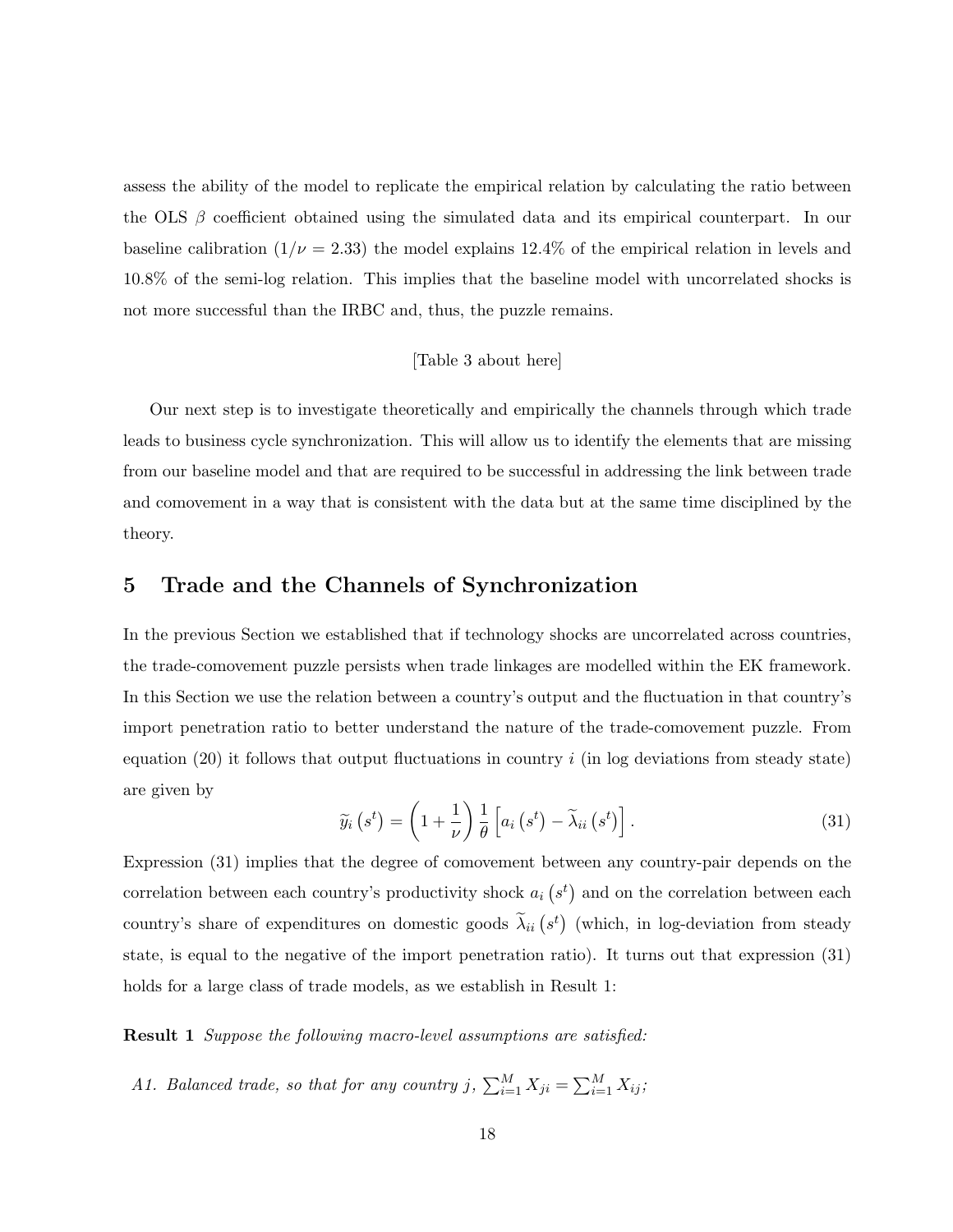A2. Aggregate profits are a constant share of revenue;

A3. The import demand system exhibits constant elasticity of substitution (CES);

A4. Labor supply choices are independent of wealth.

It follows that, irrespectively of the micro level assumptions about trade, output fluctuations are given by equation (31).

See appendix C for proof.

This result builds on the work of Arkolakis et al. (2012), who show that the predictions of a large class of trade models concerning the change in real income associated with any foreign shock only depend on the import penetration ratio and the trade elasticity. The relevant class of models is large and includes many well-known trade models such as the Armington model, Eaton and Kortum (2002), Bernard et al. (2003) extension of EK to imperfect competition, Krugman (1980), and multiple versions of Melitz (2003).

From equation  $(31)$ , we see that the covariance between the log output fluctuations in country i and in country j around the steady state can be written as

$$
cov\left(\widetilde{y}_i, \widetilde{y}_j\right) = \left[ \left(1 + \frac{1}{\nu}\right) \frac{1}{\theta} \right]^2 \left[ cov\left(a_i, a_j\right) + cov\left(\widetilde{\lambda}_{ii}, \widetilde{\lambda}_{jj}\right) - cov\left(a_i, \widetilde{\lambda}_{jj}\right) - cov\left(\widetilde{\lambda}_{ii}, a_j\right) \right], \quad (32)
$$

where  $cov(x, z)$  denotes the covariance between two variables x and z. Given that our measure of business cycle synchronization is the correlation of log output fluctuations around the steady state, it is convenient to express (32) in terms of correlations. If we assume that (i) the technology shocks in each country all have the same standard deviation and (ii) the world economy is symmetric in the sense that the standard deviations of  $\tilde{\lambda}_{ii}$  and  $\tilde{y}_i$  are the same across countries, by manipulating (32) we obtain the following three-factor model for the output correlation between countries  $i$  and  $j$ 

$$
\operatorname{cor}(\widetilde{y}_i, \widetilde{y}_j) = \beta_1 \operatorname{cor}(a_i, a_j) + \beta_2 \operatorname{cor}\left(\widetilde{\lambda}_{ii}, \widetilde{\lambda}_{jj}\right) + \beta_3 \left[\operatorname{cor}\left(a_i, \widetilde{\lambda}_{jj}\right) + \operatorname{cor}\left(\widetilde{\lambda}_{ii}, a_j\right)\right],\tag{33}
$$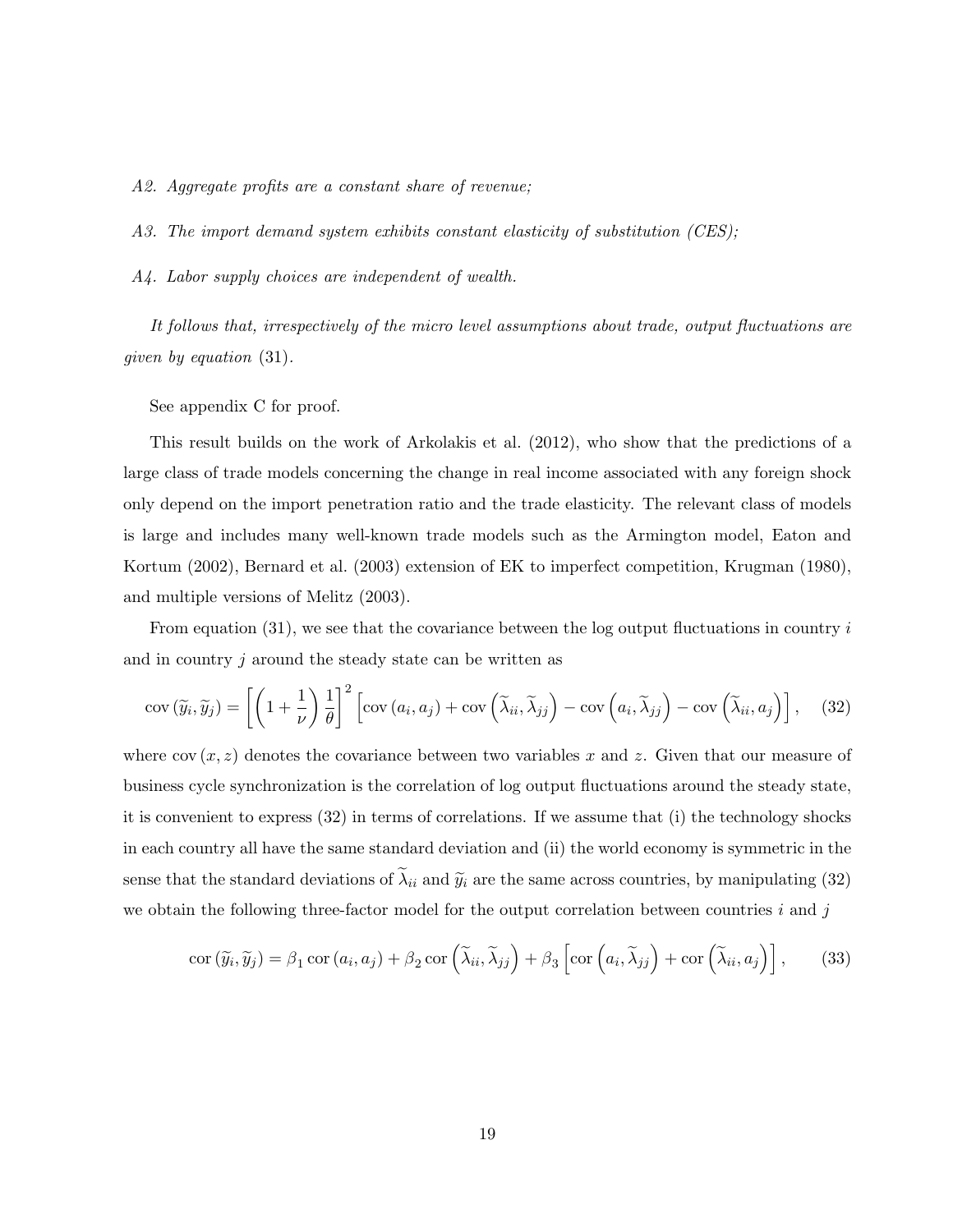where cor  $(x, z)$  denotes the correlation between two variables x and  $z$ .<sup>9</sup> Equation (33) is our basic empirical specification. It implies three channels through which trade can increase business cycle synchronization, summarized in the following result:

**Result 2** The output correlation for each country-pair may be expressed as the sum of three factors, as in equation (33). It follows that there are three channels through which an increase in bilateral trade may increase business cycle synchronization: (i) Increased bilateral trade resulting in a higher correlation between each country's technology shocks; (ii) increased bilateral trade resulting in a higher correlation between each country's share of expenditure on domestic goods; and (iii) increased bilateral trade raising the correlation between the domestic import penetration ratio and foreign technology shocks.

See appendix D for proof.

Equation (33) and Result 2 provide the basis for the empirical analysis that follows. The share of expenditure on domestic goods  $\lambda_{ii}$  (equivalently, one minus the import penetration ratio) can be obtained from the bilateral trade data. Moreover, by using these data for a panel of 21 OECD countries, we estimate each country's technology level  $a_i$  between 1988 and 2007, following the procedure developed in EK. This allows us to evaluate the model based on the estimation of the regression equation

$$
\operatorname{cor}(\widetilde{y}_i, \widetilde{y}_j) = \alpha + \beta_1 \operatorname{cor}(a_i, a_j) + \beta_2 \operatorname{cor}\left(\widetilde{\lambda}_{ii}, \widetilde{\lambda}_{jj}\right) + \beta_3 \left(\operatorname{cor}\left(a, \widetilde{\lambda}\right)\right)_{ij} + e_{ij},\tag{34}
$$

where

$$
\left(\operatorname{cor}\left(a,\widetilde{\lambda}\right)\right)_{ij}\equiv \operatorname{cor}\left(a_i,\widetilde{\lambda}_{jj}\right)+\operatorname{cor}\left(\widetilde{\lambda}_{ii},a_j\right).
$$

<sup>9</sup>The factor loadings are given by

$$
\begin{array}{rcl} \beta_1 & \equiv & \displaystyle \left[ \left( 1 + \frac{1}{\nu} \right) \frac{1}{\theta} \right]^2 \frac{\sigma_a^2}{\sigma_y^2}, \\ \beta_2 & \equiv & \displaystyle \left[ \left( 1 + \frac{1}{\nu} \right) \frac{1}{\theta} \right]^2 \frac{\sigma_\lambda^2}{\sigma_y^2}, \\ \beta_3 & \equiv & \displaystyle - \left[ \left( 1 + \frac{1}{\nu} \right) \frac{1}{\theta} \right]^2 \frac{\sigma_a \sigma_\lambda}{\sigma_y^2}, \end{array}
$$

where  $\sigma_x$  denotes the standard deviation of a variable x. See Appendix D for detailed derivations.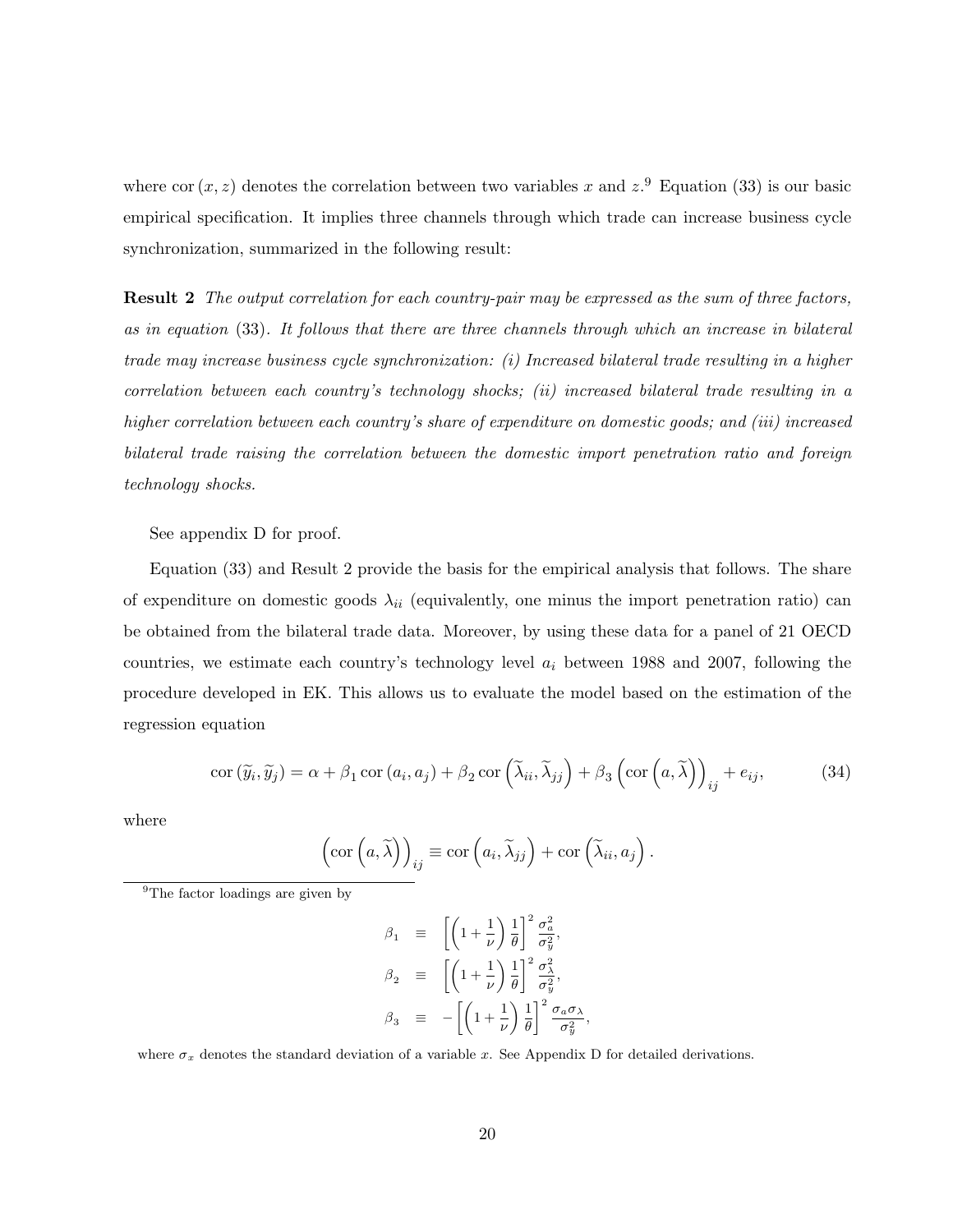We evaluate the model by testing if the factor loadings have the expected sign and are statistically significant, and by judging the model's goodness of fit.<sup>10</sup> If the fit of the model is judged to be good, we can examine carefully the channels through which trade leads to business cycle synchronization. In particular, by inspecting how each of the three factors is related to the country-pair's bilateral trade intensity we are able to identify if country-pairs that trade more have higher output correlations because of: (i) Higher correlation between each country's technology shocks; (ii) higher correlation between each country's share of expenditure on domestic goods; or (iii) higher correlation between the domestic import penetration ratio and the foreign technology shock. Finally, notice that the three factors are not independent. In particular, an increased correlation between each country's technology shocks may imply an increased correlation between each country's share of expenditure on domestic goods.

#### 5.1 Estimation of the Technology Shocks

Eaton and Kortum (2002) estimate the state of technology  $T_i$  using bilateral trade in manufactures for a cross-section of 19 OECD countries in 1990. We adapt their procedure to estimate a panel of technology shocks  $a_i(s^t)$  for 21 countries using data on bilateral trade in manufactures among OECD countries over the period  $1988-2007$ .<sup>11</sup> The procedure is based on equation (9) which, like the theoretical gravity equation of Anderson and van Wincoop (2003), relates trade flows to characteristic of the trading partners and trade barriers. Normalizing equation (9) by the country j expenditure on domestic goods  $X_{jjt}$ , we obtain

$$
\frac{X_{jit}}{X_{jit}} = \frac{T_{it}}{T_{jt}} \left(\frac{W_{it}}{W_{jt}}\right)^{-\theta} \tau_{jit}^{-\theta},\tag{35}
$$

$$
\operatorname{cor}(\widetilde{y}_i, \widetilde{y}_j) = \alpha + \beta_1^{ij} \operatorname{cor}(a_i, a_j) + \beta_2^{ij} \operatorname{cor}\left(\widetilde{\lambda}_{ii}, \widetilde{\lambda}_{jj}\right) + \beta_3^{ij} \left(\operatorname{cor}\left(a, \widetilde{\lambda}\right)\right)_{ij} + e_{ij}.
$$

 $^{10}\mathrm{Relaxing}$  the symmetry assumption leads to the following random coefficient model

We estimate the model in which coefficients may be correlated with the regressors using the instrumental variable method proposed in Heckman and Vytlacil (1998) and our findings are robust. See footnote 15.

 $11$ See Appendix A for a complete description of the data used.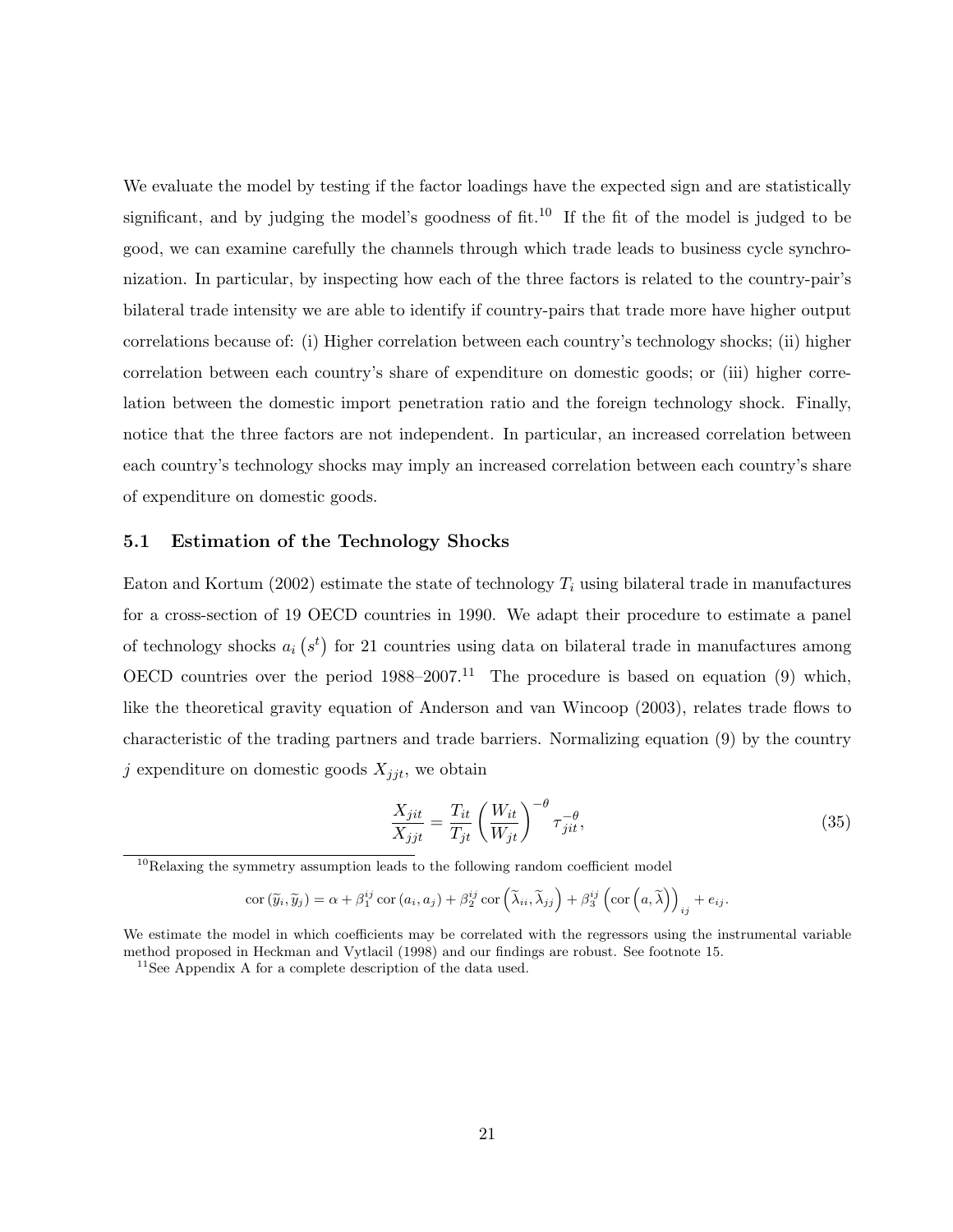where the cross-sectional unit of observation is the country-pair indexed by  $ij$  (where i is the source and j is the destination country) and time is indexed by t. Taking logs of  $(35)$  gives

$$
\ln \frac{X_{jit}}{X_{jit}} = -\theta \ln \tau_{jit} + \ln \frac{T_{it}}{T_{jt}} - \theta \ln \frac{W_{it}}{W_{jt}}
$$
  
= 
$$
-\theta \ln \tau_{jit} + S_{it} - S_{jt},
$$
 (36)

where

$$
S_{it} \equiv \ln T_{it} - \theta \ln W_{it} \tag{37}
$$

is a measure of country's i state of technology adjusted by labor costs.

The left-hand side of (36) is calculated using bilateral trade data for 21 countries. In terms of the right-hand side, we proceed as follows. The effect of  $S_{it}$  is given by the coefficient on the respective source-country time effect. The trade costs are captured by the proxies for geographic barriers suggested by the gravity literature, as follows:

$$
\ln \tau_{jit} = d_k + b + l + e + m_j - \delta_{ji} - \eta_{jit},\tag{38}
$$

where the dummy variables associated with each component are omitted to simplify the notation.<sup>12</sup> The term  $d_k$   $(k = 1, ..., 6)$  captures the effect of the distance between j and i lying in the kth interval, b is the effect of j and i sharing a common border, l is the effect of j and i sharing a common language, e is the effect of j and i belonging to the European Union (EU), and  $m_j$  (j = 1, ..., 21) is a destination fixed effect. The error terms  $\delta_{ji}$  and  $\eta_{jit}$  are orthogonal to each other and to all the other regressors. The potential reciprocity in geographical trade barriers is captured by assuming that the error term  $\delta_{ji}$  consists of two components

$$
\delta_{ji} = \delta_{ji}^2 + \delta_{ji}^1.
$$

The component  $\delta_{ji}^2$  has variance  $\sigma_2^2$  and is meant to capture the country-pair specific component affecting two-way trade so that  $\delta_{ji}^2 = \delta_{ij}^2$ . The second component  $\delta_{ji}^1$  affects one-way trade and has variance  $\sigma_1^2$ . Finally, the error term  $\eta_{jit}$  is a classical disturbance with variance  $\sigma_\eta^2$ .<sup>13</sup>

 $12$ In the empirical specification it is important to allow the trade costs  $\tau_{jit}$  to be indexed by time since some of the empirical proxies for trade barriers (in particular, EU membership of the country-pair) are time specific.

<sup>&</sup>lt;sup>13</sup>This error structure gives a variance-covariance matrix of  $\delta + \eta$  with diagonal elements  $\sigma_1^2 + \sigma_2^2 + \sigma_\eta^2$  and certain non zero off-diagonal elements  $E(\delta_{ij}\delta_{ji}) = \sigma_2^2$ .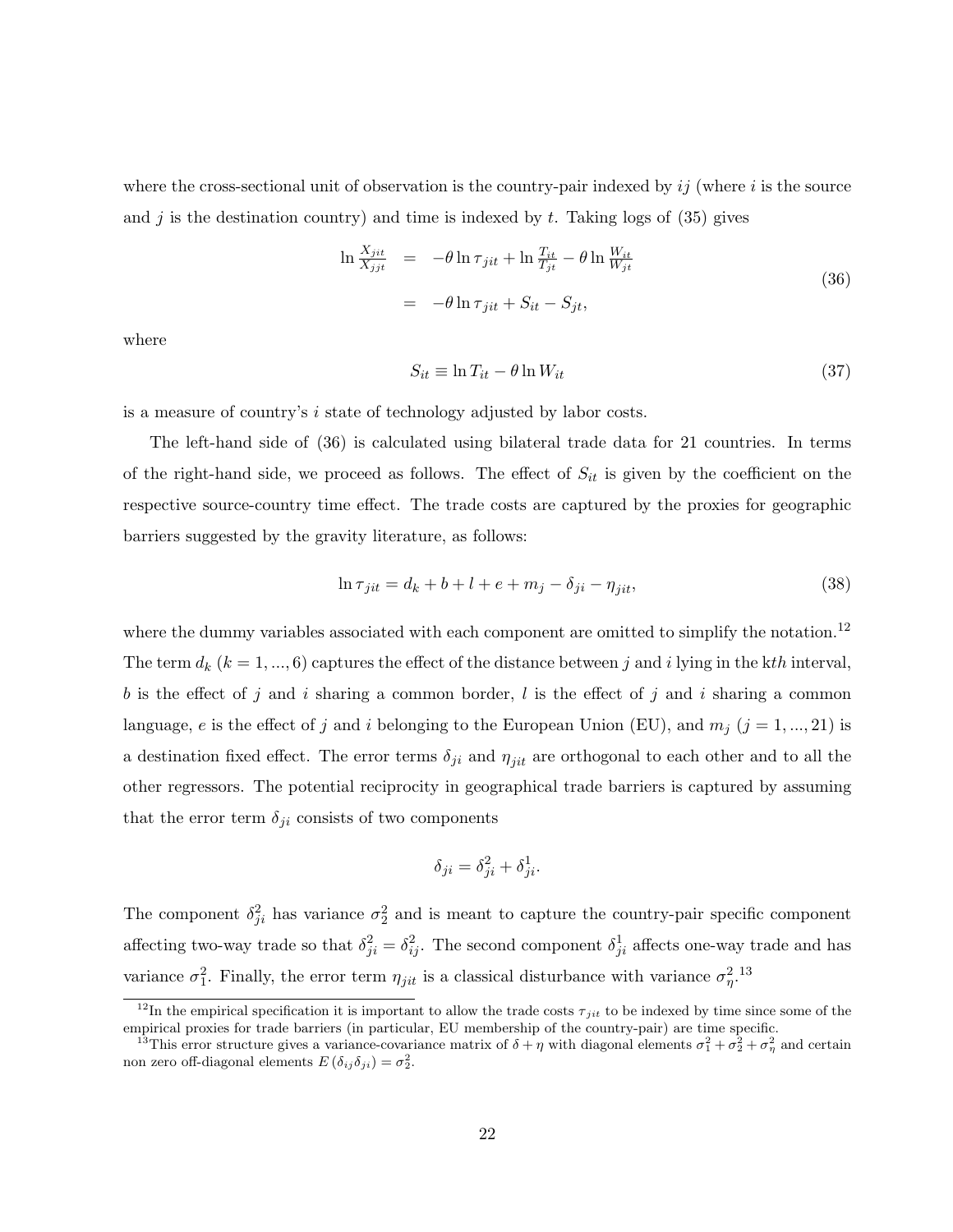Using the previous results in (36) yields the regression equation

$$
\ln \frac{X_{jit}}{X_{jit}} = S_{it} - S_{jt} - \theta m_j - \theta d_k - \theta b - \theta l - \theta e + \theta \delta_{ji}^2 + \theta \delta_{ji}^1 + \theta \eta_{jit},
$$
\n(39)

which is estimated by generalized least squares (GLS) and using panel data from 1988 to 2007. We use the estimates of the  $S_{it}$  to obtain the technology levels estimates  $\widehat{T}_{it}$ 's by using equation (37) and setting  $\theta$  equal to 3.60 as in Section 4.1.<sup>14</sup> Once we have the technology levels, the estimated technology shocks  $\hat{a}_i(s^t)$  are given by

$$
\widehat{a}_{i}\left(s^{t}\right) = \ln\left(\frac{\widehat{T}_{it}}{\text{avg }\widehat{T}_{it}}\right),\tag{40}
$$

where avg  $\widehat{T}_{it}$  is the time-series average of  $\widehat{T}_{it}$ .

### 5.2 Channels of Synchronization

Once we have obtained a panel for the technology shocks  $\hat{a}_i(s^t)$ , we can compute the three factors in equation (34). This allows us to test the predictions of our model by judging the goodness of fit of the regression equation and verifying if the factor loadings are statistically significant and have the expected sign. Specifically,  $\beta_1$  and  $\beta_2$  are predicted to be positive while  $\beta_3$  should be negative. Table 4 shows the results of the OLS regression. Three aspects of the results support our model. First, the coefficients on each of the three factors have the predicted signs and are highly significant. Second, the coefficients are jointly statistically significant as implied by the  $F$ -statistic. Third, the three factors account for an important fraction of the variation in output correlation across country-pairs, and the largest Adjusted  $R^2$  is obtained for the model that includes all three factors.<sup>15</sup>

#### [Table 4 about here]

Thus, although the model is not completely successful (in particular the intercept  $\alpha$  should be zero but instead it is statistically significant), overall Result 2 is strongly supported by the

<sup>&</sup>lt;sup>14</sup>The implied state of technology is  $\hat{T}_{it} = W_{it}^{\theta} e^{S_{it}}$ .

 $15$ We also estimated equation (34) using the instrumental variable method proposed in Heckman and Vytlacil (1998) that allows for the factor loadings to be correlated with the regressors. The estimated factor loadings (average effects) are not statistically different from the OLS estimates and have the same sign as predicted by the theory.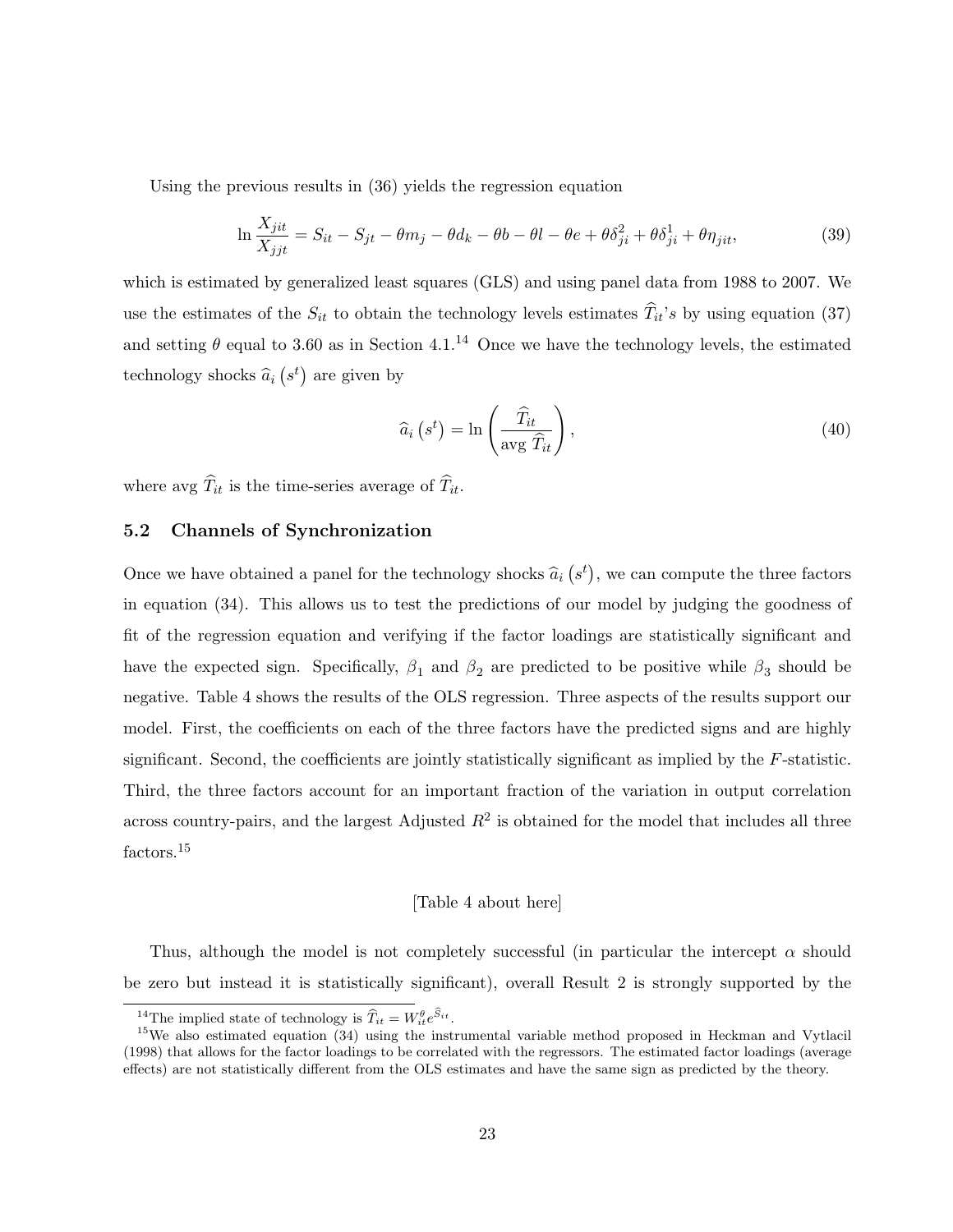model's estimates. First, higher productivity correlation between pairs of countries is associated with higher output comovement. Second, when the correlation between each country's share of expenditure on domestic goods is higher, countries exhibit higher output correlation. Lastly, we also find that a higher correlation between the domestic share of expenditure on domestic goods and foreign technology is negatively associated with output comovement, which is consistent with the model's prediction that the transmission of foreign shocks requires a high elasticity of the import penetration ratio to foreign shocks.

Having established that the fit of the three-factor model is good and consistent with theory, the next step is to study how each factor responds to changes in the bilateral trade intensity. This allows us to study empirically the channels through which trade leads to higher business cycle synchronization, and contrast these results with the theoretical predictions (within the framework of Result 2). To do this, we estimate by OLS the following three equations

$$
\text{cor}\,(a_i, a_j) = \alpha_1 + \gamma_1 \left(\text{Bilateral Trade}\right)_{ij} + \varepsilon_{ij}^1 \tag{41}
$$

$$
\text{cor}\left(\widetilde{\lambda}_{ii}, \widetilde{\lambda}_{jj}\right) = \alpha_2 + \gamma_2 \left(\text{Bilateral Trade}\right)_{ij} + \varepsilon_{ij}^2 \tag{42}
$$

$$
\left(\operatorname{cor}\left(a,\widetilde{\lambda}\right)\right)_{ij} = \alpha_3 + \gamma_3 \left(\text{Bilateral Trade}\right)_{ij} + \varepsilon_{ij}^3\tag{43}
$$

Table 5 shows the estimation with the empirical data. The results suggest that greater bilateral trade intensity is associated with (i) a higher correlation between each country's technology shocks, and (ii) higher correlation between each country's share of expenditure on domestic goods. By contrast, there is no significant relation between trade and the correlation between the domestic import penetration ratio and the foreign technology shocks. Therefore, we conclude that empirically the first and second factors are responsible for the positive association between trade and business cycle comovement. In particular, the second factor is the most important: countries with strong trade linkages exhibit a higher correlation of the share of expenditures on domestic goods.

[Table 5 about here]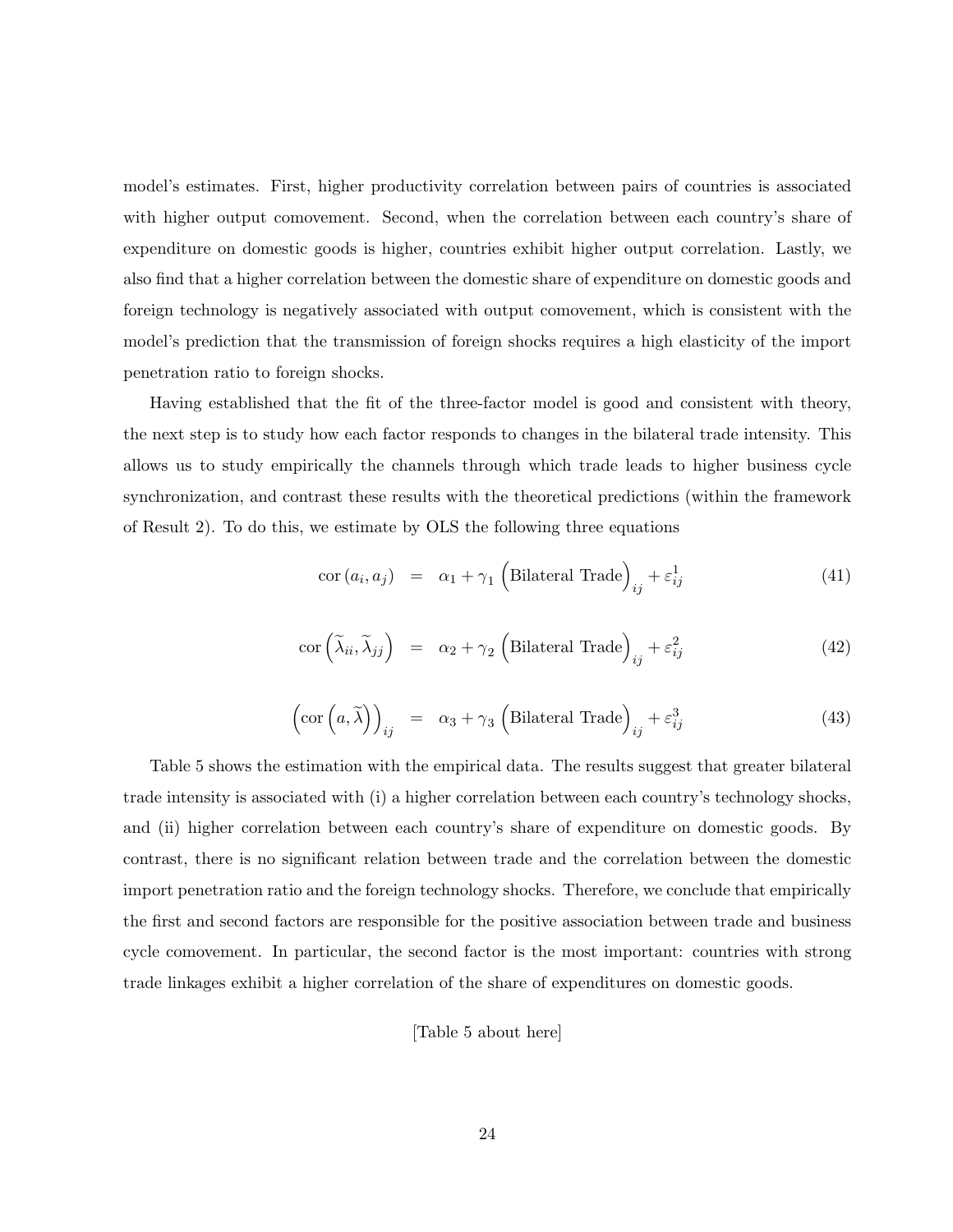These results are in contrast to the regression performed with the simulated data, shown in Table 6. First, there is no association between trade and the technology shocks' correlation as we are considering uncorrelated shocks. Second, the link between trade and the correlation between each country's share of expenditure on domestic goods is (counterfactually) negative and insignificant. This happens because, with uncorrelated shocks, positive technology shocks in country i lead to an increase in both its share of expenditure on domestic goods  $(\lambda_{ii})$  and the foreign country import penetration ratio (so that  $\lambda_{jj}$  falls). Hence, the positive association between trade and comovement is (counterfactually) driven by the third component: An increase in trade is associated with a lower correlation between a country's technology and the foreign country's share of domestic expenditures.

#### [Table 6 about here]

These findings have important implications. The empirical results provide some guidance on how to resolve the trade-comovement puzzle. This involves strengthening the mechanisms through which trade affects the channels represented by (41) and (42). Two ingredients are needed. Bilateral trade intensity should lead to: (i) a higher correlation of technology shocks, and (ii) a higher correlation of the share of expenditures on domestic goods. We note that the latter channel requires a multicountry framework.<sup>16</sup> In what follows we use the estimated technology shocks to reexamine the relation between trade and comovement implied by the model.

#### 5.3 Correlated Shocks

In this Section we undertake an experiment in which we feed the technology shocks estimated in Section 5.1 into our theoretical model of the world economy to examine the relation between trade and business cycle synchronization. As the evidence in Section 5.2 shows, this allows us to account for the fact that the correlation of technology shocks increases with bilateral trade intensity.<sup>17</sup>

 $16$ In the two-country model analyzed in Section 3, the correlation between *home*'s and *foreign*'s share of expenditure on domestic goods is  $-1$ , irrespective of the trade cost  $\tau$  (see Appendix B). Therefore, an empirically important channel to explain the trade-comovement relation is always absent in the two-country model.

<sup>&</sup>lt;sup>17</sup>The exercise proposed in this Section is similar in spirit to one of the experiments conducted in the paper by Kose and Yi (2006). These authors estimate productivity shocks for each country based on data from the Penn World Tables by calculating the implied Solow residuals. They investigate if increased trade integration is associated with increased TFP correlation and find evidence in favor of this hypothesis. Next, they undertake an experiment in which, as transport costs decline, the correlation between the TFP shocks in the two countries increases by an amount consistent with their TFP regressions. We perform a similar exercise but instead of identifying the productivity shocks based on Solow residuals we use the structural relation implied by equation (40).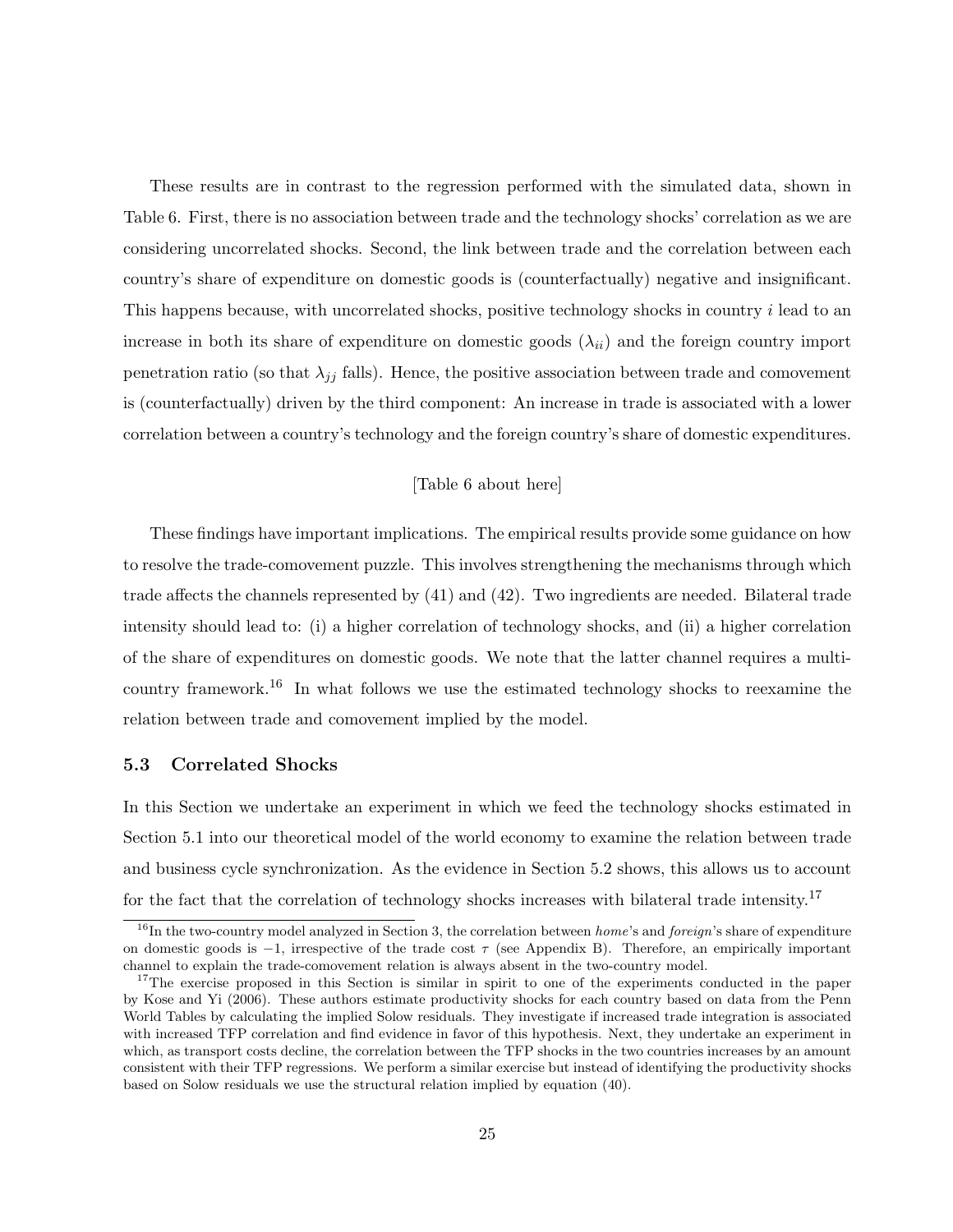Table 7 summarizes the results of the quantitative experiment in which the labor supply elasticity,  $1/\nu$ , is set to 2.33. Panel A shows the level specification of the FR regressions. As expected, the ability of the model to account for the trade-comovement relation increases substantially when we allow for correlated shocks. The model now explains 55.5% of the empirical relation, which is in contrast to the 12.4% explained when shocks are uncorrelated. Panel B shows the results for the semi-log specification. In this case the results are even stronger. The model explains 83.9% of the empirical relation.

#### [Table 7 about here]

As a next step, we use the model with estimated shocks to investigate the relation between bilateral trade and each of the three factors explaining comovement. The results are shown in Table 8 and should be contrasted with the empirical counterpart shown in Table 5. When we feed the model with the estimated shocks, trade is positively associated with the correlation between each country's technology shocks. However, using the estimated shocks the model still implies a negative and insignificant association between bilateral trade and the correlation between each country's share of expenditure on domestic goods. This is counterfactual since in the data we find that for country-pairs with high bilateral trade intensity, the correlation between each country's share of expenditure on domestic goods is positive and large. Finally, with the estimated shocks the association between the third factor and trade becomes small and statistically insignificant.

#### [Table 8 about here]

Our findings suggest that both the empirical research and the models should examine further the positive association between trade and the comovement in the share of expenditure on domestic goods. Empirically, this channel is the most important to explain why trade leads to business cycle synchronization. Therefore, we argue that this should constitute a litmus test for theoretical models: stronger trade linkages should lead to synchronization in the share of expenditure on domestic goods.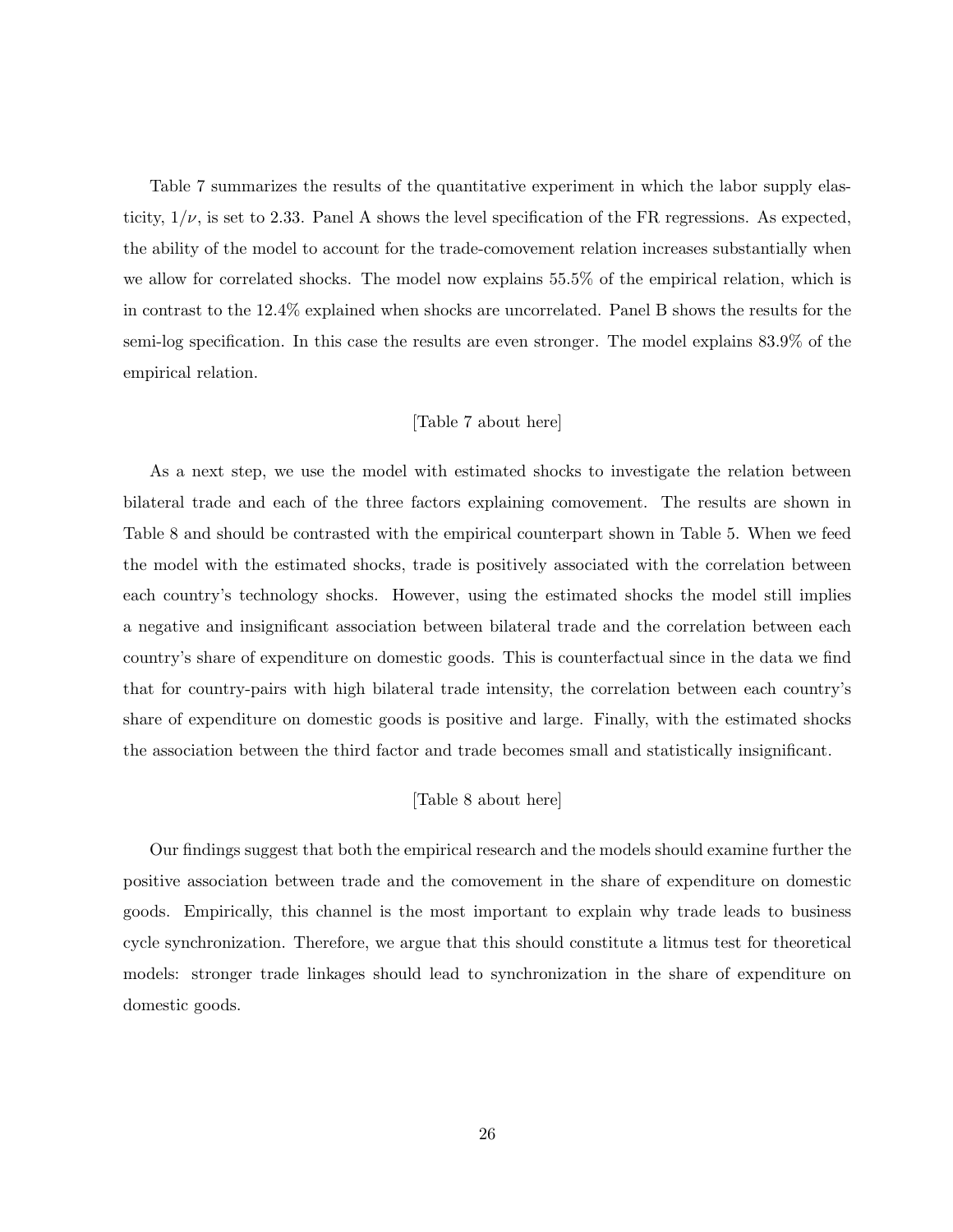## 6 Conclusion

Substantial empirical evidence suggests that countries or regions with stronger trade linkages have more correlated business cycles. However, from a theoretical perspective the IRBC model has difficulties in replicating this empirical fact. This has given rise to the so-called trade-comovement puzzle: Standard models are unable to generate high output correlations arising from high bilateral trade intensity.

In this paper, we examine the source of the puzzle. We show that within a large class of trade models, there are three channels through which bilateral trade may increase business cycle synchronization: (i) if trade increases the correlation between each country's technology shocks; (ii) if trade leads to higher correlation between each country's share of expenditure on domestic goods; and (iii) if trade raises the elasticity of the domestic import penetration ratio to foreign technology shocks. When technology shocks are assumed uncorrelated across countries the third channel is the only one that matters, implying that the trade-comovement puzzle arises because trade fails to substantially increase the correlation between each country's import penetration ratio and the trade partner's technology shocks. However, this mechanism is shown to be counterfactual.

We use bilateral trade data in manufactures for a panel of 21 OECD countries to estimate each country's technology shocks between 1988 and 2007 by extending the procedure developed in Eaton and Kortum (2002) to a panel data setting. Based on these estimates we find that the first and second channels are supported by the data: Higher bilateral trade intensity is associated with higher correlation between each country's technology and with a higher correlation between each country's share of expenditure on domestic goods.

We find that allowing for correlated shocks is part of the solution to the trade comovement puzzle. However, we show that even allowing for correlated shocks, the model still implies a counterfactual relation between bilateral trade and each country pair correlation of the import penetration ratios. Therefore, our findings suggest that both the empirical and theoretical research should examine the positive association between trade and the comovement in the share of expenditure on domestic goods. This invites further research to uncover new trade related transmission mechanisms of productivity shocks. This will require the development of richer micro foundations concerning the relation between trade and business cycle fluctuations.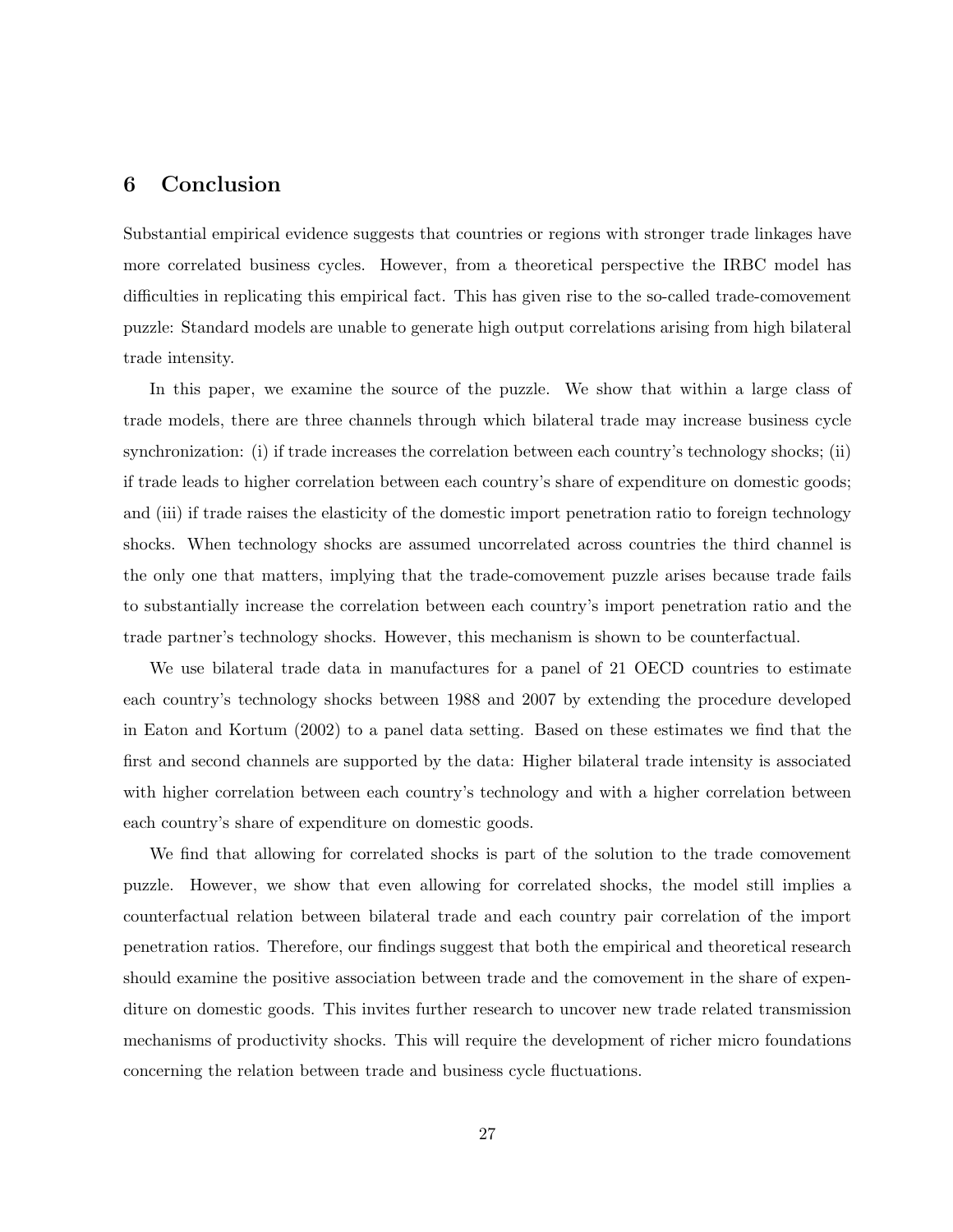## References

- Anderson, J. E., and E. van Wincoop (2003): "Gravity with Gravitas: A Solution to the Border Puzzle," American Economic Review, 93(1), 170–192.
- Arkolakis, C., A. Costinot, and A. Rodriguez-Clare (2012): "New Trade Models, Same Old Gains?," American Economic Review, 102(1), 94–130.
- Arkolakis, C., S. Demidova, P. J. Klenow, and A. Rodriguez-Clare (2008): "Endogenous Variety and the Gains from Trade," American Economic Review, 98(2), 444–50.
- Arkolakis, C., and A. Ramanarayanan (2009): "Vertical Specialization and International Business Cycle Synchronization," Scandinavian Journal of Economics, 111(4), 655–80.
- Backus, D. K., P. J. Kehoe, and F. E. Kydland (1994): "Dynamics of the Trade Balance and the Terms of Trade: The J-Curve?," American Economic Review, 84(1), 84–103.
- BAXTER, M., AND M. A. KOUPARITSAS (2004): "Determinants of Business Cycle Comovement: A Robust Analysis," NBER Working Papers 10725, National Bureau of Economic Research.
- Bernard, A. B., J. Eaton, J. B. Jensen, and S. Kortum (2003): "Plants and Productivity in International Trade," American Economic Review, 93, 1268–290.
- Burstein, A., C. Kurz, and L. Tesar (2008): "Trade, Production Sharing, and the International Transmission of Business Cycles," Journal of Monetary Economics, 55(4), 775–95.
- Cacciatore, M. (2012): "International Trade and Macroeconomic Dynamics with Labor Market Frictions," Mimeo.
- CALDERON, C., A. CHONG, AND E. STEIN (2007): "Trade Intensity and Business Cycle Synchronization: Are Developing Countries any Different?," Journal of International Economics, 71(1), 2–21.
- Clark, T. E., and E. van Wincoop (2001): "Borders and Business Cycles," Journal of International Economics, 55(1), 59–85.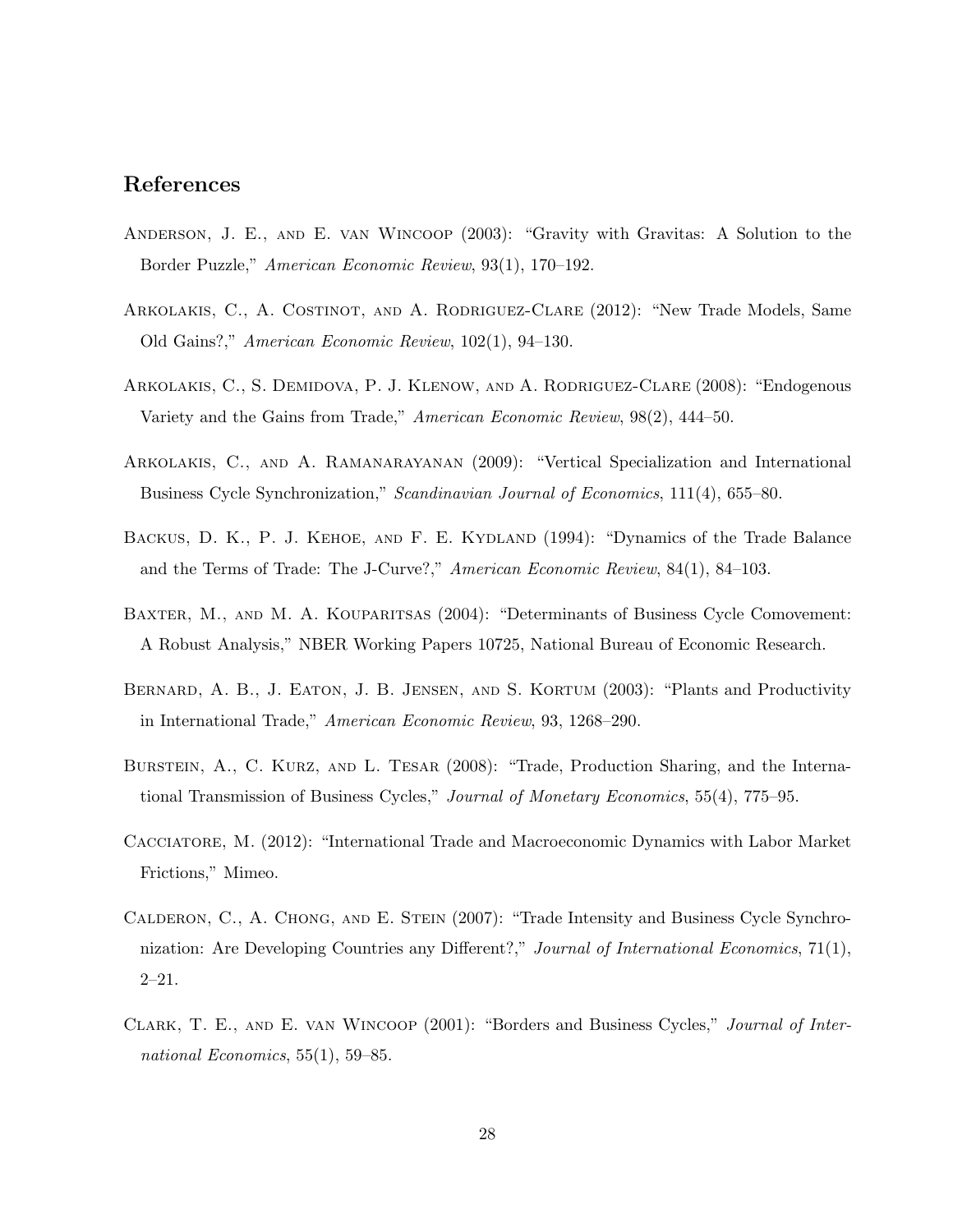- di Giovanni, J., and A. A. Levchenko (2010): "Putting the Parts Together: Trade, Vertical Linkages, and Business Cycle Comovement," American Economic Journal: Macroeconomics, 2(2), 95–124.
- DROZD, L., AND J. B. NOSAL (2008): "Long-Run Price Elasticity of Trade and the Trade-Comovement Puzzle," Mimeo.
- EATON, J., AND S. KORTUM (2002): "Technology, Geography, and Trade," *Econometrica*, 70(5), 1741–779.
- Frankel, J. A., and A. K. Rose (1998): "The Endogeneity of the Optimum Currency Area Criteria," Economic Journal, 108(449), 1009–025.
- GREENWOOD, J., Z. HERCOWITZ, AND G. W. HUFFMAN (1988): "Investment, Capacity Utilization, and the Real Business Cycle," American Economic Review, 78(3), 402–17.
- HEATHCOTE, J., AND F. PERRI (2002): "Financial Autarky and International Business Cycles," Journal of Monetary Economics, 49(3), 601–27.
- Heckman, J., and E. Vytlacil (1998): "Instrumental Variables Methods for the Correlated Random Coefficient Model: Estimating the Average Rate of Return to Schooling When the Return is Correlated with Schooling," Journal of Human Resources, 33(4), 974–87.
- Imbs, J. (2004): "Trade, Finance, Specialization, and Synchronization," Review of Economics and Statistics, 86(3), 723–34.
- Ishise, H. (2011): "The World Has More Than Two Countries: Implications of Multi-Country International Real Business Cycle Models," IMES Discussion Paper Series 11-E-11, Institute for Monetary and Economic Studies, Bank of Japan.
- JAIMOVICH, N., AND S. REBELO (2009): "Can News about the Future Drive the Business Cycle?," American Economic Review, 99(4), 1097–118.
- Johnson, R. C. (2011): "Trade in Intermediate Inputs and Business Cycle Comovement," Discussion paper, Dartmouth College.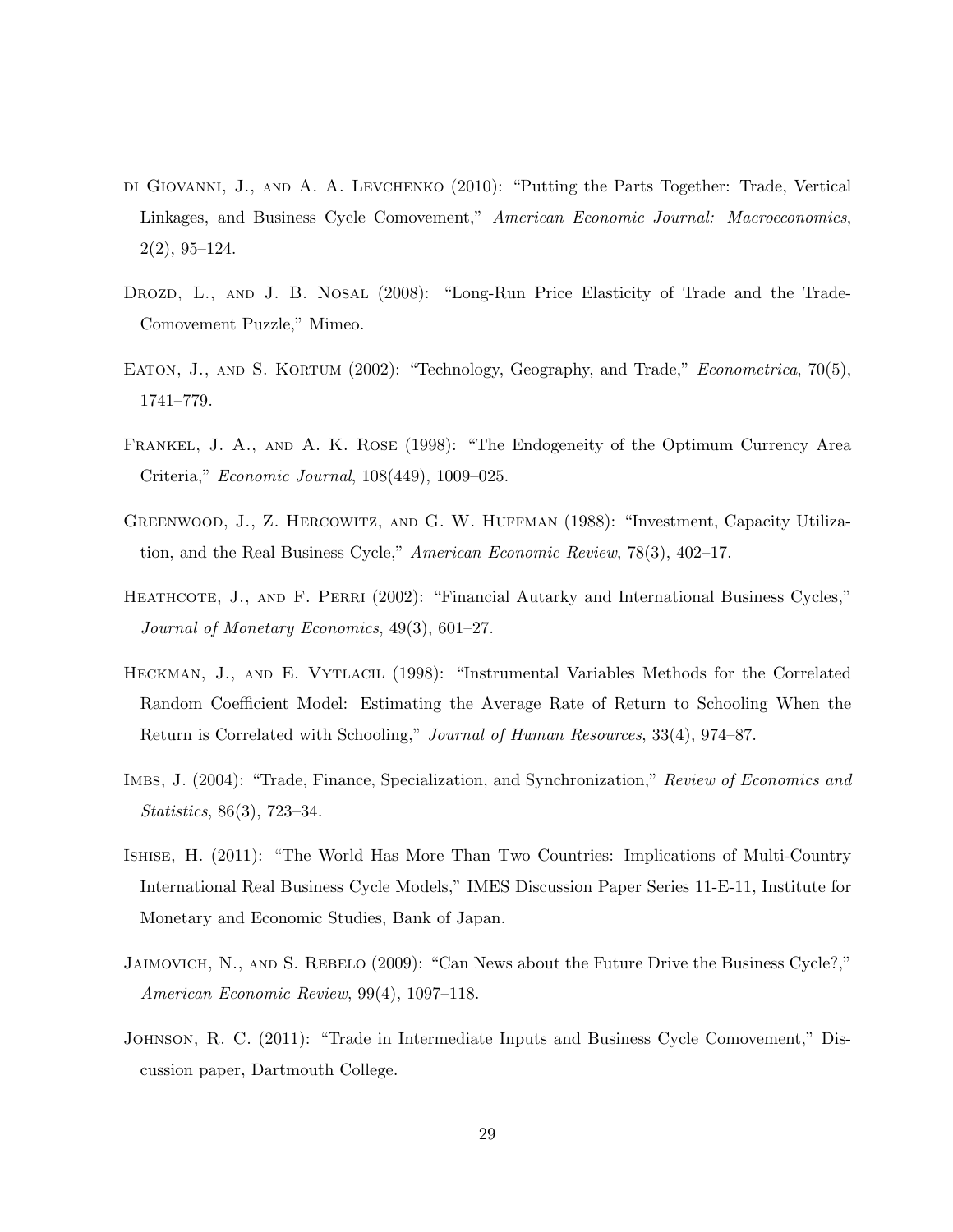- Kose, M. A., and K.-M. Yi (2001): "International Trade and Business Cycles: Is Vertical Specialization the Missing Link?," American Economic Review, 91, 371–75.
- (2006): "Can the Standard International Business Cycle Model Explain the Relation Between Trade and Comovement?," Journal of International Economics, 68, 267–95.
- Krugman, P. (1980): "Scale Economies, Product Differentiation, and the Pattern of Trade," American Economic Review, 70(5), 950–59.
- MELITZ, M. J. (2003): "The Impact of Trade on Intra-Industry Reallocations and Aggregate Industry Productivity," Econometrica, 71(6), 1695–725.
- Zimmermann, C. (1997): "International Real Cusiness Cycles Among Heterogeneous Countries," European Economic Review, 41(2), 319–56.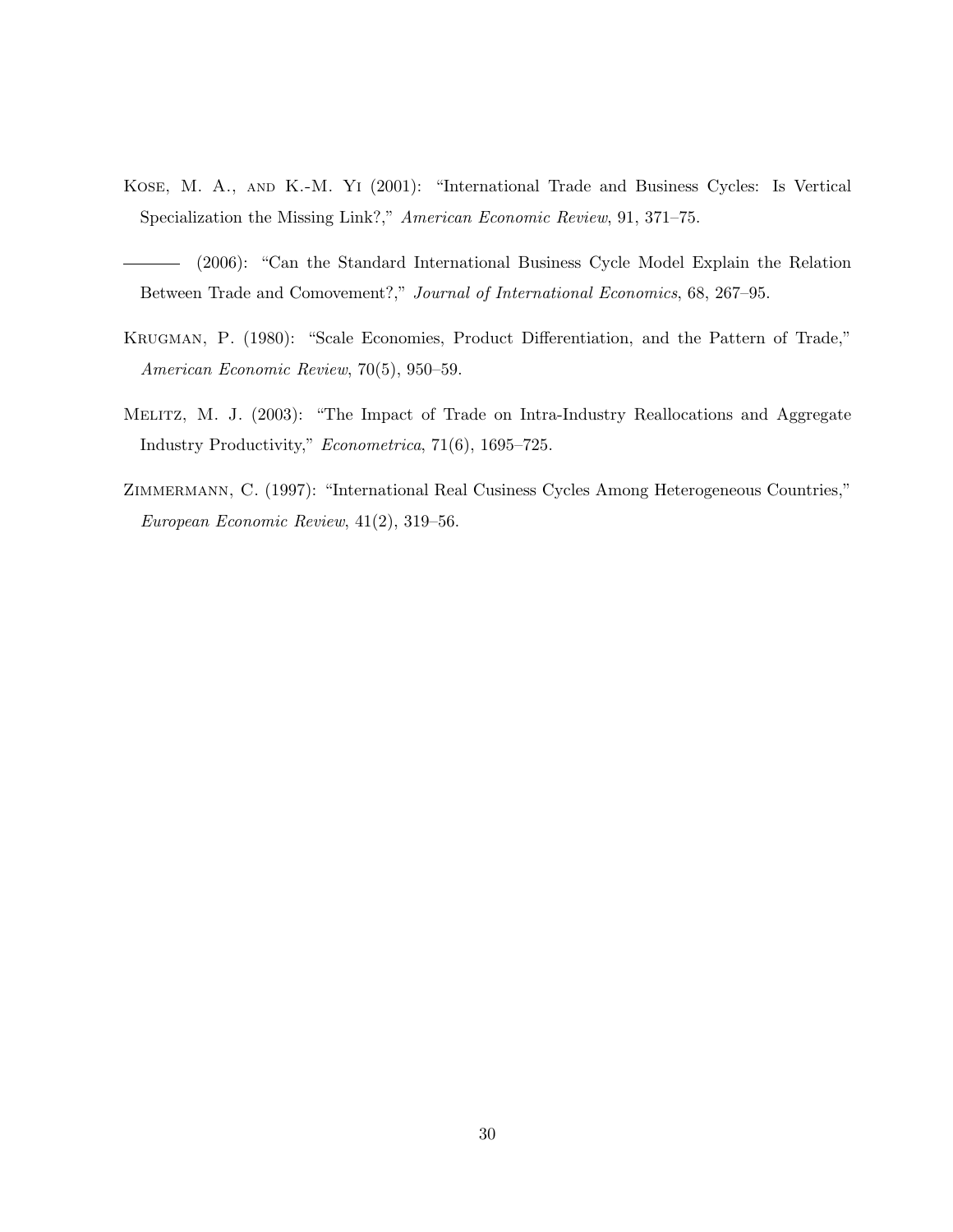# Appendix

# A Data

We consider a sample of 21 OECD countries composed of the United States (US), United Kingdom (UK), Austria (AT), Belgium (BE), Denmark (DK), France (FR), Germany (DE), Italy (IT), Netherlands (NL), Norway (NO), Sweden (SW), Switzerland (CH), Canada (CA), Japan (JP), Finland (FI), Greece (GR), Ireland (IR), Korea (KO), Portugal (PT), Spain (SP), and New Zealand (NZ) over the period 1988–2007. The variable definitions and data sources are as follows:

#### Output

Output is measured using gross manufacturing output from the OECD STAN database. The original manufacturing data, expressed in current prices and local currencies, are transformed into a real series expressed in terms of 2005 USD using CPI and PPP data from the OECD. Bilateral correlations are calculated using the linearly detrended log real output.

#### Country's share of expenditure on domestic goods

The measure  $\lambda_{ii}$  captures the fraction of total expenditure on country i on goods made in country i. Expenditure on goods made at home is measured as gross manufacturing output (converted to dollars using current exchange rates) less total manufacturing exports. Total expenditure is measured as the sum of expenditure on goods made at home and expenditure on total imports. All data are from the OECD STAN database. Bilateral correlations between  $\lambda_{ii}$  and  $\lambda_{jj}$  are calculated from the raw series of  $\lambda$ 's.

#### Trade intensity

We measure trade intensity between each country pair i and j, labeled  $\left(\text{Bilateral Trade}\right)_{ij}$ , by normalizing bilateral trade—that is, the sum of each country's manufacturing imports from the other—by the sum of nominal manufacturing output in the two countries, averaged over the entire period. Manufacturing imports data, denominated in dollars, is taken from the OECD STAN database. We normalize trade by nominal gross manufacturing output, also from the STAN.

#### Gravity variables

For all country-pairs that do not include Korea the following variables are from Andrew Rose's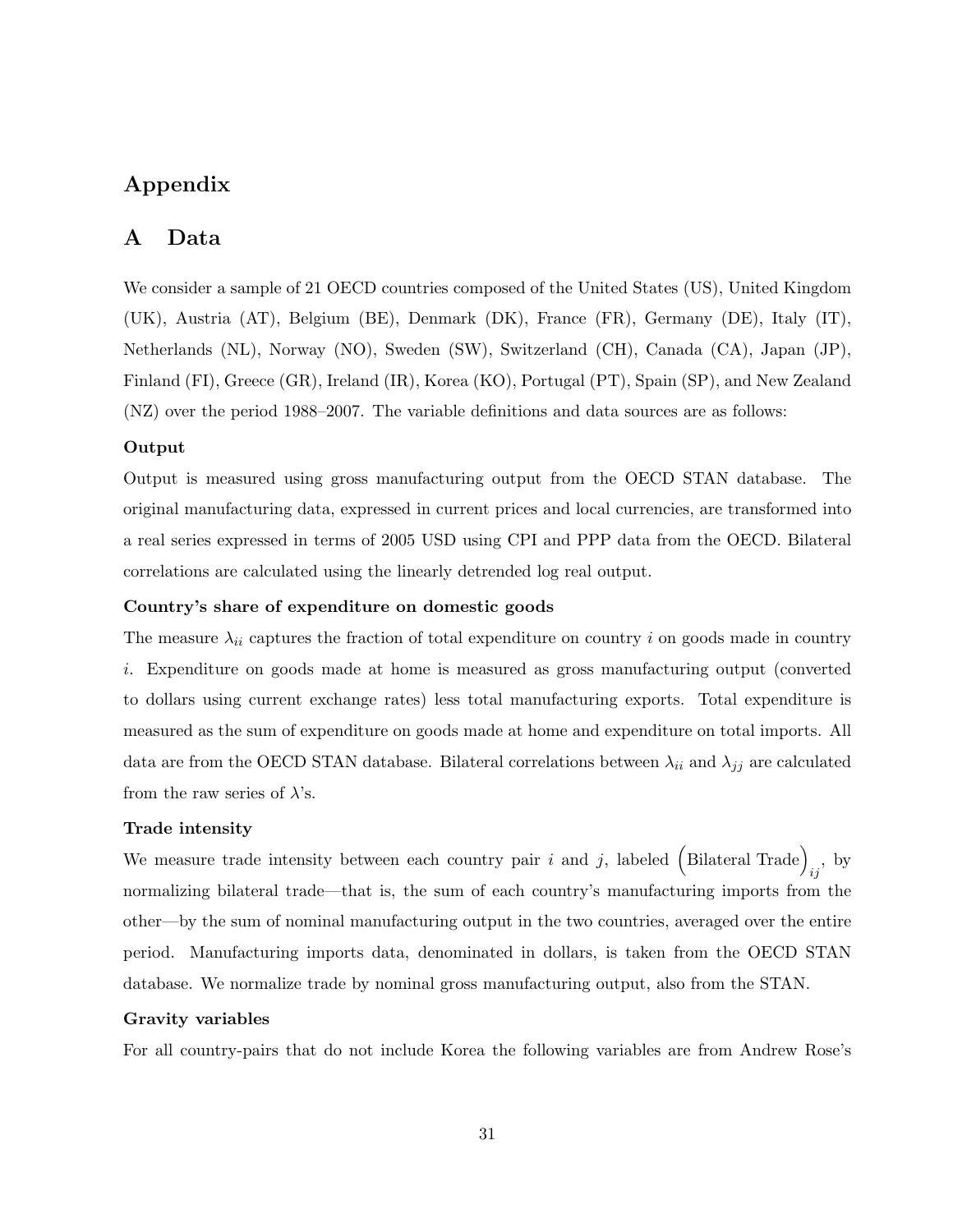website: distance between business centers, common language dummy, and border dummy.<sup>18</sup> Bilateral measures of distance between Korea and the other countries in the sample are taken from the CEPII database.<sup>19</sup>

#### Wages

Total annual compensation to employees in manufacturing is from the OECD STAN database (variable LABR, industry C15T37 (manufacturing)). These values are divided by total employment in manufacturing (STAN variable EMPN) to get total compensation per employee.

# B Two-Country Example: Log-Linear Model

We consider a symmetric two-country model (*home* and *foreign*) with transport cost  $\tau > 1$ , and denote *foreign* variables by  $\star$ . A variable X in log-deviation from steady state is denoted by  $\tilde{x}$  and, in particular,  $\tilde{\lambda}$  is the share of expenditure on domestic goods in log-deviation from the deterministic equilibrium. The numéraire is the *home* wage rate. In the deterministic steady state

$$
\Phi = 1 + \tau^{-\theta} = \alpha^{-1},
$$
  

$$
\lambda = \Phi^{-1} = \alpha.
$$

where  $\alpha = (1 + \tau^{-\theta})^{-1}$ .

We consider a log-linear approximation around the deterministic steady state. The equilibrium dynamics in the home country are represented by the following two equations

$$
\widetilde{y} = \left[ (1 + \sigma_n) \theta^{-1} \right] \left( a - \widetilde{\lambda} \right), \tag{B.1}
$$

$$
\widetilde{\lambda} = \vartheta \left( a - a^* \right) \tag{B.2}
$$

with  $\sigma_n = 1/\nu$  the labor supply elasticity and

$$
\vartheta = \left[ \frac{1 + \sigma_n}{1 + 2\sigma_n + (1 + 2\theta)\tau^{\theta}} \right] \in (0, 1).
$$

<sup>18</sup>http://faculty.haas.berkeley.edu/arose

<sup>19</sup>http://www.cepii.fr/anglaisgraph/bdd/distances.htm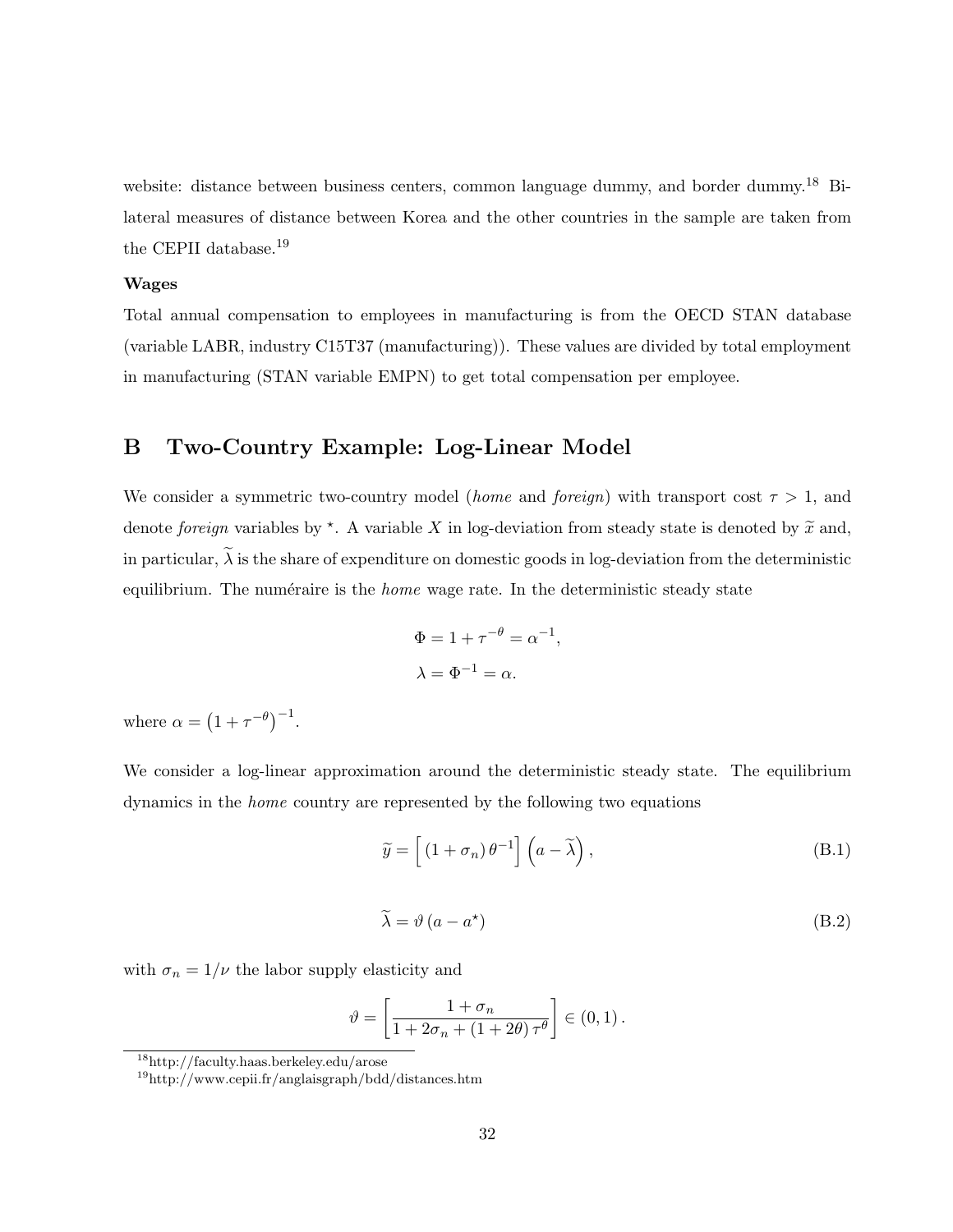Equation (B.1) corresponds exactly to equation (20) in log-linear form. To obtain equation (B.2) we start from the trade balance equilibrium condition, given by

$$
(1 - \lambda) N = (1 - \lambda^*) W^* N^*,
$$

$$
\Rightarrow \frac{\Phi^{\varepsilon}}{T} = \Phi^{\varepsilon - 1} + \Phi^{\star \varepsilon - 1} W^{\star 1 + \sigma_n} \tau^{-\theta}, \tag{B.3}
$$

with  $\varepsilon = \sigma_n/\theta$  and where to derive (B.3) we use the fact that in the symmetric two country model with the *home* wage rate as the numéraire the following holds

$$
\lambda = \frac{T}{\Phi},
$$
  
\n
$$
(1 - \lambda^*) = 1 - \frac{T^* W^{* - \theta}}{\Phi^*} = \frac{T\tau^{-\theta}}{\Phi^*},
$$
  
\n
$$
N = \Phi^{\varepsilon},
$$
  
\n
$$
N^* = \Phi^{*\varepsilon} W^{*\sigma_n},
$$
  
\n
$$
\Phi = T + T^* (W\tau)^{-\theta},
$$
  
\n
$$
\Phi^* = T\tau^{-\theta} + T^* W^{* - \theta}.
$$

We consider a log-linear approximation around the deterministic steady state. Equation (B.3) can be expressed in log-linear form as

$$
\varepsilon \widetilde{\phi} = \alpha \left( \varepsilon - 1 \right) \widetilde{\phi} + \left( 1 - \alpha \right) \left( \varepsilon - 1 \right) \widetilde{\phi}^* + \left( 1 - \alpha \right) \left( 1 + \sigma_n \right) \widetilde{w}^* + a. \tag{B.4}
$$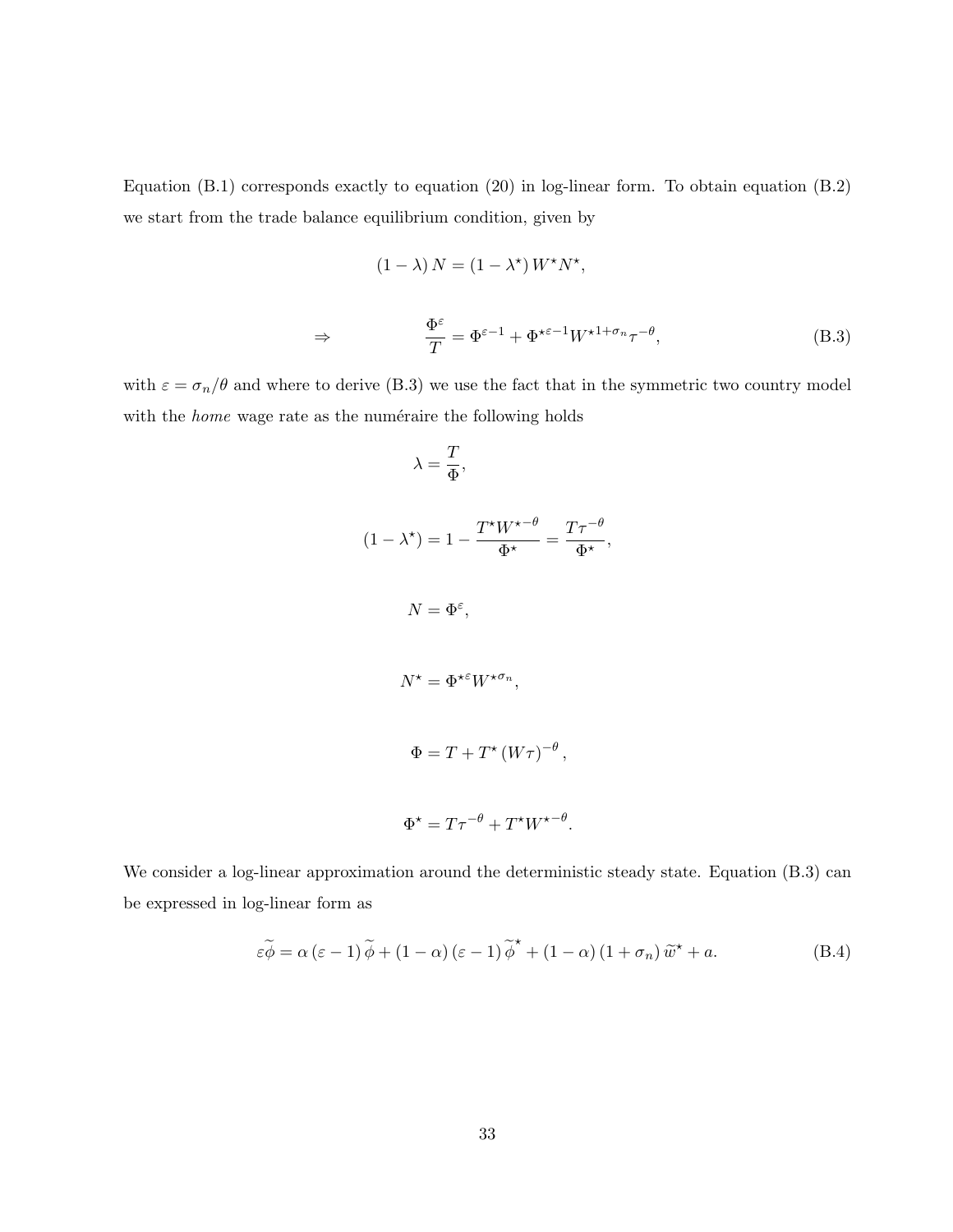Next, we use the following log-linear approximations

$$
\widetilde{\lambda} = (1 - \alpha) (a - a^*) + (1 - \alpha) \theta \widetilde{w}^*
$$
\n(B.5)

$$
\widetilde{\lambda}^* = -(1 - \alpha) (a - a^*) - (1 - \alpha) \theta \widetilde{w}^*
$$
\n(B.6)

$$
\widetilde{\phi} = -\widetilde{\lambda} + a \tag{B.7}
$$

$$
\widetilde{\phi}^{\star} = \left(\frac{\alpha}{1-\alpha}\right)\widetilde{\phi} \tag{B.8}
$$

By combining (B.4)|(B.5), we obtain equation (B.2). Also, notice that, no matter the trade costs, the two country's share of expenditure on domestic goods are perfectly negatively correlated, given that  $\widetilde{\lambda} = -\widetilde{\lambda}^*$ .

# C Proof of Result 1

If assumptions A1—A3 are satisfied, it follows from the results in Arkolakis et al. (2012) that the following gravity equation holds

$$
X_{ji}\left(s^{t}\right) = \left[\frac{\Psi W_{i}\left(s^{t}\right)\tau_{ji}}{P_{j}\left(s^{t}\right)}\right]^{-\theta}T_{i}\left(s^{t}\right)X_{j}\left(s^{t}\right),\tag{C.1}
$$

where  $\Psi$  is a constant parameter,  $T_i$   $(s^t)$  is an (appropriately defined) exogenous technology shock that determines the marginal cost of producing intermediate inputs in country  $i$ , and the aggregate price level is  $P_j(s^t) = \left[\int_0^1 p_j(n, s^t)^{1-\sigma} dn\right]^{1/(1-\sigma)}$ . From (C.1) we obtain

$$
\lambda_{jj}\left(s^{t}\right) \equiv \frac{X_{jj}\left(s^{t}\right)}{X_{j}\left(s^{t}\right)} = \left[\frac{\Psi W_{j}\left(s^{t}\right)}{P_{j}\left(s^{t}\right)}\right]^{-\theta} T_{j}\left(s^{t}\right),\tag{C.2}
$$

and solving for the real wage we obtain

$$
\frac{W_j(s^t)}{P_j(s^t)} = \frac{1}{\Psi} \left[ \frac{T_j(s^t)}{\lambda_{jj}(s^t)} \right]^{1/\theta}.
$$
\n(C.3)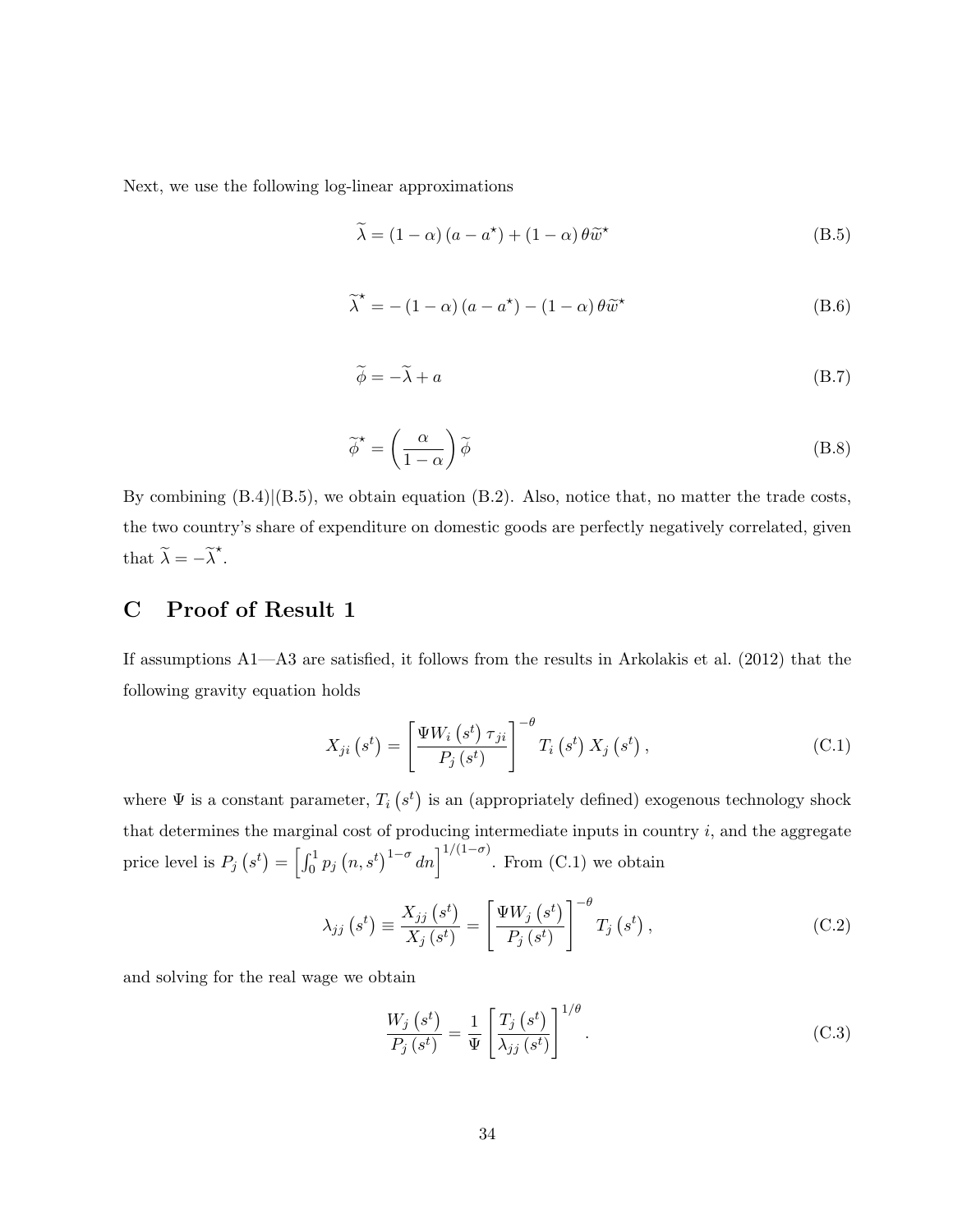From assumption A4, it follows that the labor supply is a function only of the real wage, so that

$$
N_j\left(s^t\right) = \left[\frac{1}{\xi} \frac{W_j\left(s^t\right)}{P_j\left(s^t\right)}\right]^{1/\nu},\tag{C.4}
$$

where  $1/\nu$  is the labor supply elasticity. From the balance trade assumption A1, it follows that

$$
W_j(s^t) N_j(s^t) + \Pi_j(s^t) = X_j(s^t)
$$
  
=  $P_j(s^t) Y_j(s^t)$ ,

where  $\Pi_j$  (s<sup>t</sup>) are profits. From assumption A2 profits are a constant share  $\gamma$  of revenues, so that  $\Pi_j(s^t) = \gamma X_j(s^t)$ .<sup>20</sup> Using (C.4) to substitute out  $N_j(s^t)$  we obtain

$$
Y_{j}(s^{t}) = \frac{1}{1-\gamma} \left(\frac{1}{\xi}\right)^{1/\nu} \left[\frac{W_{j}(s^{t})}{P_{j}(s^{t})}\right]^{1+1/\nu}.
$$
 (C.5)

Making use of (C.2) to substitute out the real wage yields

$$
Y_j\left(s^t\right) = \frac{1}{1-\gamma} \left(\frac{1}{\xi}\right)^{1/\nu} \left[\frac{1}{\Psi}\left(\frac{T_j\left(s^t\right)}{\lambda_{jj}\left(s^t\right)}\right)^{\frac{1}{\theta}}\right]^{1+1/\nu}.
$$
\n(C.6)

so that the output in log-deviations from steady state is given by equation (31) as had to be shown.

# D Proof of Result 2

From equation (20) it follows that output fluctuations in country  $i$  (in log-deviations from steady state) are given by

$$
\widetilde{y}_{i}\left(s^{t}\right) = \left(1 + \frac{1}{\nu}\right) \frac{1}{\theta} \left[a_{i}\left(s^{t}\right) - \widetilde{\lambda}_{ii}\left(s^{t}\right)\right].
$$
\n(D.1)

It follows that the covariance between the logarithm of output in country  $i$  and in country  $j$  is given by

$$
cov\left(\widetilde{y}_i, \widetilde{y}_j\right) = \vartheta cov\left(a_i, a_j\right) + \vartheta cov\left(\widetilde{\lambda}_{ii}, \widetilde{\lambda}_{jj}\right) - \vartheta \left[ cov\left(a_i, \widetilde{\lambda}_{jj}\right) + cov\left(\widetilde{\lambda}_{ii}, a_j\right)\right],\tag{D.2}
$$

where  $\vartheta = \left[ \left( 1 + \frac{1}{\nu} \right) \frac{1}{\theta} \right]$  $\frac{1}{\theta}$ <sup>2</sup>. We assume a symmetric world economy in the sense that std  $(y_i) = \sigma_y$ , std  $(a_i) = \sigma_a$ , and std  $(\lambda_{ii}) = \sigma_\lambda$  for all i. The upshot is that by dividing each side of equation (D.2)

 $20$ Note that in our theoretical framework profits are zero because we are considering a model of perfect competition.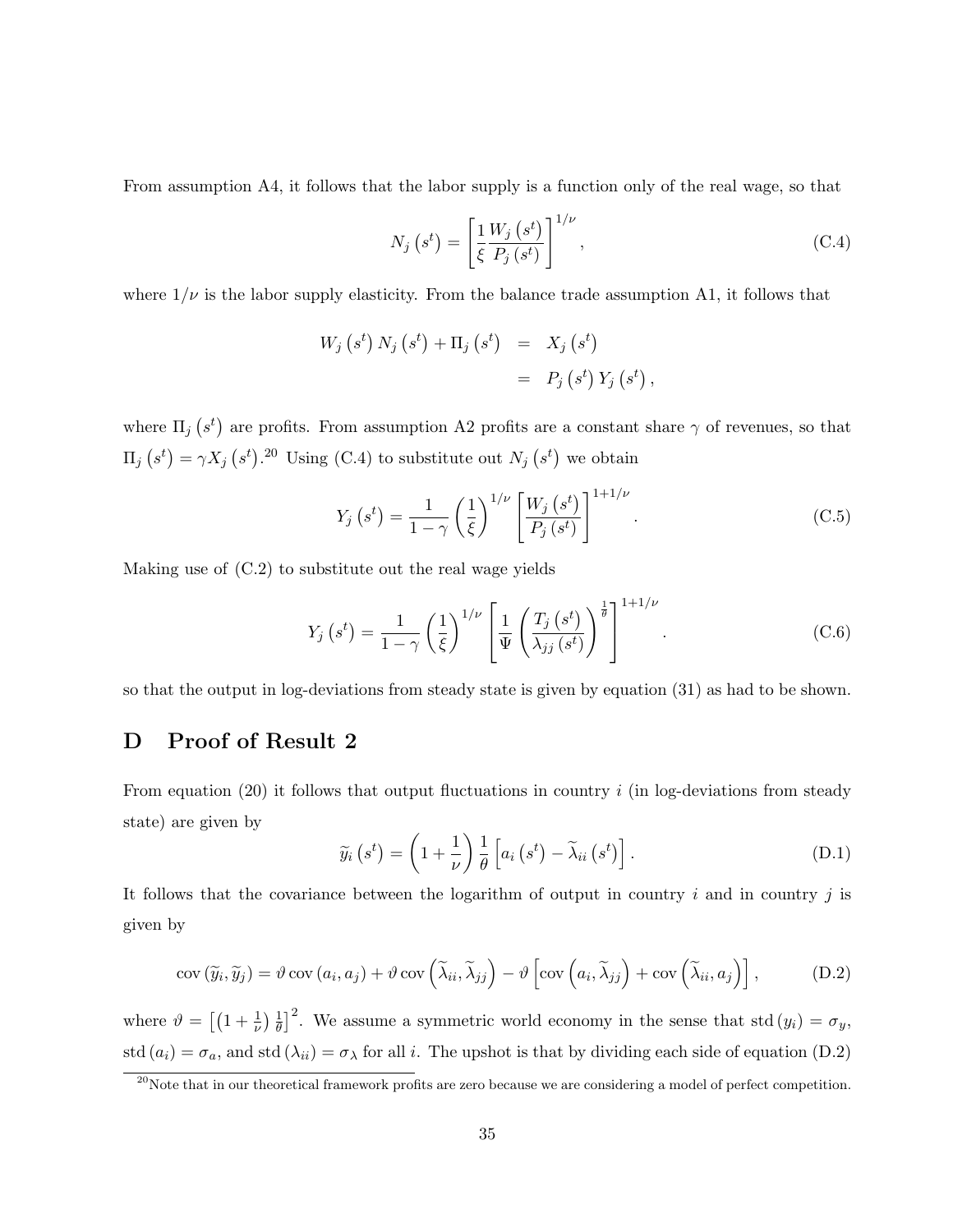by  $\sigma_y^2$  and dividing and multiplying the first term of the RHS by  $\sigma_a^2$ , the second term by  $\sigma_\lambda^2$ , and the third term by  $\sigma_a\sigma_\lambda$  yields the equation

$$
\operatorname{cor}(\widetilde{y}_i, \widetilde{y}_j) = \frac{\vartheta \sigma_a^2}{\sigma_y^2} \operatorname{cor}(a_i, a_j) + \frac{\vartheta \sigma_\lambda^2}{\sigma_y^2} \operatorname{cor}\left(\widetilde{\lambda}_{ii}, \widetilde{\lambda}_{jj}\right) - \frac{\vartheta \sigma_a \sigma_\lambda}{\sigma_y^2} \left[ \operatorname{cor}\left(a_i, \widetilde{\lambda}_{jj}\right) + \operatorname{cor}\left(\widetilde{\lambda}_{ii}, a_j\right) \right]
$$
\n
$$
= \beta_1 \underbrace{\operatorname{cor}(a_i, a_j)}_{(i)} + \beta_2 \underbrace{\operatorname{cor}\left(\widetilde{\lambda}_{ii}, \widetilde{\lambda}_{jj}\right)}_{(ii)} + \beta_3 \underbrace{\left[ \operatorname{cor}\left(a_i, \widetilde{\lambda}_{jj}\right) + \operatorname{cor}\left(\widetilde{\lambda}_{ii}, a_j\right) \right]}_{(iii)},
$$
\n(D.3)

where the factor loadings are given by

$$
\beta_1 \equiv \left[ \left( 1 + \frac{1}{\nu} \right) \frac{1}{\theta} \right]^2 \frac{\sigma_a^2}{\sigma_y^2},
$$
  

$$
\beta_2 \equiv \left[ \left( 1 + \frac{1}{\nu} \right) \frac{1}{\theta} \right]^2 \frac{\sigma_\lambda^2}{\sigma_y^2},
$$
  

$$
\beta_3 \equiv - \left[ \left( 1 + \frac{1}{\nu} \right) \frac{1}{\theta} \right]^2 \frac{\sigma_a \sigma_\lambda}{\sigma_y^2}
$$

.

Result 2 follows immediately from equation (D.3), where the factors (i), (ii) and (iii) are as follows: (i) the correlation between each country's technology shocks; (ii) the correlation between each country's share of expenditure on domestic goods; (iii) the correlation between the country's share of expenditure on domestic goods and the country-pair's technology shocks (equal to the negative of the correlation between the country's import penetration ratio and the country-pair's technology shocks).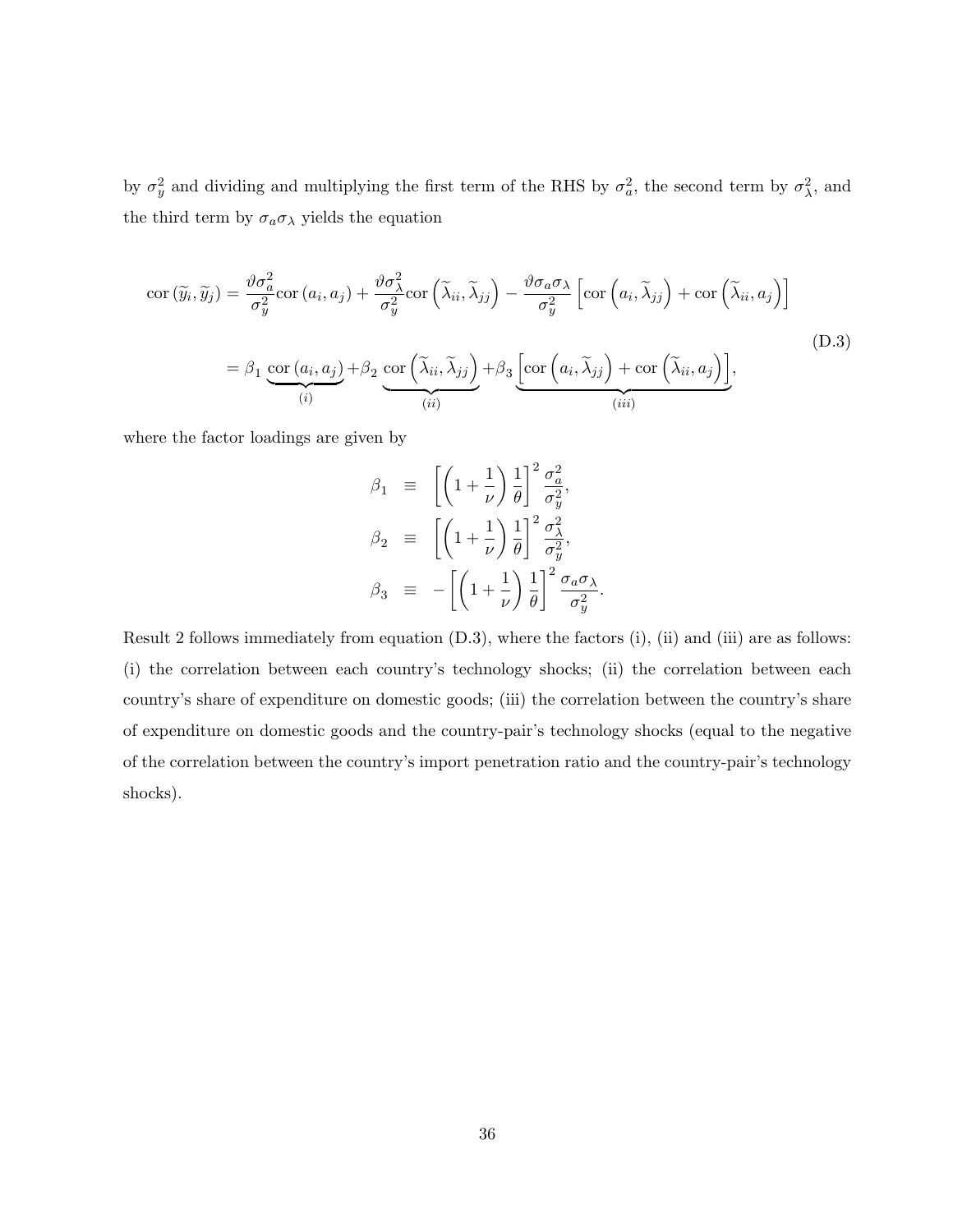|                  | Iceberg cost = $\tau_{ij} + \tau_{ji}$ |            |             |           |
|------------------|----------------------------------------|------------|-------------|-----------|
|                  | coefficient                            | $p$ -value |             | 95% C.I.  |
| $\ln (distance)$ | 0.7708                                 | 0.000      | [0.6600]    | 0.8815    |
| border           | $-0.2091$                              | 0.372      | $[-0.6703]$ | 0.2521    |
| language         | $-0.5185$                              | 0.010      | $[-0.9136]$ | $-0.1233$ |
|                  |                                        |            |             |           |
| Observations     |                                        | 210        |             |           |
| $R^2$            |                                        | 0.58       |             |           |

Table 1: Calibrated Iceberg Costs and their Empirical Proxies.

Note: The dependent variables are the model based calibrated trade costs while the explanatory variables are the empirical proxies for trade costs.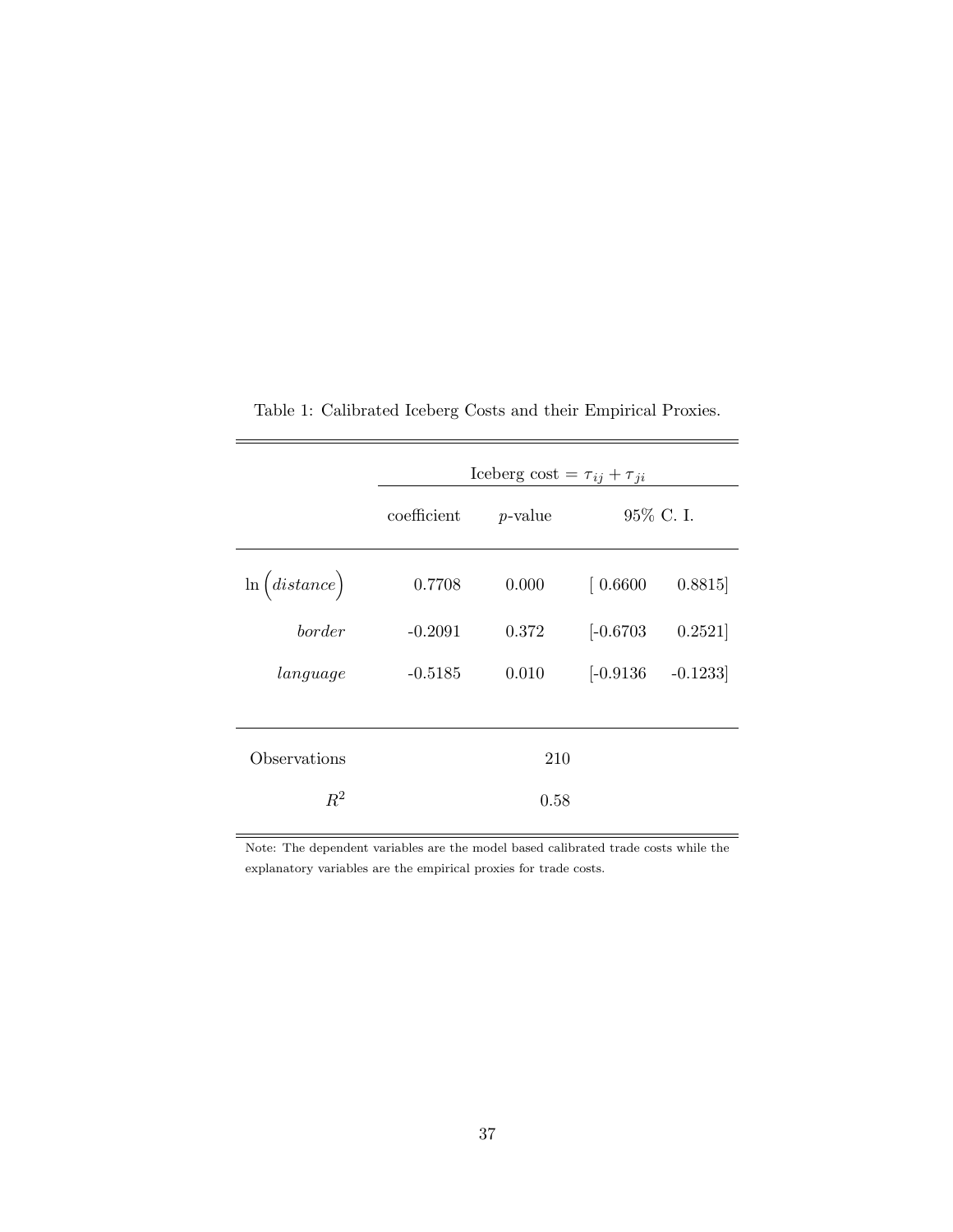|                                       | $\operatorname{cor}(\widetilde{y}_i,\widetilde{y}_j)$ |                                    |
|---------------------------------------|-------------------------------------------------------|------------------------------------|
|                                       | (1)                                                   | (2)                                |
| <b>Bilateral Trade</b>                | $\textbf{8.362}^{\ast\ast\ast}$<br>[0.00]             |                                    |
| $\ln\Big(\text{Bilateral Trade}\Big)$ |                                                       | $0.093***$<br>[0.00]               |
| Constant                              | ${0.339}^{\ast\ast\ast}$<br>[0.00]                    | ${0.919}^{\ast\ast\ast}$<br>[0.00] |
| Observations                          | 210                                                   | 210                                |
| Adjusted $R^2$                        | 0.06                                                  | 0.10                               |

## Table 2: Trade Business Cycle Synchronization (Data)

Notes: p-values are shown in brackets.

∗, ∗∗, ∗∗∗ denote significance at the 10, 5, and 1 percent levels, respectively. The dependent variable is the pairwise correlation of linearly detrended real manufacturing output for each country pair over the period 1988–2007. Bilateral trade data from 21 OECD countries are averaged over 1988–2007. Data definitions and sources are in Appendix A.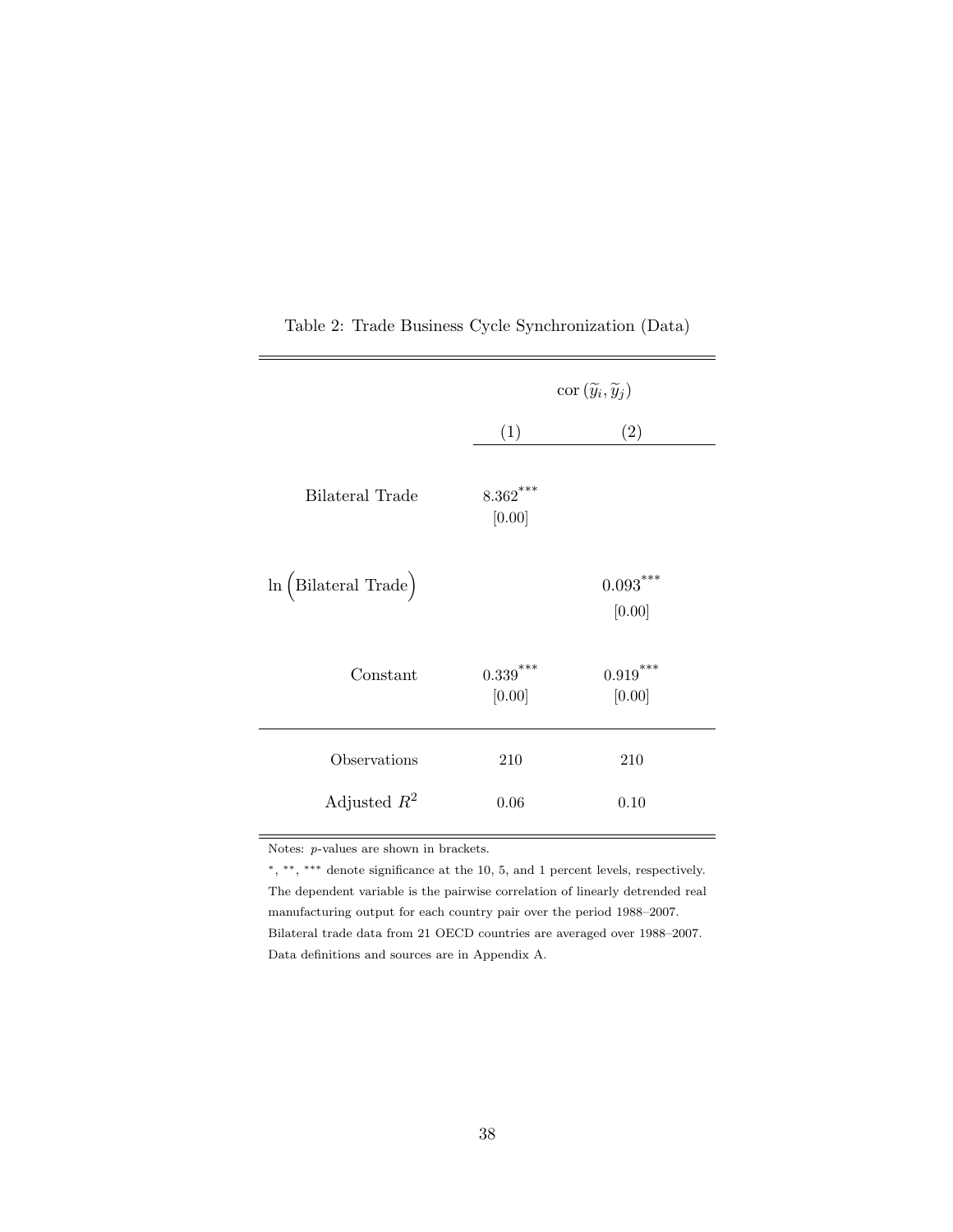| Panel A: Level regression |                     |                         |                                                                                     |                     |
|---------------------------|---------------------|-------------------------|-------------------------------------------------------------------------------------|---------------------|
|                           |                     |                         | $\operatorname{cor}(\widetilde{y}_i, \widetilde{y}_i)$                              |                     |
|                           | $\frac{1}{u} = 1$   | $\frac{1}{u} = 2$       | $\frac{1}{u} = 2.33$                                                                | $\frac{1}{\nu} = 3$ |
| Trade                     | 0.617               | 0.781                   | 1.040<br>$[-2.632, 4.399]$ $[-2.732, 4.455]$ $[-2.295, 5.048]$ $[-2.187, 5.469]$    | 1.097               |
| Constant                  | $-0.007$            | $-0.004$                | $-0.006$<br>$[-0.056, 0.076]$ $[-0.054, 0.080]$ $[-0.056, 0.071]$ $[-0.056, 0.082]$ | $-0.002$            |
| Observations              | 210                 | 210                     | 210                                                                                 | 210                 |
|                           |                     | Panel B: Log regression |                                                                                     |                     |
|                           |                     |                         | $\operatorname{cor}(\widetilde{y}_i, \widetilde{y}_j)$                              |                     |
|                           | $\frac{1}{\nu} = 1$ | $\frac{1}{u} = 2$       | $\frac{1}{u} = 2.33$                                                                | $\frac{1}{\nu} = 3$ |
| $\ln(\text{Trade})$       | $0.005\,$           | 0.007                   | 0.010<br>$[-0.034, 0.057]$ $[-0.040, 0.055]$ $[-0.038, 0.065]$ $[-0.035, 0.066]$    | 0.010               |
| Constant                  | 0.024               | 0.037                   | 0.054<br>$[-0.175, 0.308]$ $[-0.190, 0.314]$ $[-0.173, 0.368]$ $[-0.161, 0.380]$    | $\,0.051\,$         |
| Observations              | 210                 | $210\,$                 | 210                                                                                 | $210\,$             |

| Table 3: Trade and Business Cycle Synchronization (Simulated Data). |
|---------------------------------------------------------------------|
|---------------------------------------------------------------------|

Notes: CIs in brackets correspond to the 2.5% and 97.5% quantiles of the monte carlo replications. We perform 500 replications. The point estimate is the median of the monte carlo replications.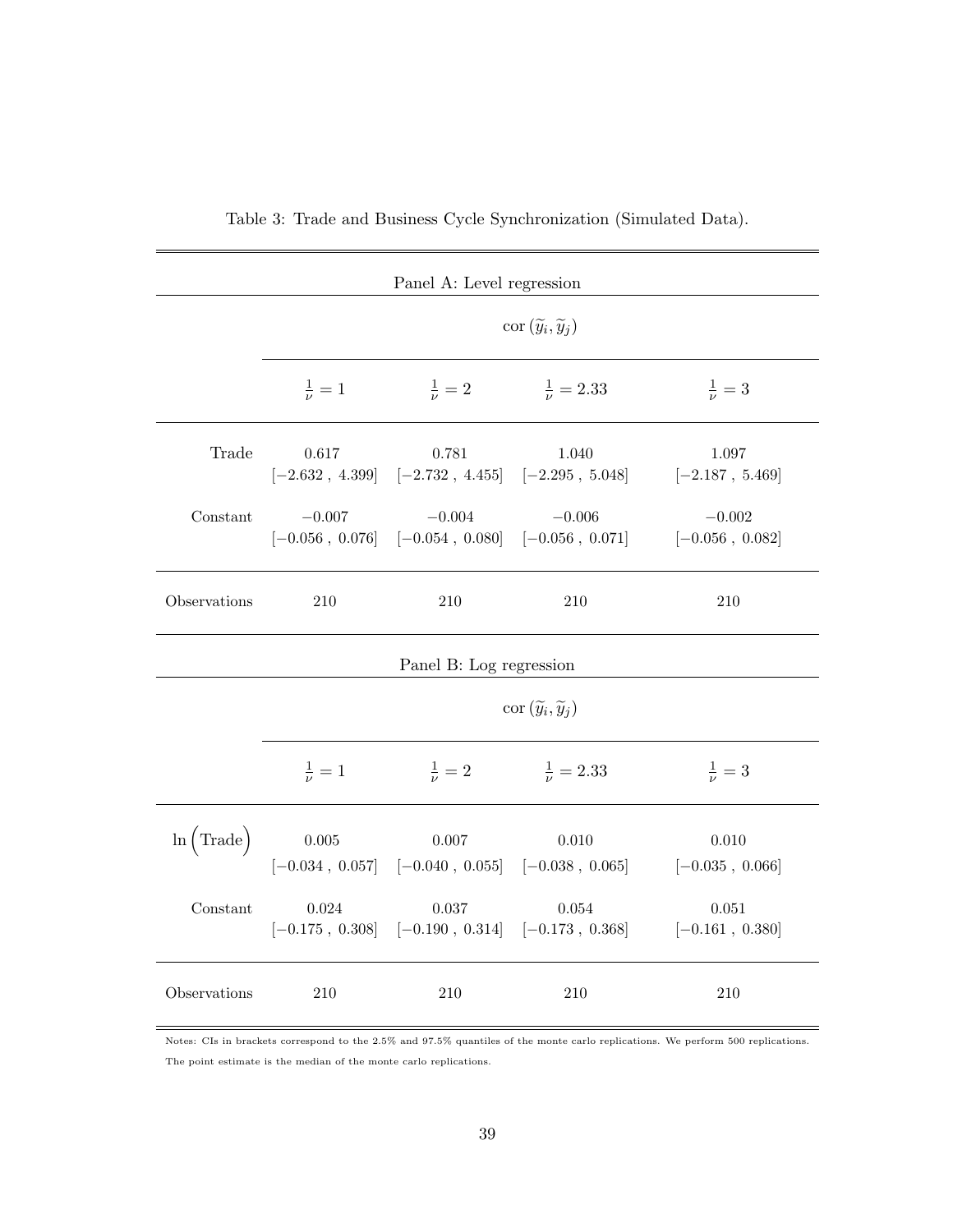|                                                                          | $\operatorname{cor}(\widetilde{y}_i, \widetilde{y}_j)$ |                                 |                       |                       |
|--------------------------------------------------------------------------|--------------------------------------------------------|---------------------------------|-----------------------|-----------------------|
| $\operatorname{cor}(a_i, a_j)$                                           | $0.156^{***}\,$<br>[0.00]                              |                                 |                       | $0.170***$<br>[0.00]  |
| $\operatorname{cor}(\widetilde{\lambda}_{ii}, \widetilde{\lambda}_{jj})$ |                                                        | $0.137***$<br>[0.02]            |                       | $0.144***$<br>[0.01]  |
| $\left(\text{cor}\left(a,\widetilde{\lambda}\right)\right)_{ii}$         |                                                        |                                 | $-0.278$ **<br>[0.02] | $-0.321***$<br>[0.00] |
| Constant                                                                 | [0.00]                                                 | $0.311***$ $0.317***$<br>[0.00] | $0.428***$<br>[0.00]  | $0.242$ ***<br>[0.00] |
| Observations                                                             | 210                                                    | 210                             | 210                   | 210                   |
| Adjusted $R^2$                                                           | 0.04                                                   | 0.03                            | 0.03                  | 0.10                  |
| $F - \text{Stat}$                                                        | 9.01                                                   | 5.41                            | 5.86                  | 7.92                  |

# Table 4: OLS Estimates of Equation (34)

Note:  $\emph{p}\text{-values}$  are shown in brackets.

∗, ∗∗, ∗∗∗ denote significance at the 10, 5, and 1 percent levels, respectively.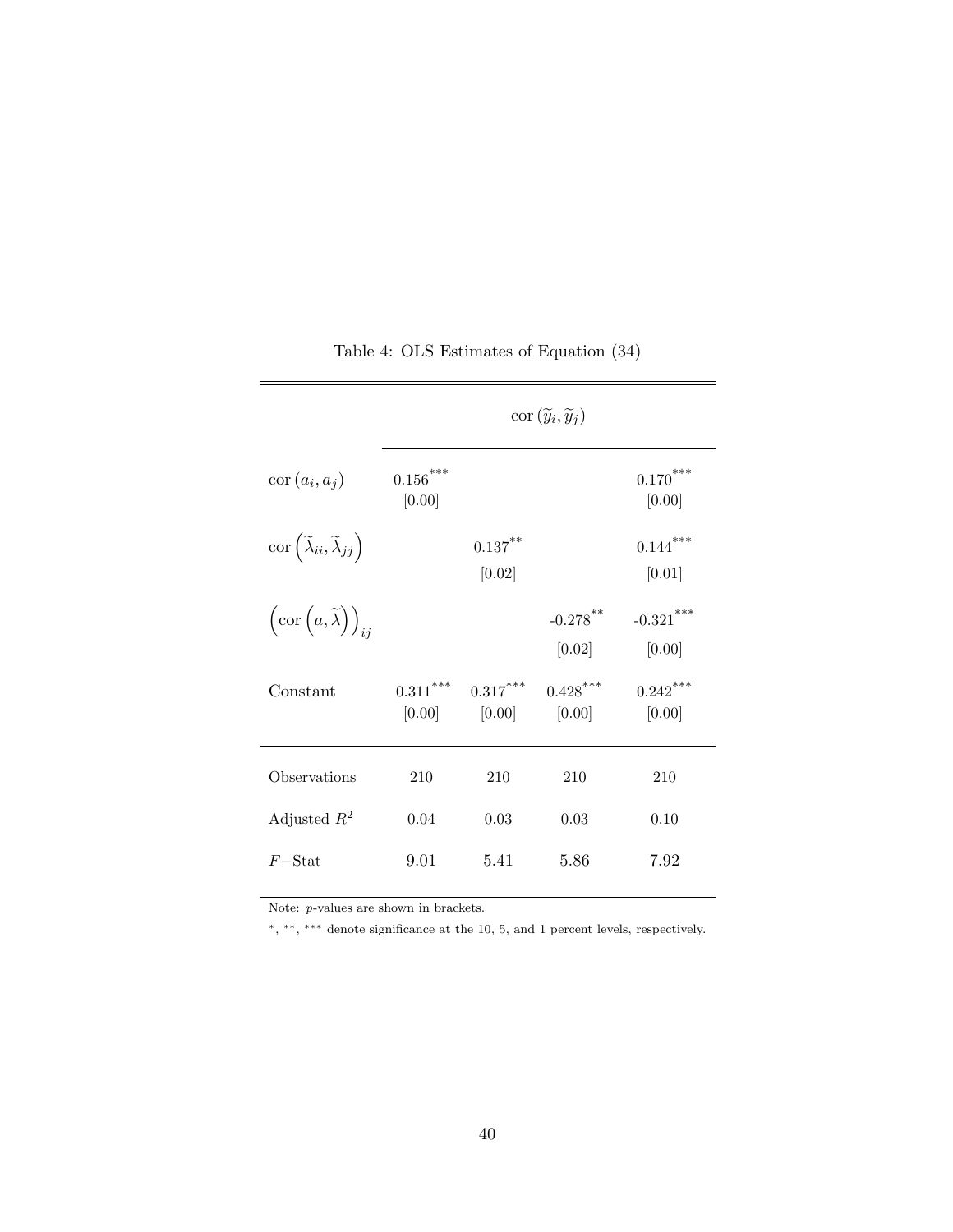|                |                      | $\operatorname{cor}(a_i, a_j) \quad \operatorname{cor}\left(\widetilde{\lambda}_{ii}, \widetilde{\lambda}_{jj}\right) \quad \left(\operatorname{cor}\left(a, \widetilde{\lambda}\right)\right)_{ii}$ |                      |
|----------------|----------------------|------------------------------------------------------------------------------------------------------------------------------------------------------------------------------------------------------|----------------------|
| Trade          | $7.680**$<br>[0.01]  | $9.254***$<br>[0.00]                                                                                                                                                                                 | $-2.091$<br>[0.14]   |
| Constant       | $0.530***$<br>[0.00] | $0.555***$<br>[0.00]                                                                                                                                                                                 | $0.106***$<br>[0.00] |
| Observations   | 210                  | 210                                                                                                                                                                                                  | 210                  |
| Adjusted $R^2$ | 0.03                 | 0.05                                                                                                                                                                                                 | 0.01                 |

Table 5: Trade and Business Cycle Synchronization Channels (Data)

Note:  $p$ -values are shown in brackets.

∗, ∗∗, ∗∗∗ denote significance at the 10, 5, and 1 percent levels, respectively.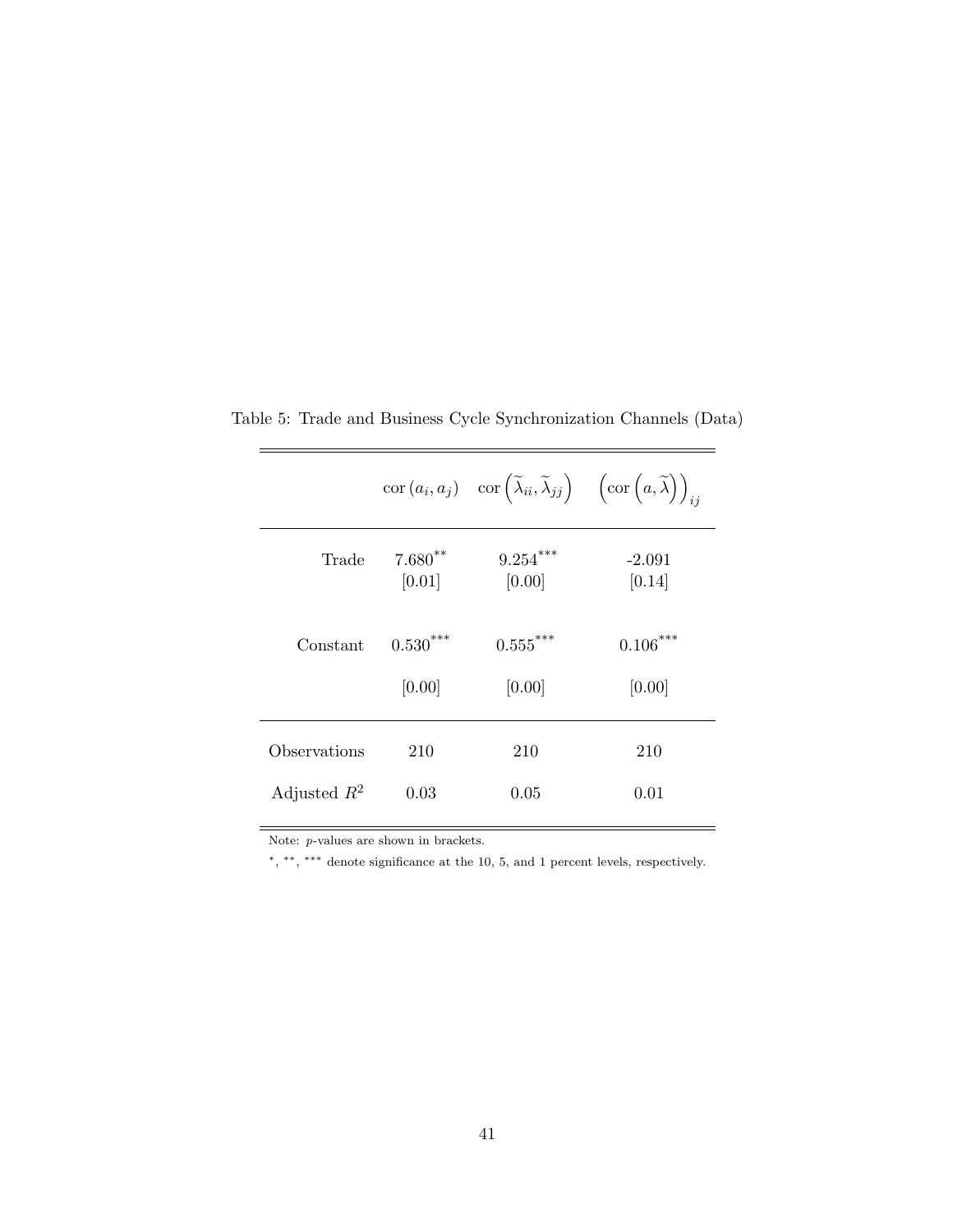|              | $\operatorname{cor}(a_i, a_j)$ |                                                                     | $\operatorname{cor}(\widetilde{\lambda}_{ii}, \widetilde{\lambda}_{jj}) \qquad \left(\operatorname{cor}\left(a, \widetilde{\lambda}\right)\right)_{ii}$ |
|--------------|--------------------------------|---------------------------------------------------------------------|---------------------------------------------------------------------------------------------------------------------------------------------------------|
| Trade        | $-0.045$                       | $-5.078$<br>$[-3.237, 3.835]$ $[-7.324, -2.513]$ $[-10.855, 0.528]$ | $-5.552$                                                                                                                                                |
| Constant     | $-0.005$                       | 0.017<br>$[-0.048, 0.065]$ $[-0.014, 0.058]$                        | $-0.005$<br>$[-0.074, 0.099]$                                                                                                                           |
| Observations | 210                            | 210                                                                 | 210                                                                                                                                                     |

Table 6: Trade and Business Cycle Synchronization Channels (Theoretical Model)

Notes: CIs correspond to the 2.5% and 97.5% quantiles of the monte carlo replications.

We perform 500 replications. The point estimate is the median of the monte carlo replications.

The value of the labor supply elasticity  $1/\nu$  is set to 2.33.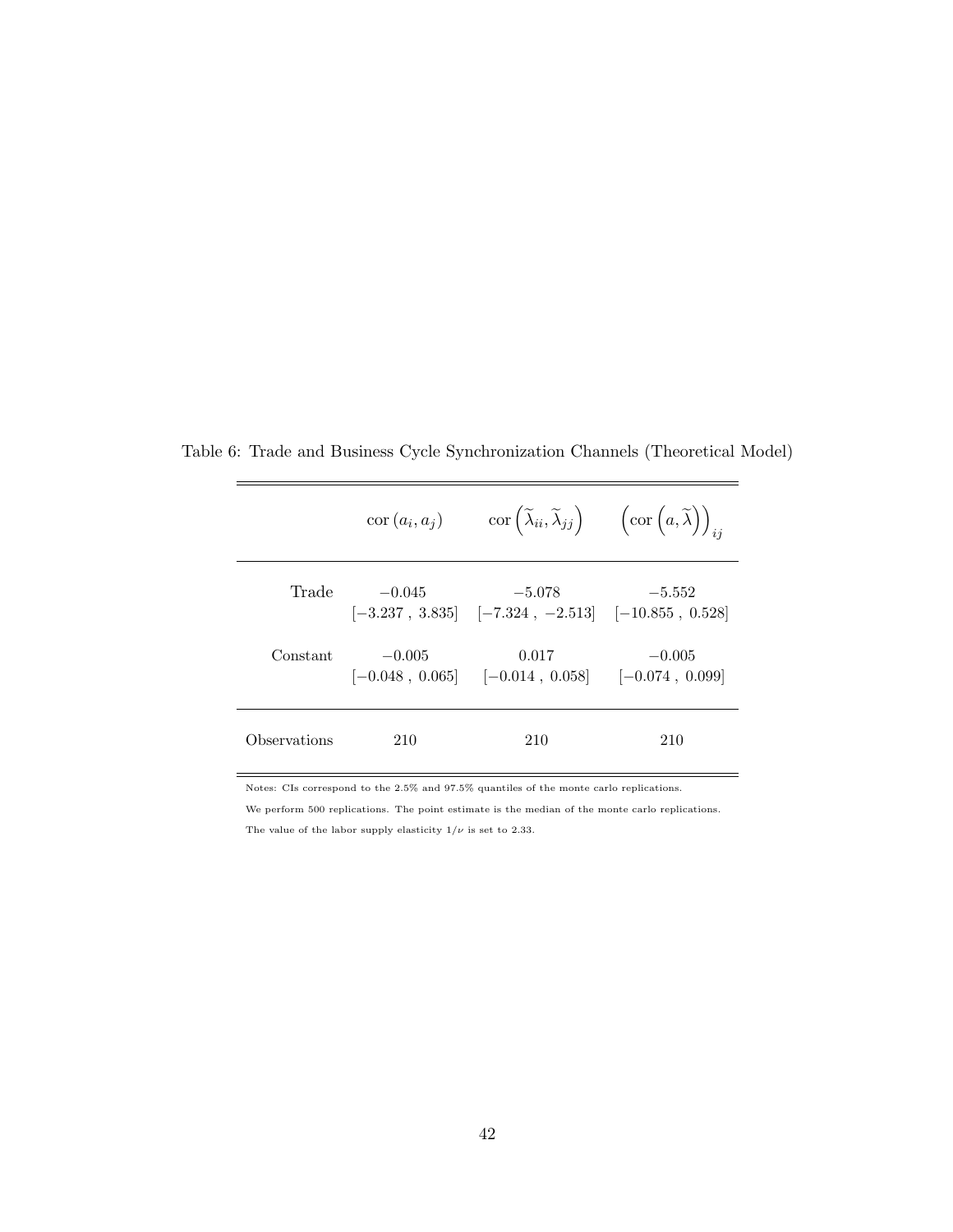| Panel A: Level regression |       |                                |                             |  |
|---------------------------|-------|--------------------------------|-----------------------------|--|
|                           | Data  | Model<br>(uncorrelated shocks) | Model<br>(estimated shocks) |  |
| <b>Bilateral Trade</b>    | 8.362 | 1.040                          | 4.638                       |  |
| Constant                  | 0.339 | $-0.006$                       | 0.578                       |  |
| Percentage Explained      |       | 12.4%                          | 55.5%                       |  |
| Observations              | 210   | 210                            | 171                         |  |
| Panel B: Log regression   |       |                                |                             |  |
|                           | Data  | Model<br>(uncorrelated shocks) | Model<br>(estimated shocks) |  |
| $\ln$ (Bilateral Trade)   | 0.093 | 0.010                          | 0.078                       |  |
| Constant                  | 0.919 | 0.054                          | 1.024                       |  |
| Percentage Explained      |       | $10.8\%$                       | 83.9%                       |  |
| Observations              | 210   | 210                            | 171                         |  |

Table 7: Quantitative Assessment of Effects of Trade on Synchronization

Note: Percentage Explained refers to the ratio between the model implied OLS coefficient for the tradecomovement relation and its empirical counterpart reported in the first column.

The value of the labor supply elasticity  $1/\nu$  is set to 2.33.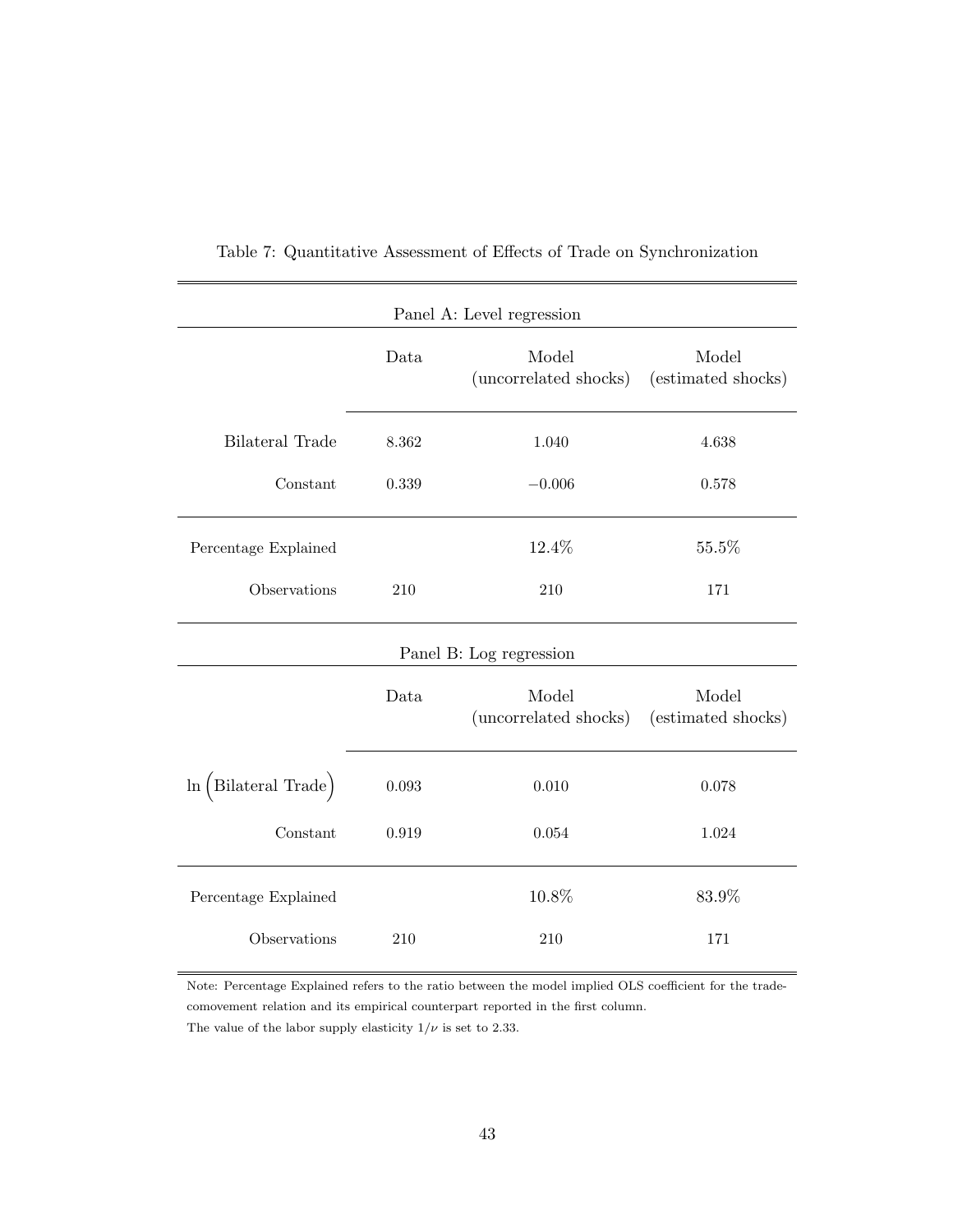|              |                      | $\operatorname{cor}(a_i, a_j) \quad \operatorname{cor}\left(\widetilde{\lambda}_{ii}, \widetilde{\lambda}_{jj}\right) \quad \left(\operatorname{cor}\left(a, \widetilde{\lambda}\right)\right)_{ii}$ |                      |
|--------------|----------------------|------------------------------------------------------------------------------------------------------------------------------------------------------------------------------------------------------|----------------------|
| Trade        | 3.600<br>[0.16]      | $-1.824$<br>[0.54]                                                                                                                                                                                   | 1.601<br>[0.77]      |
| Constant     | $0.547***$<br>[0.00] | $0.388***$<br>[0.00]                                                                                                                                                                                 | $0.915***$<br>[0.00] |
| Observations | 171                  | 171                                                                                                                                                                                                  | 171                  |

Table 8: Trade and Synchronization Channels (Model With Estimated Shocks)

Note:  $\emph{p-values}$  are shown in brackets.

∗, ∗∗, ∗∗∗ denote significance at the 10, 5, and 1 percent levels, respectively.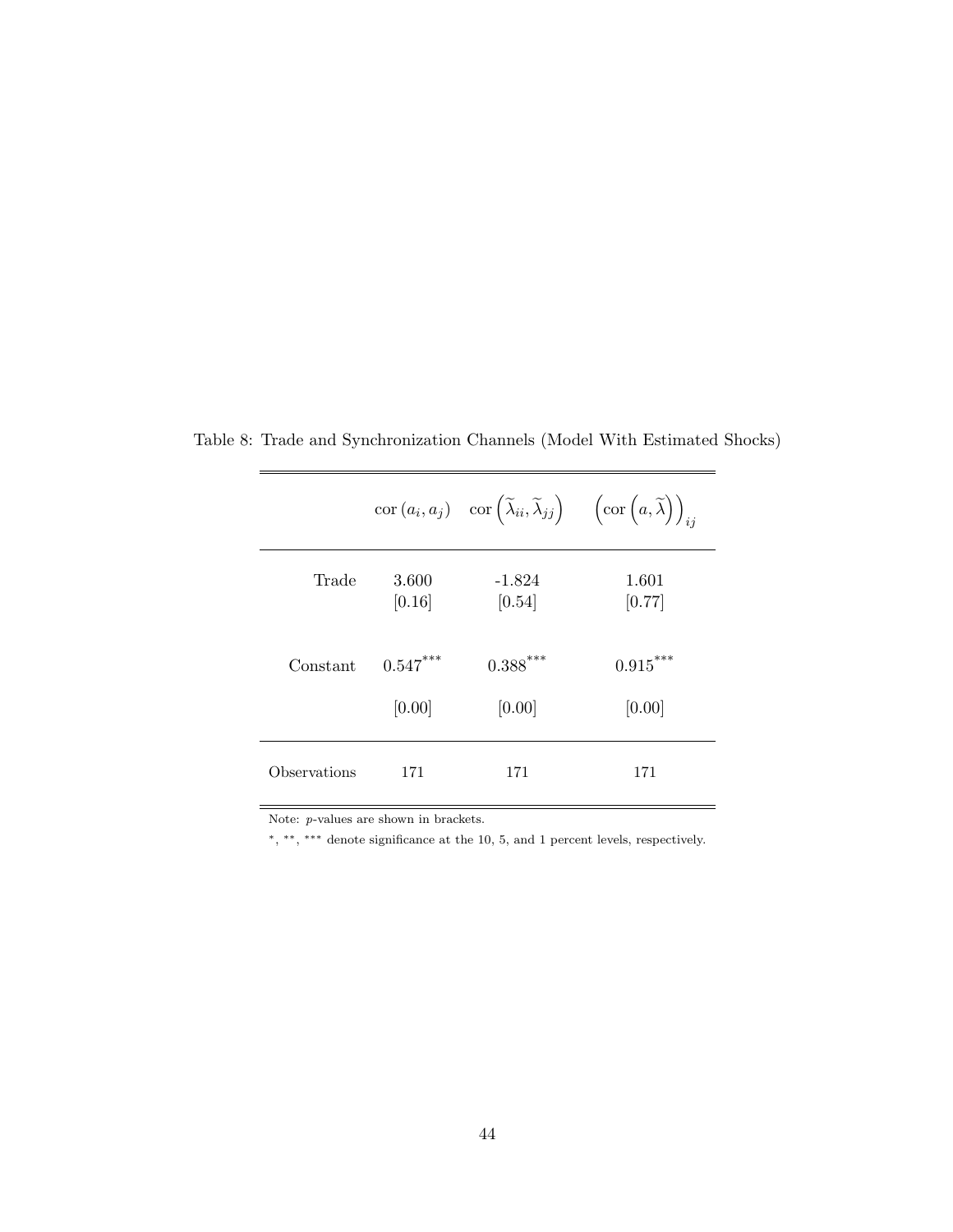

Figure 1: Two-Country Example. Impulse Response Functions of home's share of expenditure on domestic goods (top panels), employment (middle panels) and output (bottom panels) following a positive shock to *foreign*'s technology  $a^*$ . The parameter  $\theta$  is set equal to 3.6, and in the model with trade barriers (red-dotted IRF) the parameter  $\tau$  is set equal to 2. In the model with flexible labor supply (left-hand panels) the labor supply elasticity  $\sigma_n$  is set equal to 1.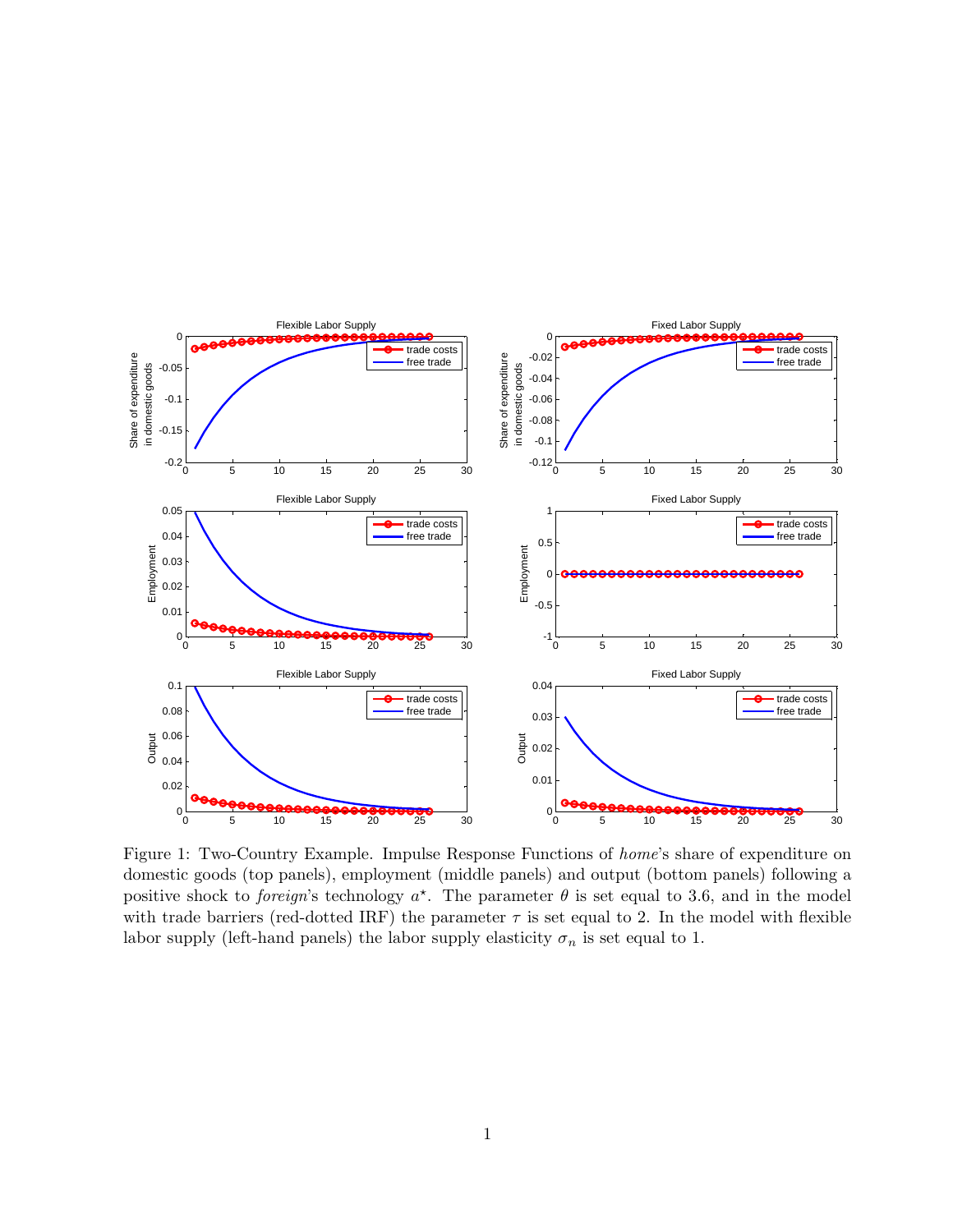

Figure 2: Bilateral Trade Shares,  $\frac{1}{2}(\lambda_{ij} + \lambda_{ji})$ : Data vs. Model